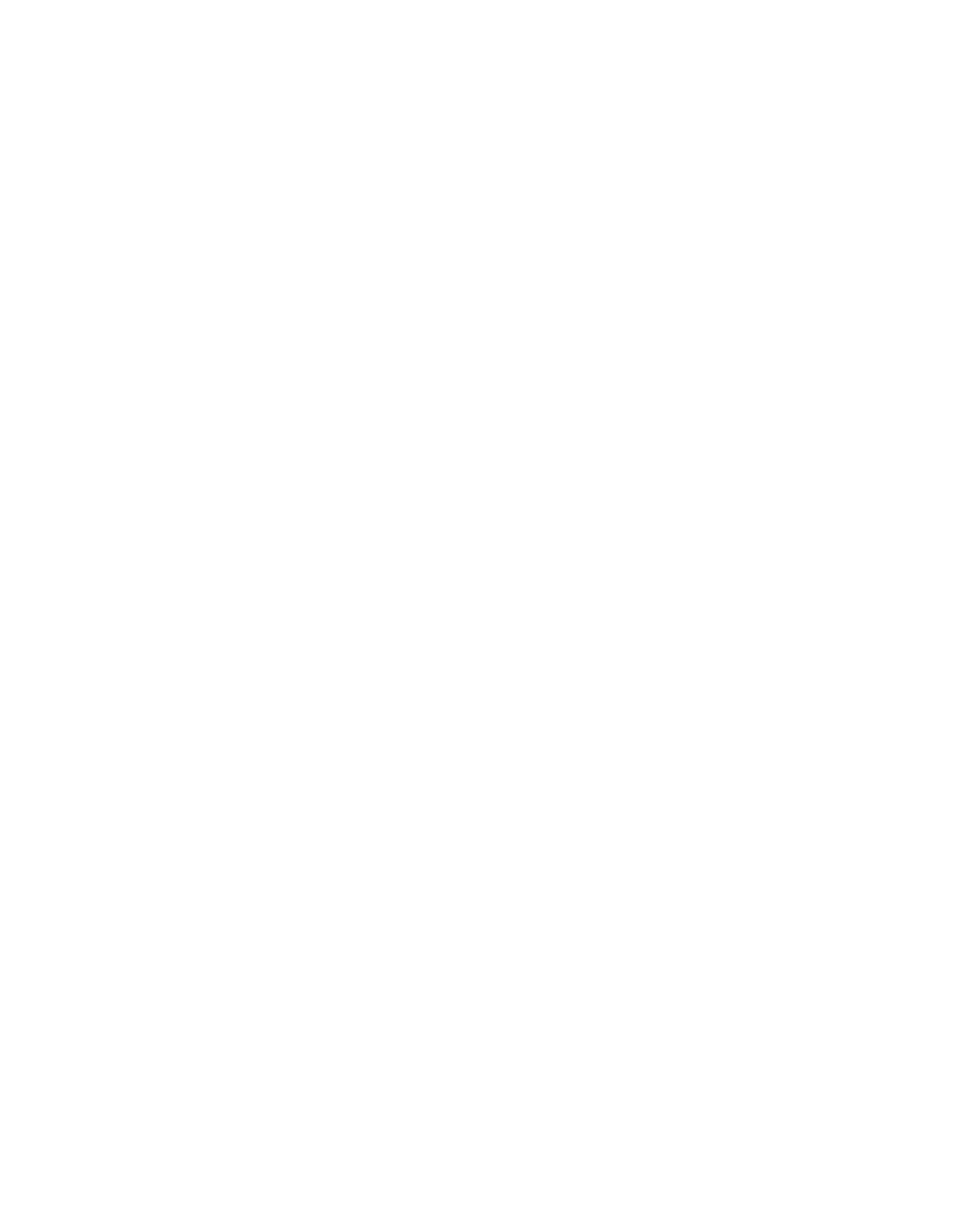# **Table of Contents**

| INFORMATION ABOUT DISTANCE AND CORRESPONDENCE EDUCATION  5             |  |
|------------------------------------------------------------------------|--|
|                                                                        |  |
|                                                                        |  |
| STANDARD I: MISSION, ACADEMIC QUALITY AND INSTITUTIONAL EFFECTIVENESS, |  |
|                                                                        |  |
| B. Assuring Academic Quality and Institutional Effectiveness  14       |  |
|                                                                        |  |
|                                                                        |  |
| STANDARD II: STUDENT LEARNING PROGRAMS AND SUPPORT SERVICES24          |  |
|                                                                        |  |
|                                                                        |  |
|                                                                        |  |
|                                                                        |  |
|                                                                        |  |
|                                                                        |  |
|                                                                        |  |
|                                                                        |  |
|                                                                        |  |
|                                                                        |  |
|                                                                        |  |
|                                                                        |  |
| В.                                                                     |  |
|                                                                        |  |
|                                                                        |  |
|                                                                        |  |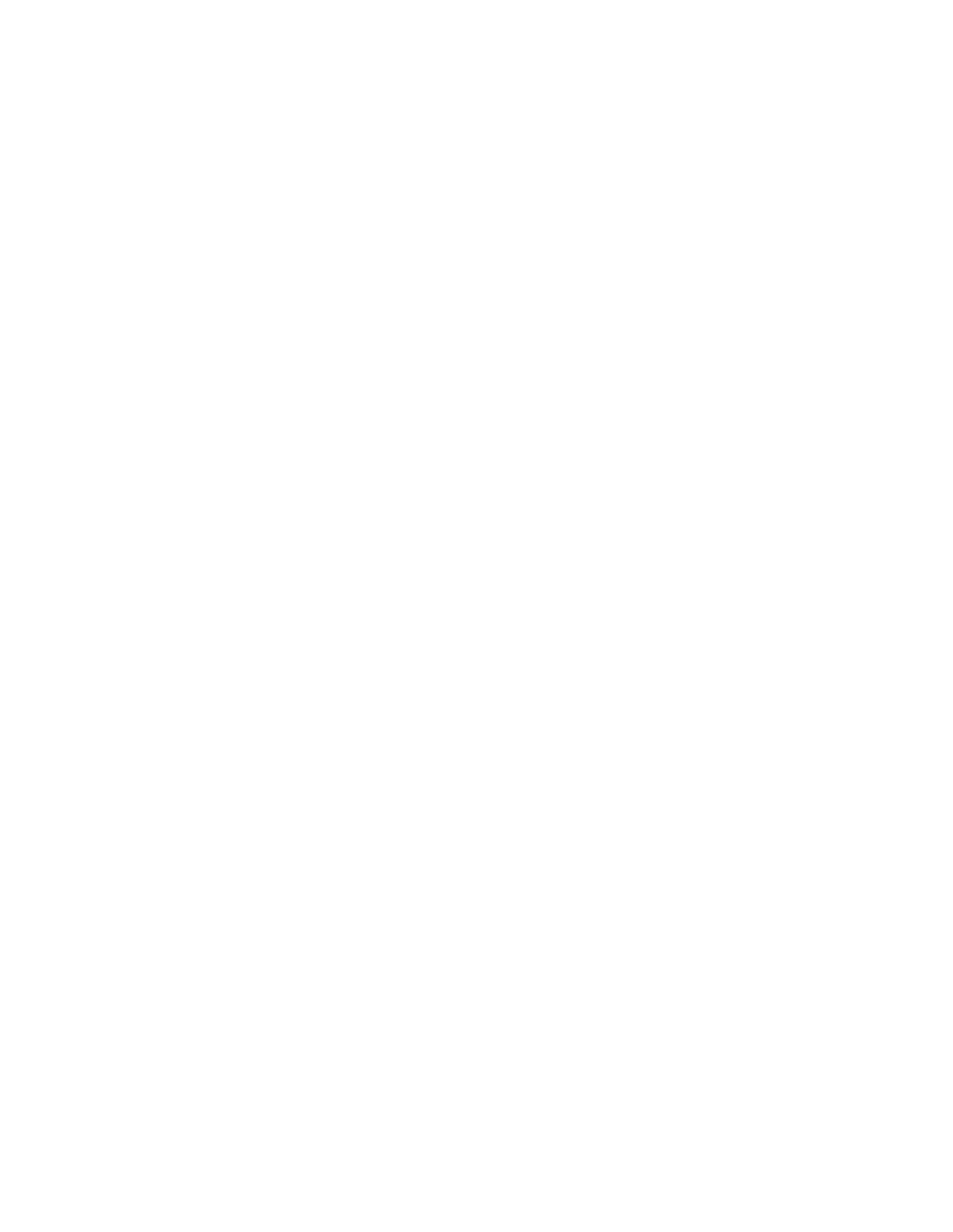# <span id="page-4-0"></span>**Introduction**

This *Guide to Evaluating and Improving Institutions* is designed to be used by institutions preparing their Self Evaluation Report, as well as by teams conducting an evaluation team visit. The *Guide* is meant to provoke thoughtful consideration about whether the institution meets the Accreditation Standards at a deeper level than mere compliance. It is intended also to provide some guidance for a holistic view of an institution and its quality. In that context, the *Guide* complements the *Manual for Institutional Self Evaluation.* The *Guide* is predicated on the belief that both institutional members and team evaluators use the Standards to evaluate the institution, and that they should have access to the same tools.

This *Guide* begins with "Background on Regional Accreditation," a description of the purpose and general process of accreditation. Readers should review this section each time they engage in activities associated with an institutional self evaluation process or an evaluation visit. It is important to be clear on the things accreditation seeks to accomplish. Many of the Accreditation Standards are predicated on regulations from the United States Department of Education, and a version of the ACCJC Standards that is cross-referenced with pertinent Federal Regulation is available under the Eligibility and Standards section of the ACCJC website (www.accic.org).

The *Guide* also includes a section of information about distance education and correspondence education (DE/CE), reflecting the Commission's responsibility under Federal Regulation to review compliance with significant regulatory changes that have occurred over the past ten years.

The next section, "Evolution of the Standards," presents the history and evolving purpose of the Standards, from inception in the 1960's to the present iteration of the Standards, approved in 2014.

The "Characteristics of Evidence" section provides guidance on the nature of good evidence that institutions undergoing self evaluation will provide evaluation teams to use when verifying the institution meets Eligibility Requirements (ERs), Accreditation Standards, and Commission policies (together Commission's Standards). There are several different aspects of college policy and practice that are subject to review through evidence during an accreditation review: evidence of structure, evidence of resources, evidence of process, evidence of student achievement, and evidence of student learning. Each type of evidence requires careful consideration, and persons evaluating a college should be thoughtful about the kinds of evidence they consider and the degree to which their conclusions are supported by the appropriate evidence.

## **Questions and Sources of Evidence**

The major portion of this *Guide* is the Questions and Sources of Evidence. Here the reader will find the Accreditation Standards followed by **sample** questions about their application at an institution. Questions pertaining specifically to DE/CE are shaded in gray for ease of identification. The questions are designed to guide a thoughtful examination of institutional quality and are used by colleges preparing for self evaluation and by evaluation teams. There can be many other questions relevant to an institution's unique mission that institutions could develop to stimulate thorough self-reflection. Similarly, there may be other questions evaluation team members can and should ask to determine the degree to which the institution is meeting the Standards and ensuring institutional quality and improvement. The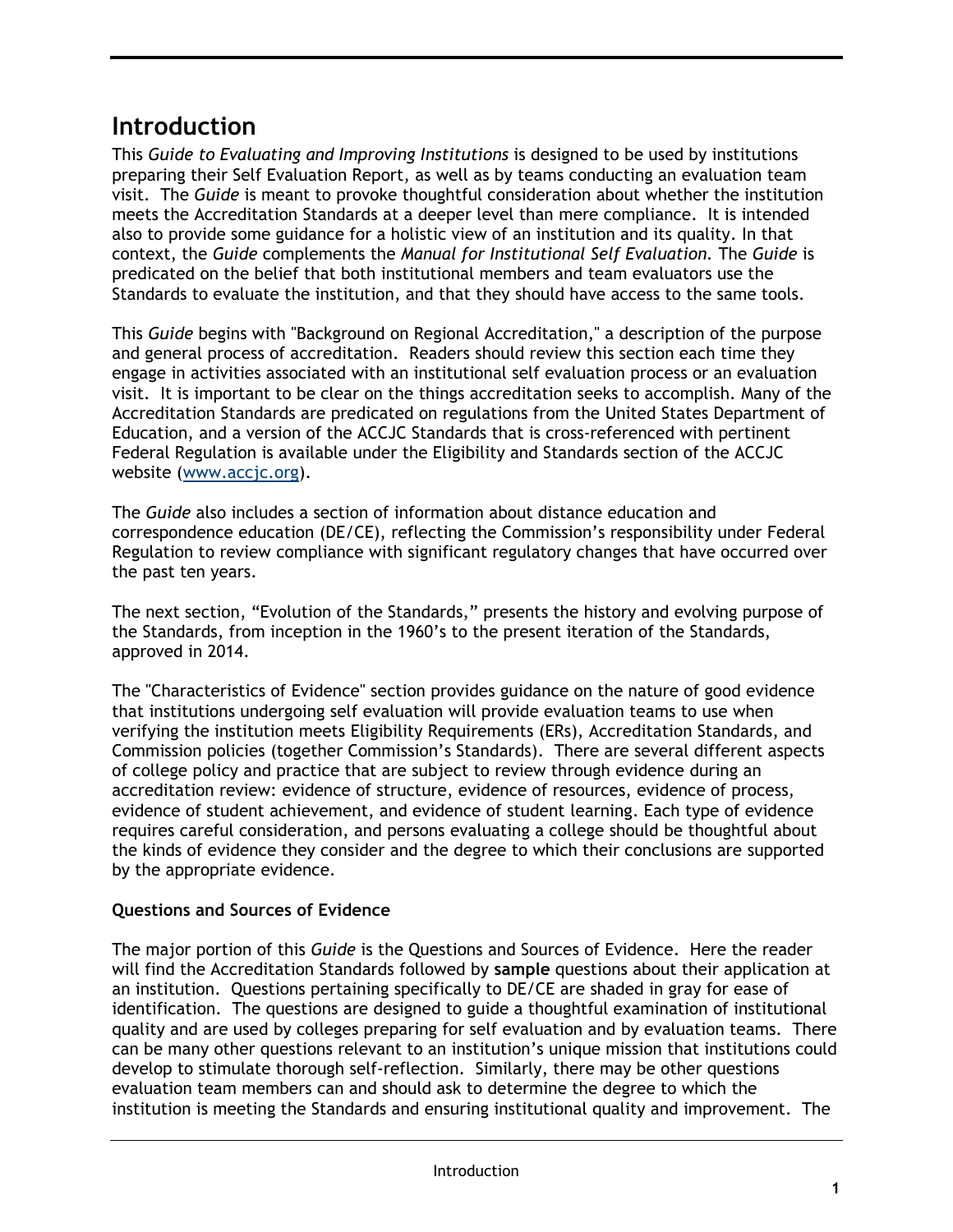questions should not be used as a substitute for the Standards or as a substitute for thorough introspection and examination related to all elements of the Standards.

A list of potential sources of evidence follows each Standard. This non-exhaustive list is not meant to indicate which documents must be present, but that these might be sources of the evidence. There can be other evidence relevant to each college's unique mission and methods of operation that institutions should provide and evaluation teams should consider. Institutions should carefully select the evidence from their own ongoing practices to ensure it substantiates their own conclusions. Evaluation teams can also request additional evidence as appropriate to support institutional claims.

#### **Citations of Effective Practice**

In addition to the questions and lists of possible evidence for use by both internal stakeholders and team evaluators, the *Guide* includes citations of effective practices (in boxed format following the questions and under the heading Effective Practices) related to specific Standards intended for internal stakeholders engaged in institutional self-evaluation for improving academic quality, institutional effectiveness, and, ultimately, student success. The citations are drawn from many years of applied research and experience among two-year colleges, as documented by higher education researchers and professional organizations. The citations are not exhaustive, and institutions are encouraged to explore the cited effective practices and others not cited through the following resources:

Community College Research Center (CCRC), Teachers College, Columbia University [\(www.ccrc.tc.columbia.edu\)](http://www.ccrc.tc.columbia.edu/)

Student Success Initiatives, University of Texas at Austin [\(www.studentsuccessinitiatives.org\)](http://www.studentsuccessinitiatives.org/)

Achieving The Dream [\(www.achievingthedream.org\)](http://www.achievingthedream.org/)

Center for Community College Student Engagement [\(www.cccse.org\)](http://www.cccse.org/)

American Association of Community Colleges [\(www.aacc.org\)](http://www.aacc.org/)

Association of Community College Trustees [\(www.acct.org\)](http://www.acct.org/)

The citations are not prescriptive and respond to the purpose of regional accreditation related to institutional improvement. The process of institutional self-evaluation responds to two essential questions: Does the institution meet the Commission's Standards, and how does the institution improve academic quality, institutional effectiveness, and student success? Institutional improvement is achieved through ongoing planning, evaluation and innovation, grounded by data analysis, and realized through changes to policies and practices. The cited effective practices should stimulate dialogue on possible changes to institutional policies and practices that will lead to improvement.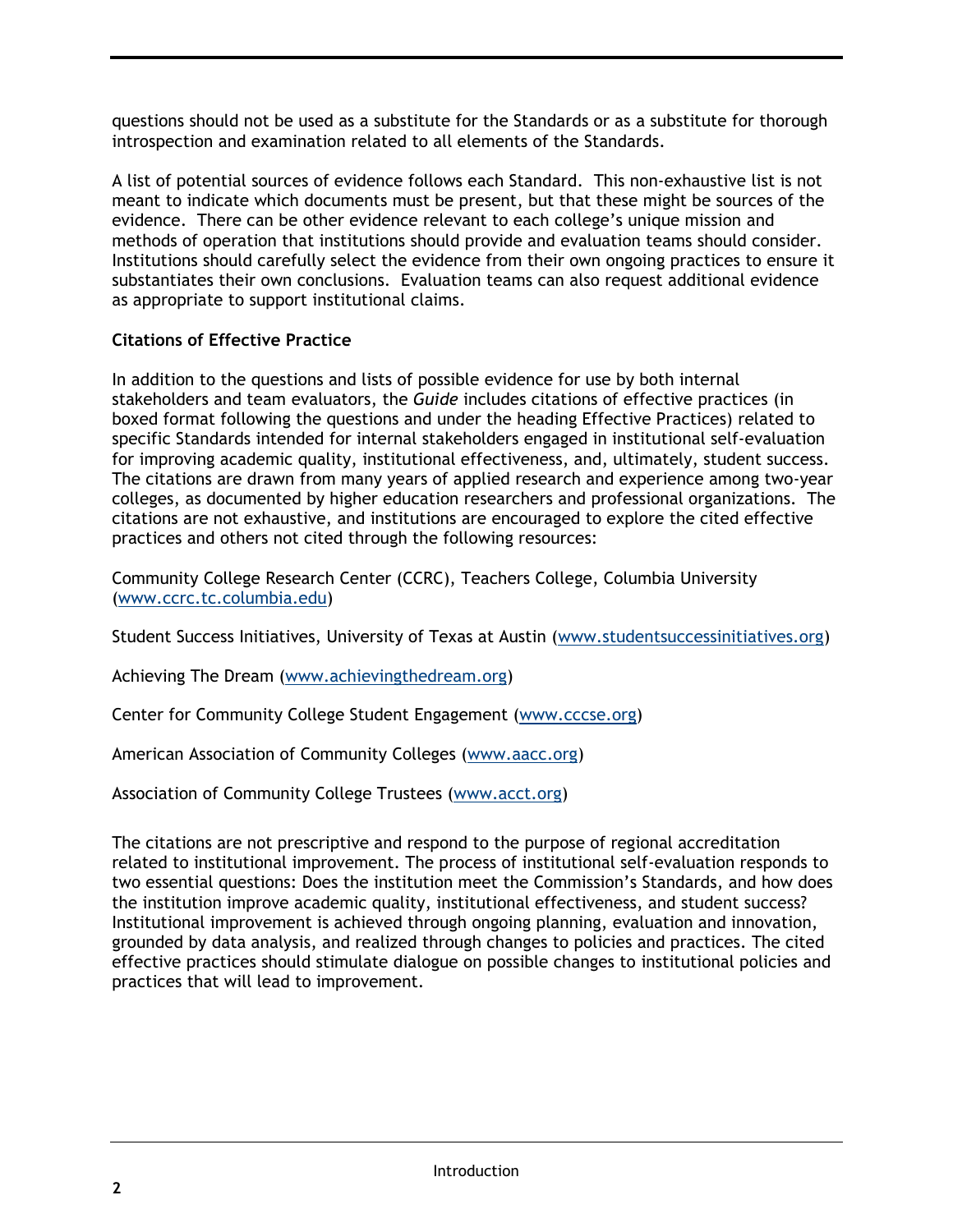## **The Quality Focus Essay**

When an institution undertakes self-evaluation for accreditation, it may identify policies, procedures, or practices in need of change or student outcomes it wishes to improve. An institution may make some changes or improvements immediately, before an evaluation team arrives. Other changes and strategies for improving outcomes will require a longer time to accomplish. These changes and strategies should be identified as the institution's plans for improvement (action plans), and should be integrated into the ongoing planning and decisionmaking processes at the college, with timelines for completion. Using the format of a Quality Focus Essay (QFE), an institution will identify two or three "action projects" for further study and action that have good potential for improving student outcomes. The projects should be related to Accreditation Standards, emerge from the institution's examination of its own effectiveness in accomplishing its mission in the context of student learning and student achievement, be based on the institution's analysis of data collected, and identify areas of needed change, development, and improvement. The *Guide* provides questions intended to stimulate discussion and assist the institution in selecting appropriate action projects for the QFE in boxed format proceeded by the notation QFE. The QFE, with a 5,000 word limit, describes the projects in detail to include the following components:

- Identification of the Projects: The projects should be vital to the long-term improvement of student learning and achievement over a multi-year period;
- Desired Goals/Outcomes: The QFE should describe specific, well-defined goals expected to lead to observable results;
- Actions/Steps to be Implemented: The QFE (or an Appendix to the QFE) should provide the steps to be implemented for each project;
- Timeline: The QFE (or Appendix) should include a calendaring of all steps to be implemented;
- Responsible Parties: The QFE should provide clear lines of responsibility for implementation and sustainability;
- Resources: The QFE should include a realistic plan for the resources (human, physical, technology, or financial resources) the institution will need in order to implement and sustain the projects;
- Assessment: The QFE should include the institution's plan for evaluating the outcomes and effectiveness of the projects.

The comprehensive evaluation team and the Commission will review and provide constructive feedback on the QFE, with the goal of supporting institutional efforts to enhance student learning and achievement. At the Midterm, the institution will provide a progress report or, if the projects are completed, a final report on the outcomes of the projects.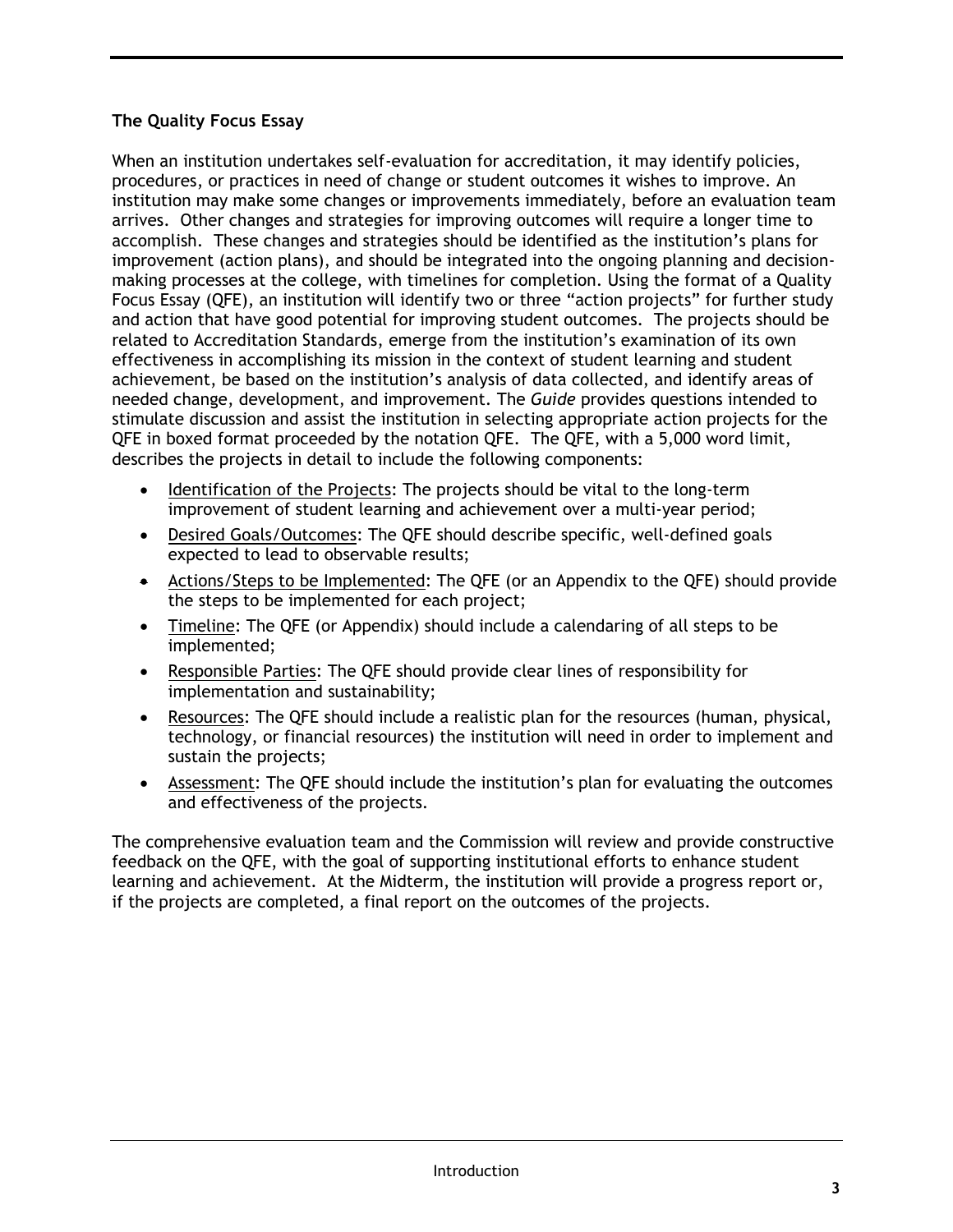# <span id="page-7-0"></span>**Background on Regional Accreditation**

Accreditation as a system of voluntary, non-governmental, self-regulation, and peer review is unique to American educational institutions. It is a system by which an institution evaluates itself in accordance with standards of good practice regarding mission, goals and objectives; the appropriateness, sufficiency, and utilization of resources; the usefulness, integrity, and effectiveness of its processes; and the extent to which it is achieving its intended student achievement and student learning outcomes, at levels generally acceptable for higher education. It is a process by which accreditors provide students, the public, and each other with assurances of institutional integrity and effectiveness and educational quality.

The purposes of regional accreditation include encouraging institutions to improve academic quality, institutional effectiveness, and, ultimately, student success. Although the Standards define general policies and practices relating to academic quality and institutional effectiveness, the Standards do not prescribe specific policy language, or how institutions develop and implement practices on teaching, learning, institutional leadership, and organization.

Each institution affiliated with the Accrediting Commission for Community and Junior Colleges (ACCJC) accepts the obligation to participate in a cycle of periodic evaluation through institutional self evaluation and review by teams of peer evaluators. The heart of this obligation is conducting a rigorous self evaluation during which an institution appraises itself against the Eligibility Requirements, Accreditation Standards, and Commission policies (together Commission's Standards) in terms of its stated institutional purposes by describing the policies, procedures, practices, and outcomes through which the institution meets the Commission's Standards. The cycle of evaluation requires a comprehensive self evaluation every seven years following initial accreditation and an evaluation visit by a team of peers. The cycle includes a mandatory Midterm Report in the fourth year, as well as any other reports required by the Commission. Any reports beyond the Institutional Self Evaluation Report every seven years may be followed by a visit of Commission representatives.

Teams conduct an evaluation review following completion of an institutional self evaluation in order to determine the extent to which an institution meets the Commission's Standards. Team members, selected for their expertise, make recommendations to meet the Commission's Standards, make recommendations for improvement, commend exemplary practices, and provide both the college and the Commission with a report of their findings.

It is the responsibility of the elected members of the Commission, as a decision making body, to determine the accredited status of an institution. In determining this status, the Commission uses the Institutional Self Evaluation Report, the Evaluation Team Report, other reports/documents prepared for the Commission, documents relevant to institutional compliance with Standards, and the accreditation history of the institution. The Commission decision is communicated to the institution via an action letter and is made public through Commission announcements.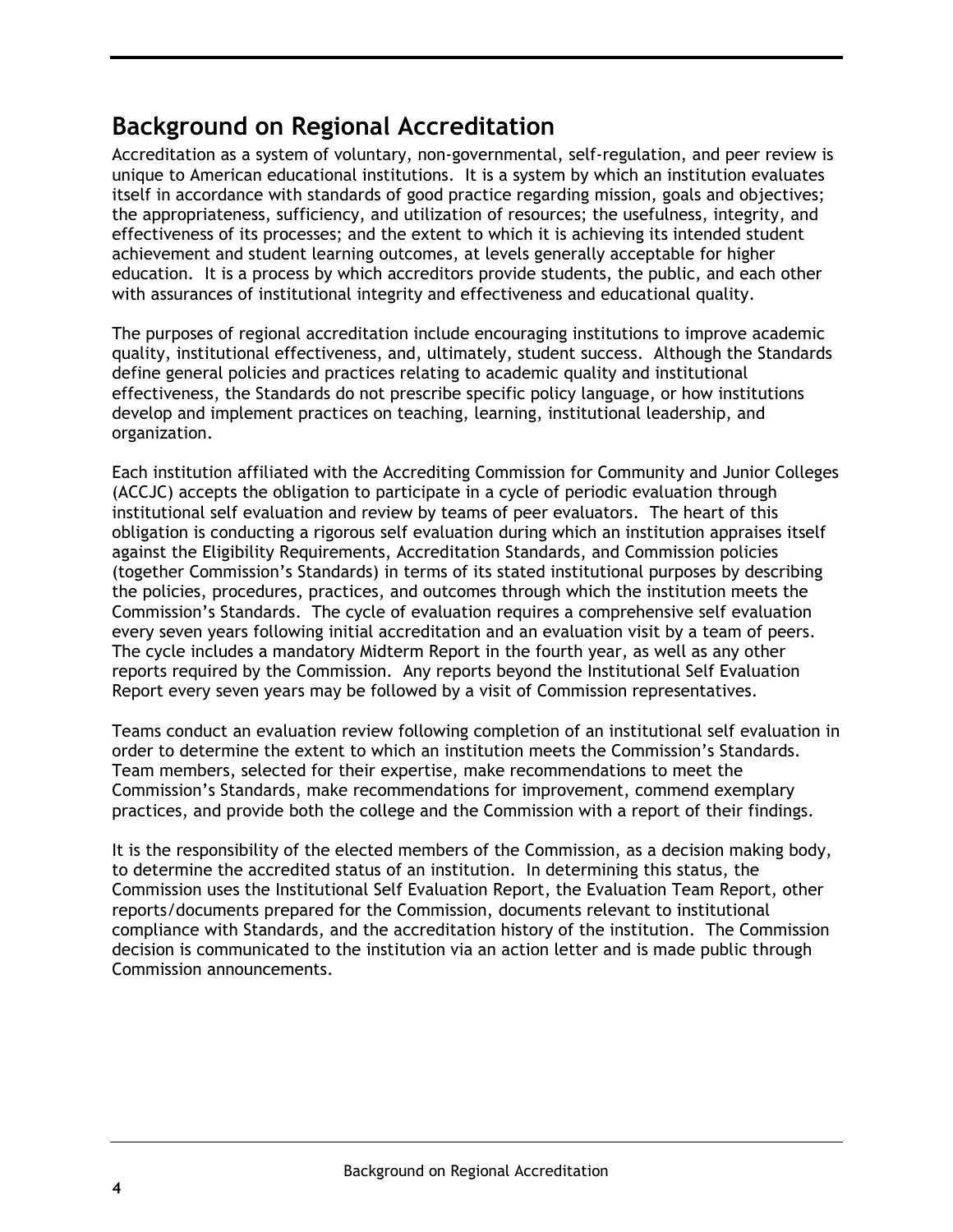# <span id="page-8-0"></span>**Information about Distance and Correspondence Education**

# **Definition of Distance Education and Correspondence Education**

Distance education (DE) and correspondence education (CE) are common delivery mechanisms in American higher education. A sizable number of institutions that are campus-based offer some portion of the curriculum and programs in a distance education format, and there are a relatively small, but growing number of institutions that offer educational services solely through distance education. In 2006, the Higher Education Act revised regulations that had restricted the use of distance education by institutions eligible for Title IV financial aid. Effective July 1 of that year, institutions were no longer restricted to offering less than 50% of a degree program via distance education in order to retain eligibility. The regulatory changes have increased the number of programs campus-based institutions offer through distance education, as well as generating opportunities for some new, solely distance education-based institutions to emerge in the Western region.

The Commission's "Policy on Distance Education and on Correspondence Education" (See *Accreditation Reference Handbook*) has been revised continuously to reflect the changes made to the 2006 Higher Education Act and to the Higher Education Opportunity Act of 2008 that provides greater emphasis on Distance Education and Correspondence Education. The Commission Policy provides the following definitions of Distance Education and Correspondence Education. These definitions are congruent with the definitions in the Higher Education Opportunity Act of 2008. Note that correspondence education may be offered via the same delivery modes as distance education. The U.S. Department of Education (USDE) focuses more closely on the nature of the interaction between instructor and student, and on aspects of the instruction delivered, to determine whether the course or program is distance education or correspondence education for purposes of Title IV.

## *Definition of Distance Education*

*"Distance education is defined, for the purpose of accreditation review as a formal interaction which uses one or more technologies to deliver instruction to students who are separated from the instructor and which supports regular and substantive interaction between the students and instructor, either synchronously or asynchronously. Distance education often incorporates technologies such as the internet; one-way and two-way transmissions through open broadcast, closed circuit, cable, microwave, broadband lines, fiber optics, satellite, or wireless communications devices; audio conferencing; or video cassettes, DVDs, and CD-ROMs, in conjunction with any of the other technologies.*

## *Definition of Correspondence Education*

#### *Correspondence education means:*

- *(1) Education provided through one or more courses by an institution under which the institution provides instructional materials, by mail or electronic transmission, including examinations on the materials, to students who are separated from the instructor;*
- *(2) Interaction between the instructor and the student is limited, is not regular and substantive, and is primarily initiated by the student;*
- *(3) Correspondence courses are typically self-paced; and,*
- *(4) Correspondence education is not distance education.*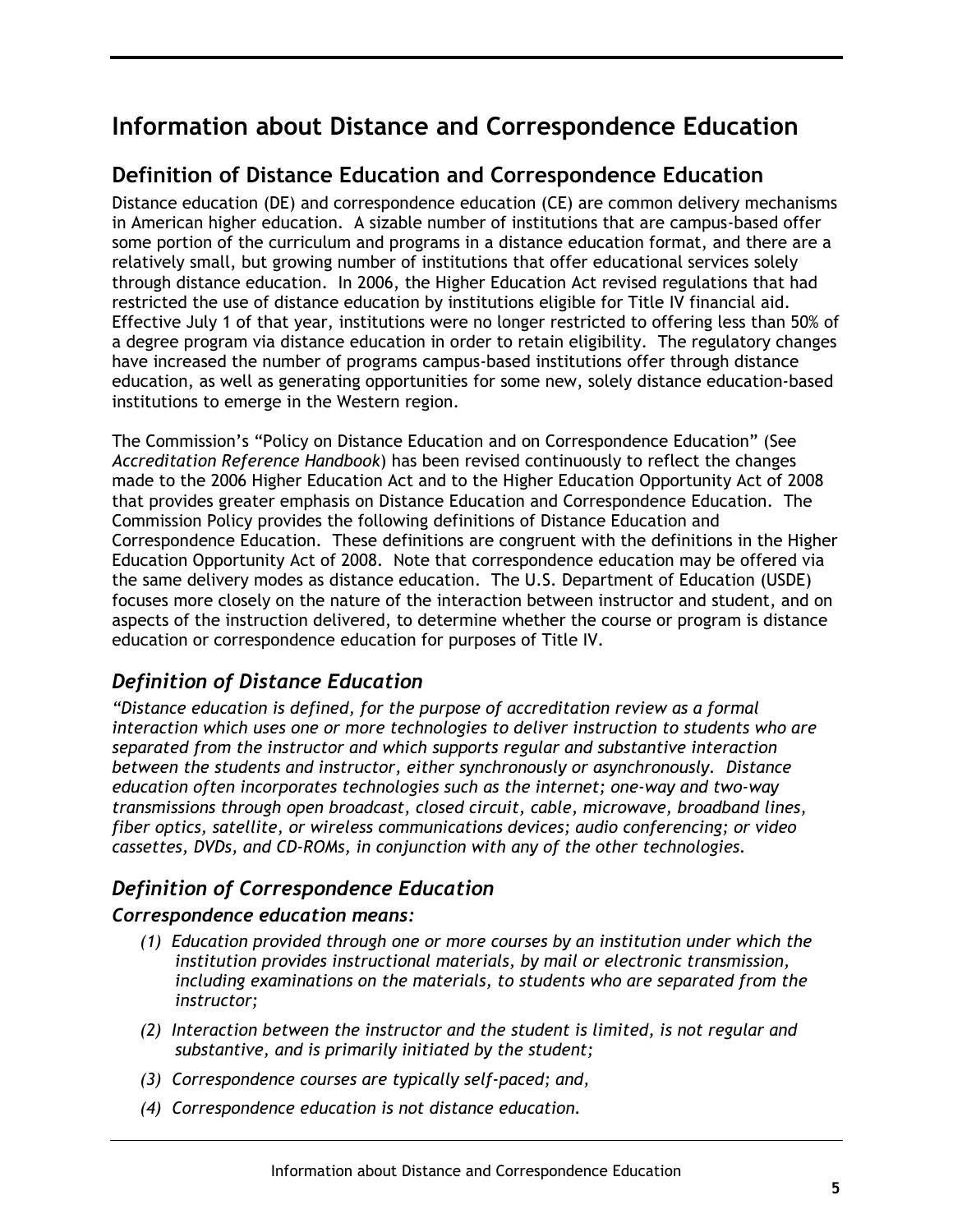## *A Correspondence course is:*

- *(1) A course provided by an institution under which the institution provides instructional materials, by mail or electronic transmission, including examinations on the materials, to students who are separated from the instructor. Interaction between the instructor and student is limited, is not regular and substantive, and is primarily initiated by the student. Correspondence courses are typically self-paced;*
- *(2) A course which is part correspondence and part residential training, the Secretary considers the course to be a correspondence course; and,*
- *(3) Not distance education." <sup>1</sup>*

The Commission and many of its member institutions have recognized distance education as a convenient, flexible, and effective means of providing quality education. Working students with multiple demands on their time often find that distance education meets their needs better than campus-based education.

A significant proportion of campus-based students are now taking at least part of their educational programming through distance education classes. For some institutions, the pedagogical strategies successfully used in distance education classes with distant students (for example, online chat rooms and electronic voting or feedback) have been incorporated into classroom programs and services offered on campus or provided for students who are physically on campus.

 $\overline{a}$ 

 $1$  Language is from the Federal Register 8/6/2009, which clarifies the differences for purposes of federal financial aid funding.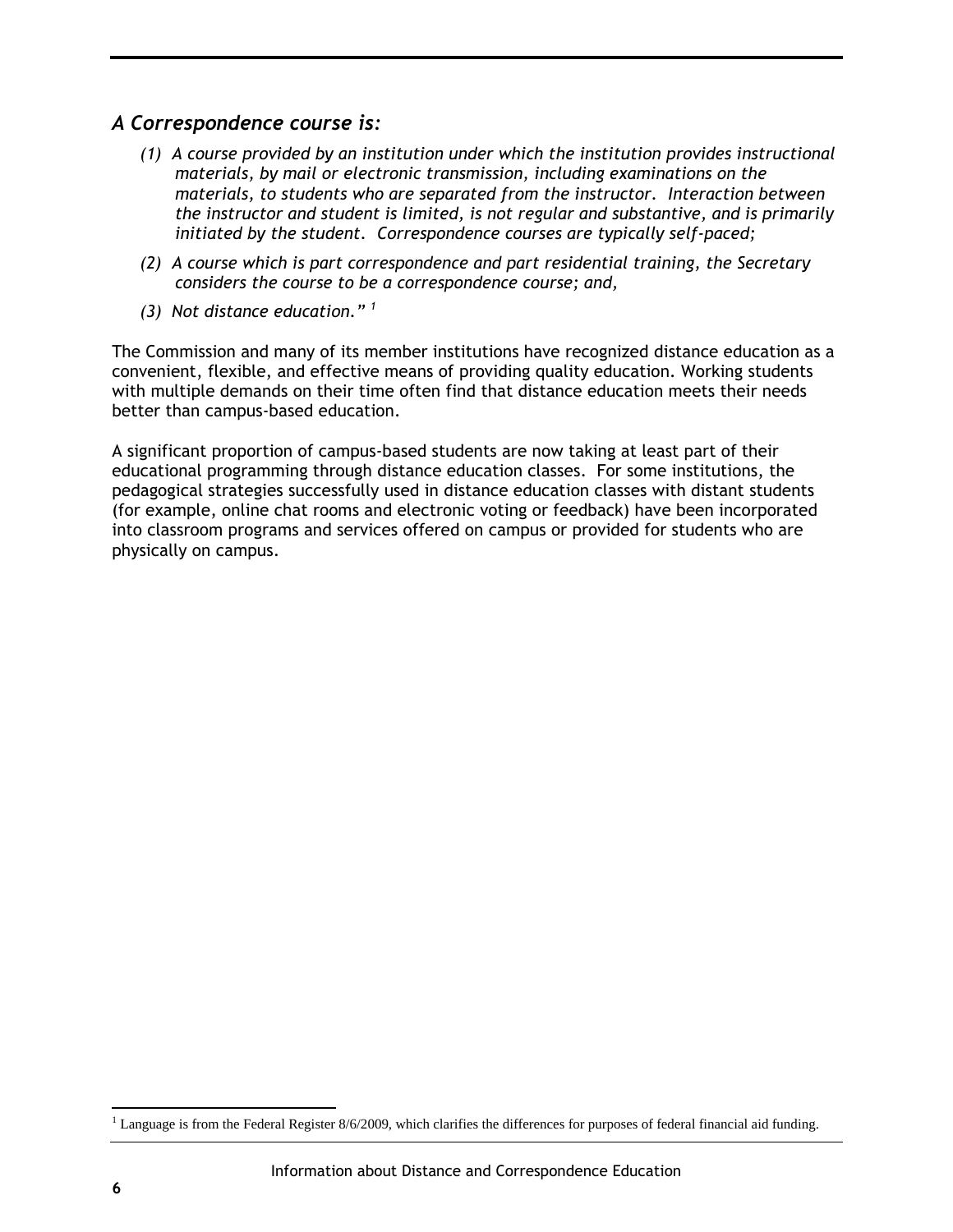# <span id="page-10-0"></span>**Evolution of the Standards**

In the early 1960s initial accreditation required evidence that basic structures and processes were in place and essential resources were available to operate an institution and deliver education services to students. For example, the existence of a mission statement, president, governing board, etc., provided evidence of structures; sufficient full-time faculty with appropriate training, sufficient funds, an adequate library, etc., provided evidence of resources sufficient to support college operations and delivery of education services. Evidence of processes for supporting academic freedom, curriculum development, governance, decision making was also required.

Beginning in the 1990s, accreditation added a requirement that colleges provide evidence that students had actually moved through college programs and were completing them. This student achievement data provided evidence that students were completing courses, persisting semester to semester, completing degrees and certificates, graduating, transferring, and getting jobs. The standards of this era also specified that institutions provide evidence that program review was conducted and that plans to improve education were developed and implemented.

The early focus on structures, resources, and processes was an approach to quality that was built on maintenance and consistency. It was not particularly education-oriented, but it was necessary to support education. The additional focus on student success in moving through the institution began to address the results of a college's efforts to produce student learning and achievement.

The ACCJC Accreditation Standards adopted in 2002 added another emphasis to accreditation's focus on student success: the focus on what students have learned as a result of attending college - student learning outcomes. This focus required that the institution provide evidence to:

- **e** ensure learning is the institution's core activity;
- support and produce student learning;
- assess how well learning is occurring;
- make changes to improve student learning;
- organize its key processes to effectively support student learning;
- allocate its resources to effectively support student learning; and
- improve learning as an important means to institutional improvement.

In 2014, the Commission adopted revised Standards with increased emphasis on student learning and achievement, requiring institutions to set and assess standards for student achievement. In accreditation today, educational quality is linked with student success, measured both in learning and in achievement, as hallmarks of academic quality and institutional effectiveness. Institutions should demonstrate and teams should verify that students are learning and achieving their educational goals.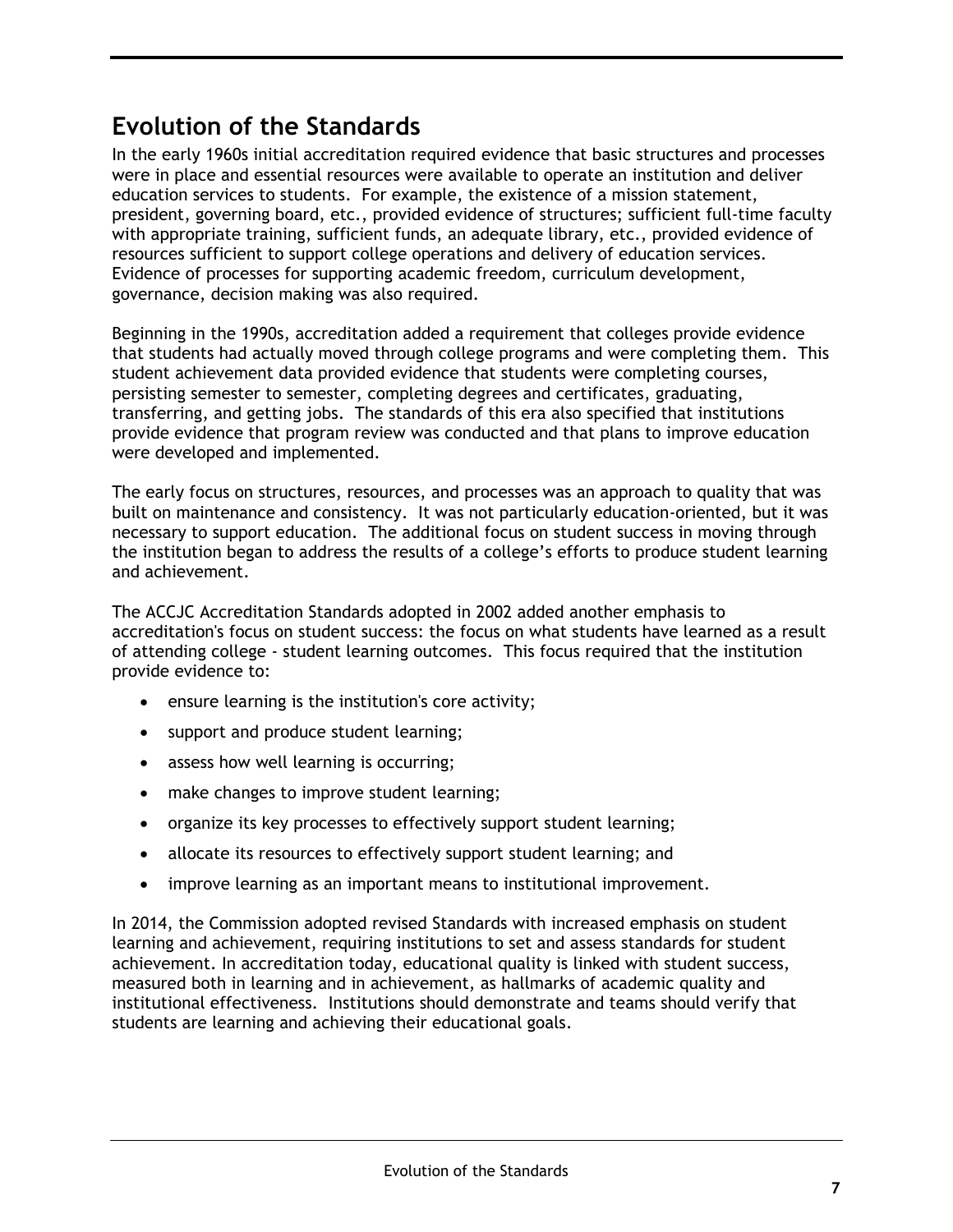# <span id="page-11-0"></span>**Characteristics of Evidence**

Evidence is information upon which a judgment or conclusion may be based. It is presented in answer to questions that have been deliberately posed because an institution regards them as important. Evidence tells all stakeholders that an institution has investigated its questions and knows something about itself; it knows what it achieves. Good evidence is representative of what is, not just an isolated case, and it is information upon which an institution can take action to improve. It is, in short, relevant, verifiable, representative, and actionable.

It is important to note that evidence, per se, does not lead to confirmations of value and quality. Rather, the members of the college community, or of the higher education community, must arrive at the decisions about value and quality through active judgments. The purpose of good evidence is to encourage informed institutional dialogue that engages the college community through analysis, reflection, and documentation, leading to improvement of its processes, procedures, policies, and relationships, ultimately with the effect of improving student achievement and learning. Good evidence should provide the means for institutions and evaluators to make sound judgments about quality and future direction, and at the same time it will probably stimulate further inquiry about institutional quality.

Institutions report or store good evidence in many formats, and institutions engaged in self evaluation or evaluation teams may find good evidence in a number of sources, including institutional databases; documents such as faculty handbooks, catalogs, student handbooks, policy statements, program review documents, planning documents, minutes of important meetings, syllabi, course outlines, and institutional fact books. Good evidence can also be derived from survey results; from assessments of student work on examinations, class assignments, capstone projects, etc.; from faculty grading rubrics and assessment of student learning outcomes; and from special institutional research reports.

The comprehensive self evaluation for reaffirmation of accreditation should be only one phase of on-going institutional evaluation. An evaluation team should be able to see how the institution develops and uses evidence of effectiveness as part of its ongoing evaluative processes. Institutions should gather and use both qualitative and quantitative evidence, and often must use indirect as well as direct measures to assess institutional effectiveness. Evidence can include data, which refers to categories of information that represent qualitative attributes of a variable or a series of variables. Good evidence used in evaluations has the following characteristics:

- It is intentional, and a dialogue about its meaning and relevance has taken place;
- It is purposeful, designed to answer questions the institution has raised;
- It has been interpreted and reflected upon, not just reviewed in its raw or unanalyzed form;
- It is integrated and presented in a context with other information about the institution that creates a holistic view of the institution or program;
- It is cumulative and is corroborated by multiple sources of evidence and/or data; and,
- It is coherent and sound enough to provide guidance for improvement.

The institution will provide to the Commission and the evaluation team members visiting the institution an electronic copy of the Self Evaluation Report and any included evidence in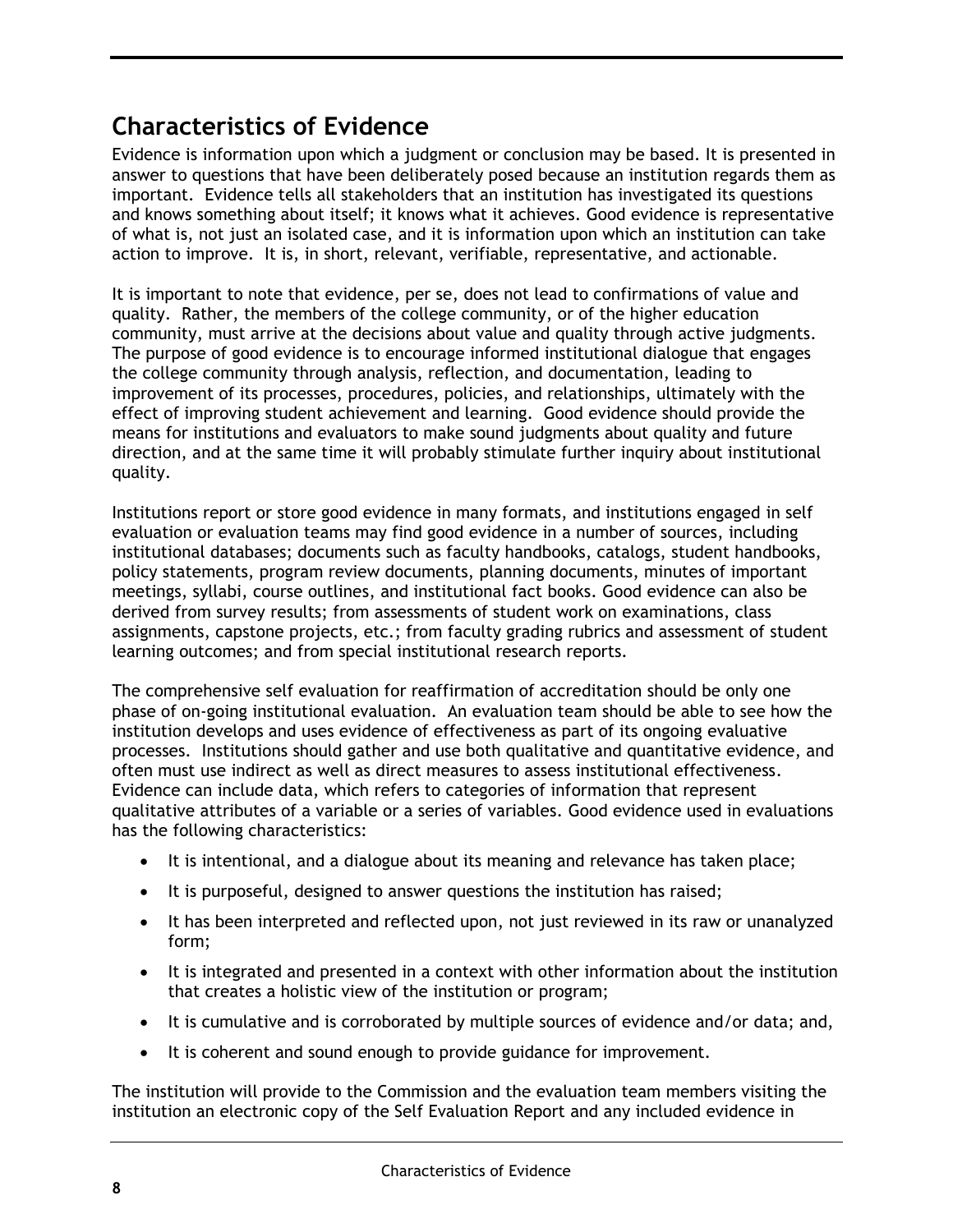advance of the visit. **Evidence presented to the Commission must be in electronic format**. During the visit, the team members should also have access to the evidence and data upon which the institutional analysis is based at the time of the institution's submission of the Self Evaluation Report. Institutions should note that it is useful for readers when the electronic copy of the report contains hyperlinks to the relevant evidence provided on an electronic memory device.

# **Evidence on Student Achievement**

The evidence the institution presents should be about student achievement (student movement through the institution) and should include data on the following:

- Student preparedness for college, including performance on placement tests and/or placement;
- Student training, needs, including local employment training needs, transfer education needs, basic skills needs, etc.;
- Course completion data;
- Retention of students from term to term;
- Student progression to the next course/next level of course;
- Student program (major) completion;
- Student graduation rates;
- Student transfer rates to four-year institutions;
- Student job placement rates; and,
- Student scores on licensure exams.

The evidence should be disaggregated by age, gender, race/ethnicity, socio-economic status, delivery mode, instructional site, cohort group, and by other categories relevant to the institution's service area and mission. (Refer to the *Manual for Institutional Self Evaluation*, Section 5.4 "Requirements for Evidentiary Information" for a detailed description of evidence, and Appendix G in the *Manual* for the template used to report data.)

#### **Institution-set Standards for Student Performance**

The institution must establish standards of success with respect to student achievement in relation to the institution's mission. Each institution will set expectations for course completion, licensing examination passage rates, and job placement rates. Institutions also will set standards of student performance for other indicators pertinent to the institution's mission, e.g., student persistence from term to term, degree and certificate completion, and transfer rates. The institution demonstrates that it gathers data on institution-set standards, analyzes results on student achievement, and makes appropriate changes/improvements to increase student performance, educational quality, and institutional effectiveness. Evaluation teams will identify these institution-set standards, determine their reasonableness, review the data and analyze the college's performance, describe the institution's overall performance, and determine whether the institution is meeting its standards.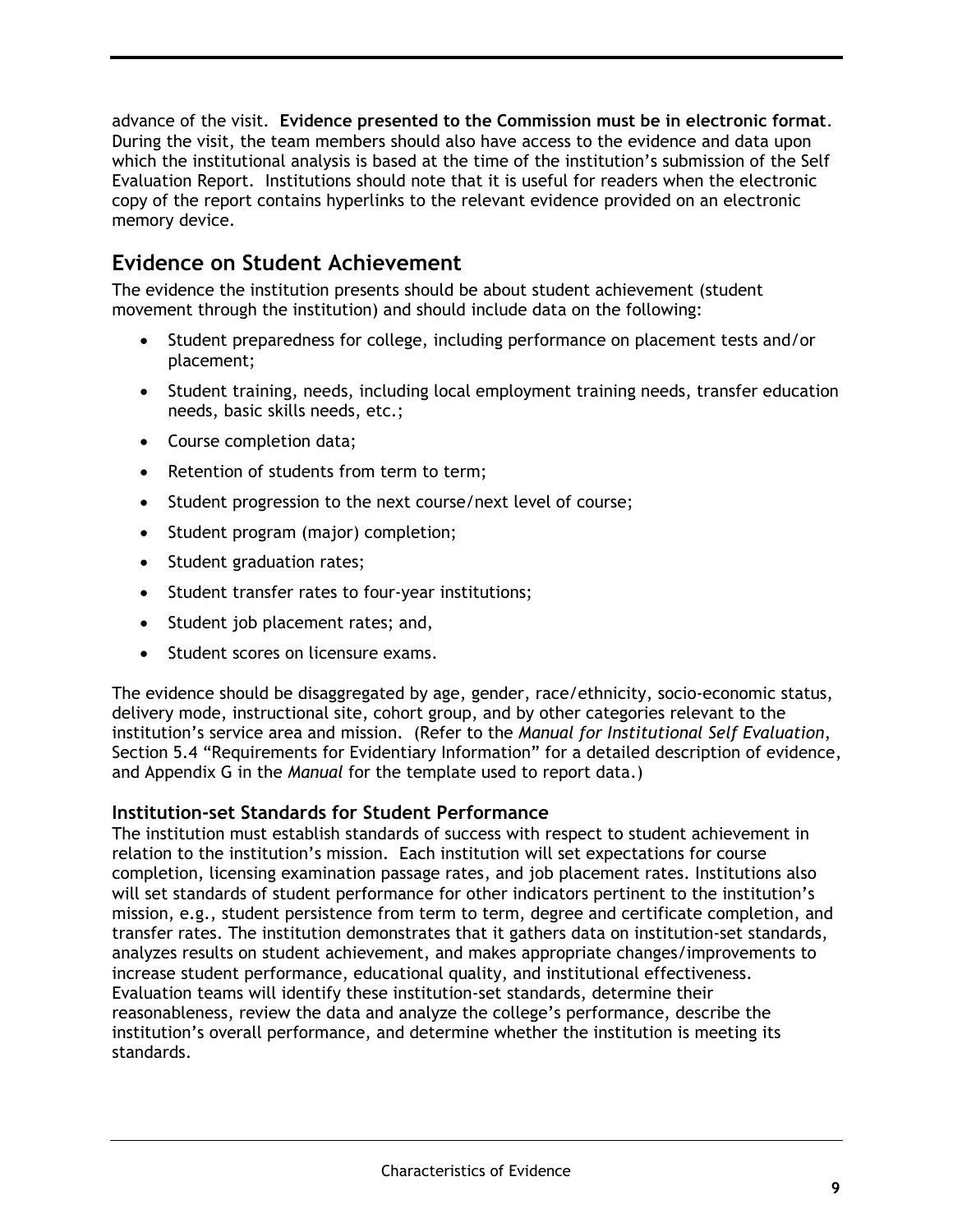# **Evidence on Student Learning**

Student achievement and student learning are core to fulfillment of the mission of an institution of higher education. Student achievement notes completion points such as courses, certificates, degrees, and transfer, and progress points such as semester-to-semester persistence. Student achievement measures student performance in the aggregate or disaggregated by student populations, across the college as a whole, as well as within individual programs, by location, and by delivery method.

Student learning is the demonstrated attainment of knowledge and skills—competencies through one or more experiences at the institution. The learning may be connected with the instruction in one portion of a class, or may represent the culmination of several years within a program of study. Student participation in institutional activities outside the classroom, and experience with student services and learning support services, also will contribute to attainment of identified learning. Learning will be measured at multiple points in a student's time at the institution. Individual student learning is assessed for various purposes, including student certificate and degree awards, acceptance of transferred credits, advising during a student's progression through the program of study, and increasingly for communication to employers. Aggregated student learning information, including information disaggregated by segments of the student population, will inform ongoing course adaptation, curriculum, pedagogy, and program revision, instruction and services planning and change, institutionwide decisions-- including allocation and reallocation of resources, and in the presentation of information about the institution and its programs to prospective students and the community.

The ACCJC Accreditation Standards adopted in 2002 created a significant emphasis on student learning outcomes and assessment, and the use of student learning results in planning and decision-making across the institution. In order to advance institutional development toward fully meeting the practices identified in the Standards, a Rubric for Evaluating Institutional Effectiveness was promulgated in 2007. That Rubric provided examples of college practice at the awareness, development, proficiency, and continuous quality improvement stages of coming into full compliance with the Standards. Institutions were informed that they would be expected to be at the proficiency level by fall 2012. Over the 2012-2013 academic year, institutions were asked to submit a College Status Report on Student Learning Outcomes Implementation. After that point, colleges were expected to demonstrate compliance with the Standards in the area of student learning outcomes. By 2014, the Rubric was no longer being used in institutional evaluations; practice across the region had developed to a level where evaluation of student learning outcomes was conducted directly with the Standards, as were the evaluation of planning, program review, and the other elements of academic quality and institutional effectiveness.

With the ACCJC Accreditation Standards adopted in 2014, the 2002 Standards principles concerning student learning outcomes were carried forward and clarified. Expectations in the areas of student learning outcomes include the following:

- the institutional goals and objectives include student learning. Operational units of the institution support student learning through these institutional goals and objectives and their related unit goals;
- student learning outcomes are defined and assessed for all instructional programs, student support services and learning support services;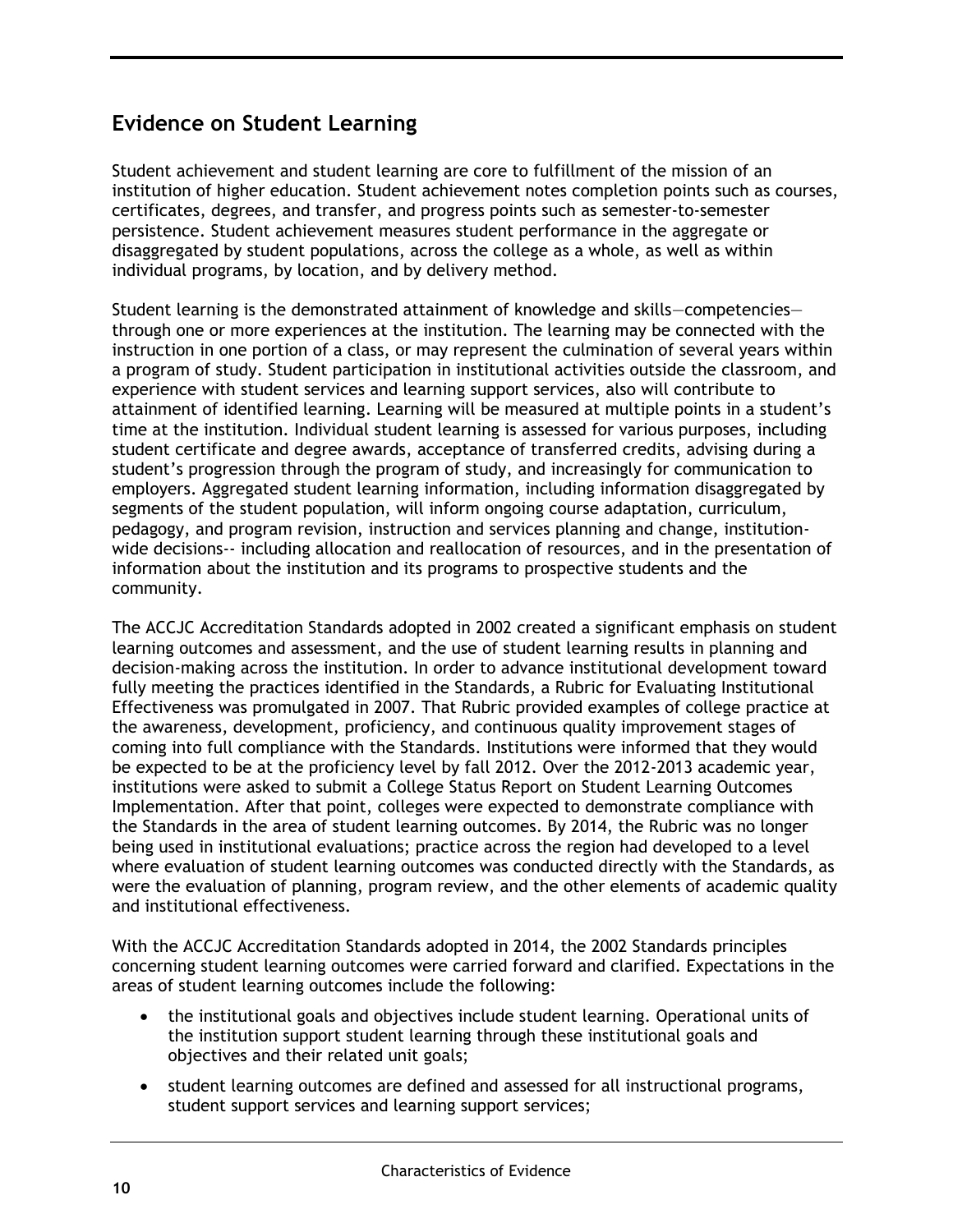- assessment data are used to organize institutional processes, analyze student learning gaps and implement strategies, allocate resources, and continuously evaluate the efficacy of the institution's efforts to support and improve student learning;
- student learning outcomes results are communicated broadly across the institution and to external audiences, including prospective students, employers, and transfer institutions;
- student learning outcomes results are used by students as they progress through their programs of study and engage in other activities of the institution;
- the discussion of student learning is ongoing at both the institutional and programmatic levels, and is tied to data analysis, program review, planning, resource allocation and other institutional decision-making;
- support and improvement of student learning outcomes are critical factors in institutional innovation and in implementing new processes;
- student learning outcomes are in place for the institution's courses, programs, certificates and degrees, and are regularly assessed;
- assessment of the students' attainment of the learning outcomes happens continuously at the course level for adaptation and enhancement of instruction and instructional delivery;
- this assessment can also provide input into curriculum revision and course sequencing;
- program-level assessment of student learning is designed and conducted to ensure the content and methods of instruction meet academic standards and expectations, are current, and support the institution's mission and goals for student success;
- program-level assessment of student learning also provides information necessary for instruction-wide and institution-wide planning and decision-making; and,
- Information about student learning outcomes assessment results is available at the appropriate levels of granularity for use by programs and across programs, and by the institution as a whole, in analysis and evaluation, planning and decision-making, and for implementing change.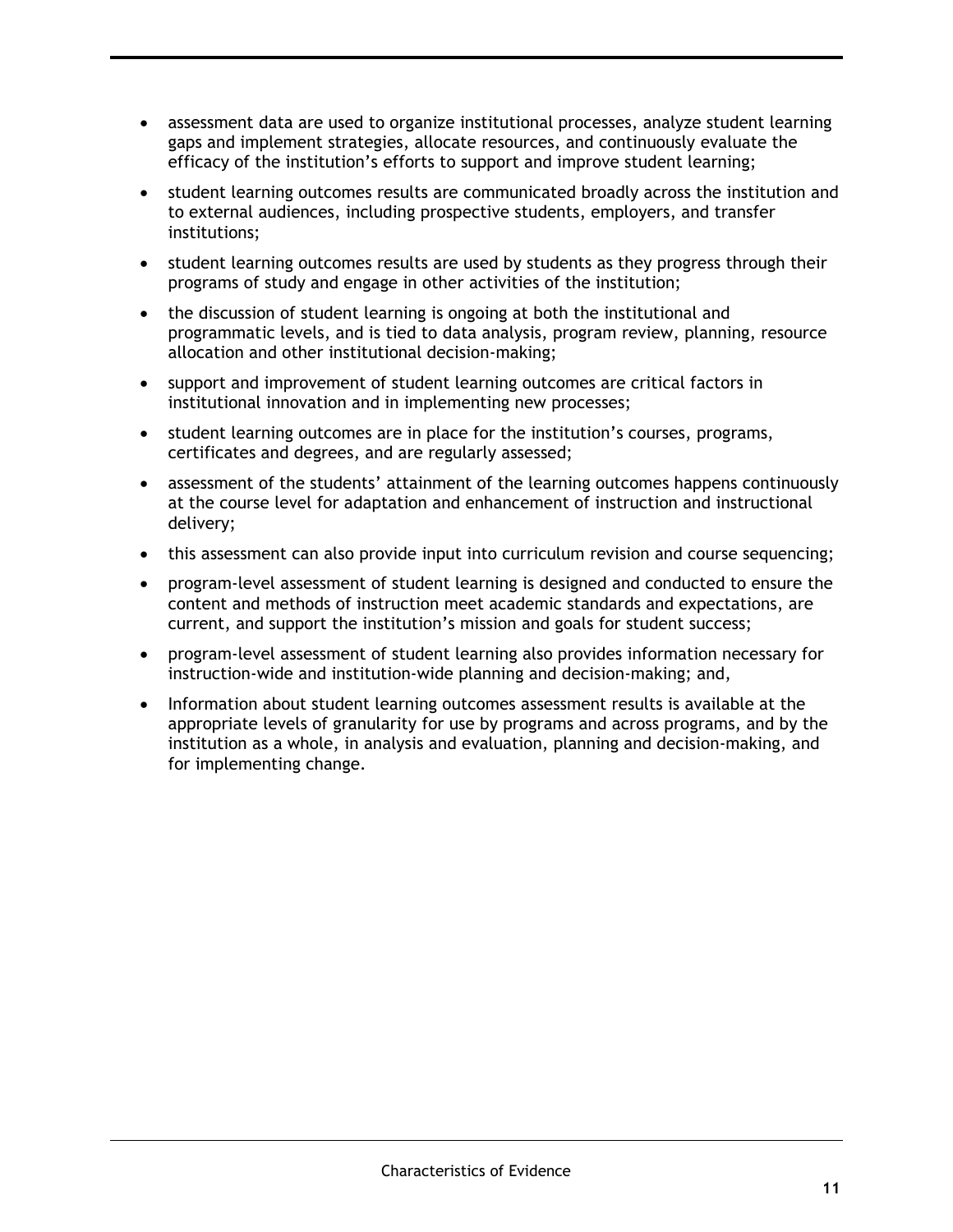# **Accreditation Standards Adopted June 2014**

# <span id="page-15-0"></span>**Standard I:<sup>2</sup> Mission, Academic Quality<sup>3</sup> and Institutional Effectiveness, and Integrity**

The institution demonstrates strong commitment to a mission that emphasizes student learning and student achievement. Using analysis of quantitative and qualitative data, the institution continuously and systematically evaluates, plans, implements, and improves the quality of its educational programs and services. The institution demonstrates integrity in all policies, actions, and communication. The administration, faculty, staff, and governing board members act honestly, ethically, and fairly in the performance of their duties.

## <span id="page-15-1"></span>**A. Mission**

- 1. The mission describes the institution's broad educational purposes, its intended student population, the types of degrees and other credentials it offers, and its commitment to student learning<sup>4</sup> and student achievement.<sup>5</sup> (ER 6)<sup>6</sup>
	- *What does the institution's mission statement say about its educational purposes? Are the purposes appropriate to an institution of higher learning?*
	- *How does the mission statement inform institutional planning?*
	- *Who are the intended students for the courses offered in DE/CE format? Are they similar to or different from students studying in traditional learning mode?*
	- QFE: *Is the institution reaching all segments of its intended student population; are any groups of students underrepresented; and how can the institution increase their participation and success?*

 $^2$  Each enumerated statement is an ACCJC accreditation standard (e.g., I.A.1, II.B.4, and so on). The standards are organized by subject matter into four chapters which are entitled Standard I, Standard II, Standard III, and Standard IV. The chapters are further divided by headings to help identify related groups of standards.

 $3$  Glossary- Academic Quality: A way of describing how well the learning opportunities, instruction, support, services, environment, resource utilization and operations of a college result in student learning and student achievement of their educational goals. The Accreditation Standards, collectively, are factors in determining academic quality in the context of institutional mission.

<sup>4</sup> Glossary- Student Learning: Competencies in skill and knowledge gained by students who are at the institution. The knowledge and competencies are expressed for segments of study or activity through measurable learning outcomes at the institutional, program, degree, and course levels.

<sup>&</sup>lt;sup>5</sup> Glossary- Student Achievement: Student attainment that can be measured at defined points of completion, including successful course, certificate and degree completion, licensure examination passage, post-program employment, and other similar elements.

 $^6$  Institutions that have achieved accreditation are expected to include in their Institutional Self Evaluation Report information demonstrating that they continue to meet the eligibility requirements. Accredited institutions must separately address Eligibility Requirements 1, 2, 3, 4, and 5 in the Institutional Self Evaluation Report. The remaining Eligibility Requirements will be addressed in the institution's response to the relevant sections of the Accreditation Standards. The relevant sections of the Accreditation Standards are so noted by an (ER\_\_\_) designation.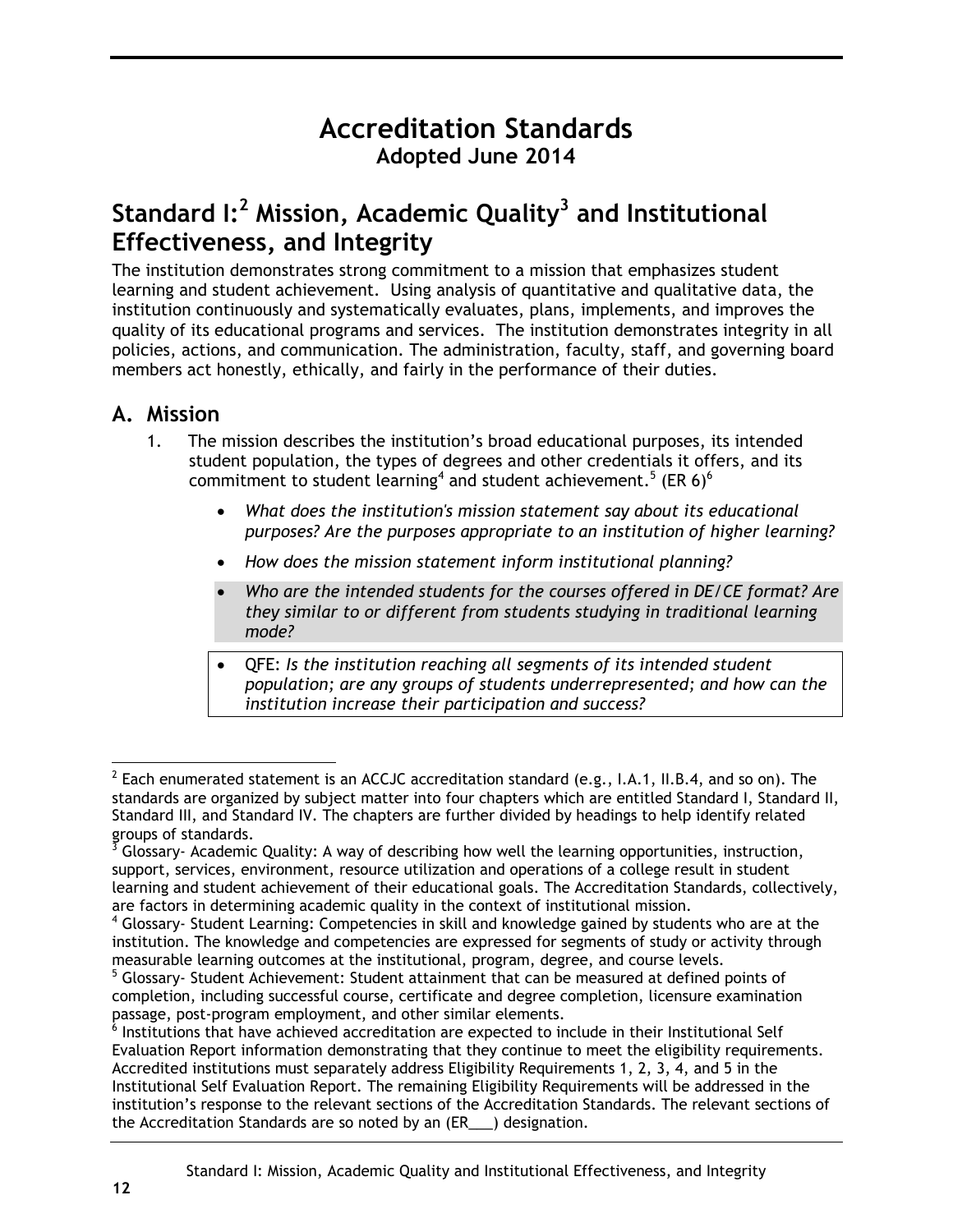#### Effective Practices

Institutional leaders, including board members and faculty, are continuously engaged in fulfilling the institutional mission, which focuses on the success of students pursuing their educational goals.

Grounded by the mission, a sustained focus on student learning and achievement is practiced by all stakeholders and demonstrably informs the development of policies, procedures, and practices.

- 2. The institution uses data to determine how effectively it is accomplishing its mission, and whether the mission directs institutional priorities in meeting the educational needs of students.
	- *What data does the institution use to determine whether or not it is accomplishing its mission? What institutional processes does the institution use to evaluate the effectiveness and success of its mission?* (Federal Regulation)
	- QFE: *Has the institution identified groups of students whose educational needs are not currently being served or not being served adequately; how can the institution better serve these students?*

#### Effective Practices

A culture of evidence and inquiry is pervasive in the institution, including cohort tracking, using disaggregated data and strong support from the institutional research unit.

- 3. The institution's programs and services are aligned with its mission. The mission guides institutional decision-making, planning, and resource allocation and informs institutional goals for student learning and achievement.
	- *How does the mission statement guide planning and decision making? To what extent is the mission statement central to the choices the college makes?*
	- *Has the institution considered in consultation with its key constituents if and how DE/CE is congruent with the mission? Does the mission include any statements related to its commitment to DE/CE?*
- <span id="page-16-0"></span>4. The institution articulates its mission in a widely published statement approved by the governing board. The mission statement is periodically reviewed and updated as necessary. (ER 6)
	- *When was the current mission statement approved by the governing board?*
	- *Has the mission been reviewed to reflect the commitment to DE/CE and what was the rationale for the changes to the statement?*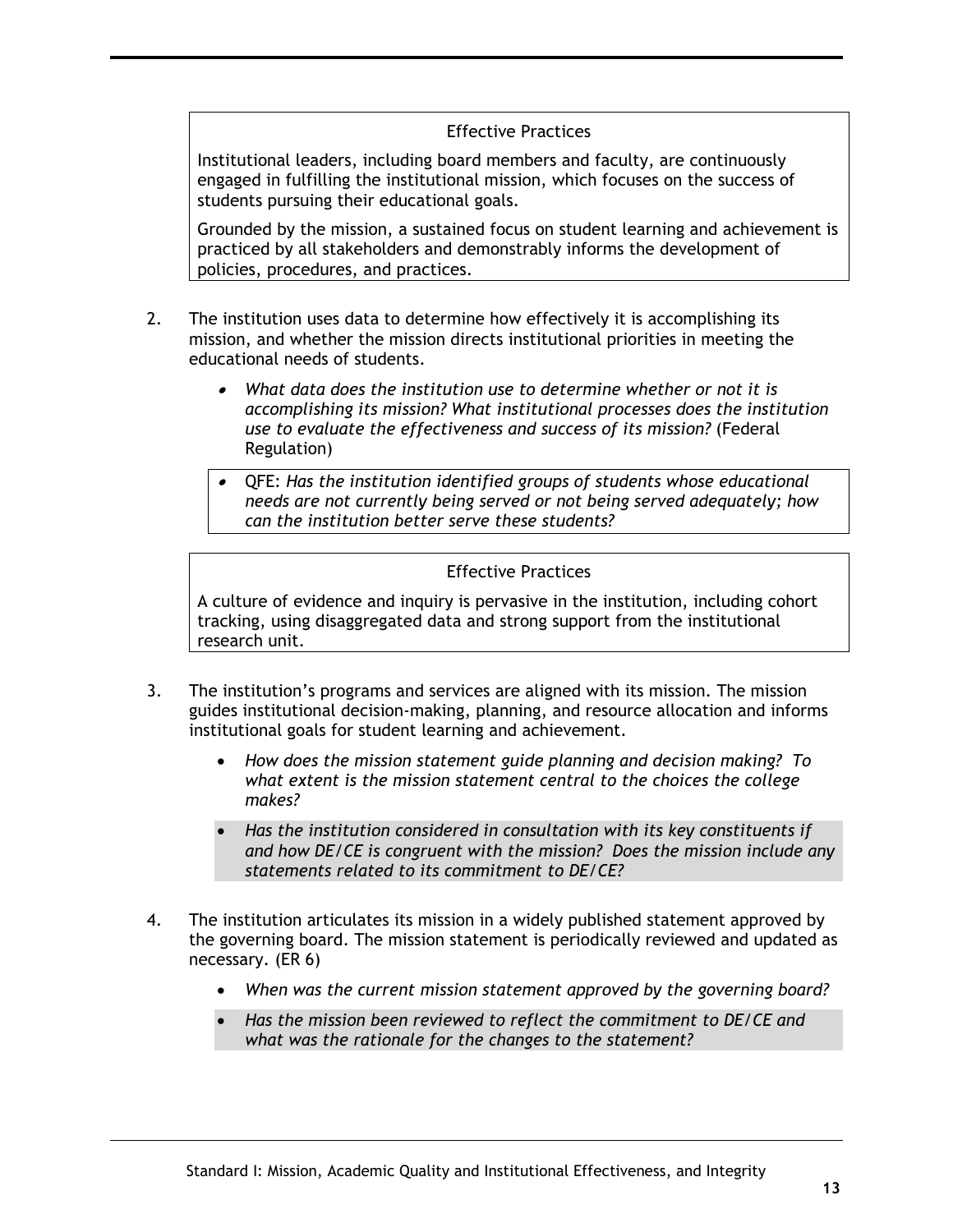# **B. Assuring Academic Quality and Institutional Effectiveness** *Academic Quality*

- 1. The institution demonstrates a sustained, substantive and collegial dialog about student outcomes, student equity, academic quality, institutional effectiveness, and continuous improvement of student learning and achievement.
	- *How has the college structured its dialog?*
	- *When, how, and about what subjects has the college engaged in dialog? What impact has the dialog had on student learning?*
	- *Does the dialog lead to a collective understanding of the meaning of evidence, data, and research used in evaluation of student learning?*
	- *What parties are involved in the institution's dialog about the continuous improvement of student learning through DE/CE mode and how it compares with student learning in traditional programs?*
	- QFE: In what ways can the institution increase broad and continuous faculty, staff, student, and community engagement and collaboration in support of student success?

#### Effective Practices

The institution demonstrates broad and continuous faculty, staff, student, and community engagement and collaboration in support of student success.

A sense of urgency drives a shared vision and communication around a focus on student learning and achievement with internal and external stakeholders.

- 2. The institution defines and assesses student learning outcomes for all instructional programs and student and learning support services. (ER 11)
	- *What established policies and institutional processes guide the development and evaluation of courses, programs, certificates, and degrees? What is the role of faculty?*
	- *Does the institution use disaggregated data for analysis of student learning?*
	- *Are student learning outcomes and assessments established for each course, program, certificate, and degree (including non-credit)?*
	- *How are courses, programs, certificates, and degrees evaluated? How often? What are the results of the evaluations?*
	- *What improvements to courses, programs, certificates, and degrees have occurred as a result of evaluation?*
	- *How does the institution provide for systematic and regular review of its student and learning support services? How are the results used?*
	- *What established policies and institutional processes guide the development and evaluation of courses and programs offered in DE/CE mode? Are they different from the policies and institutional processes that guide the development and evaluation of courses offered in traditional mode?*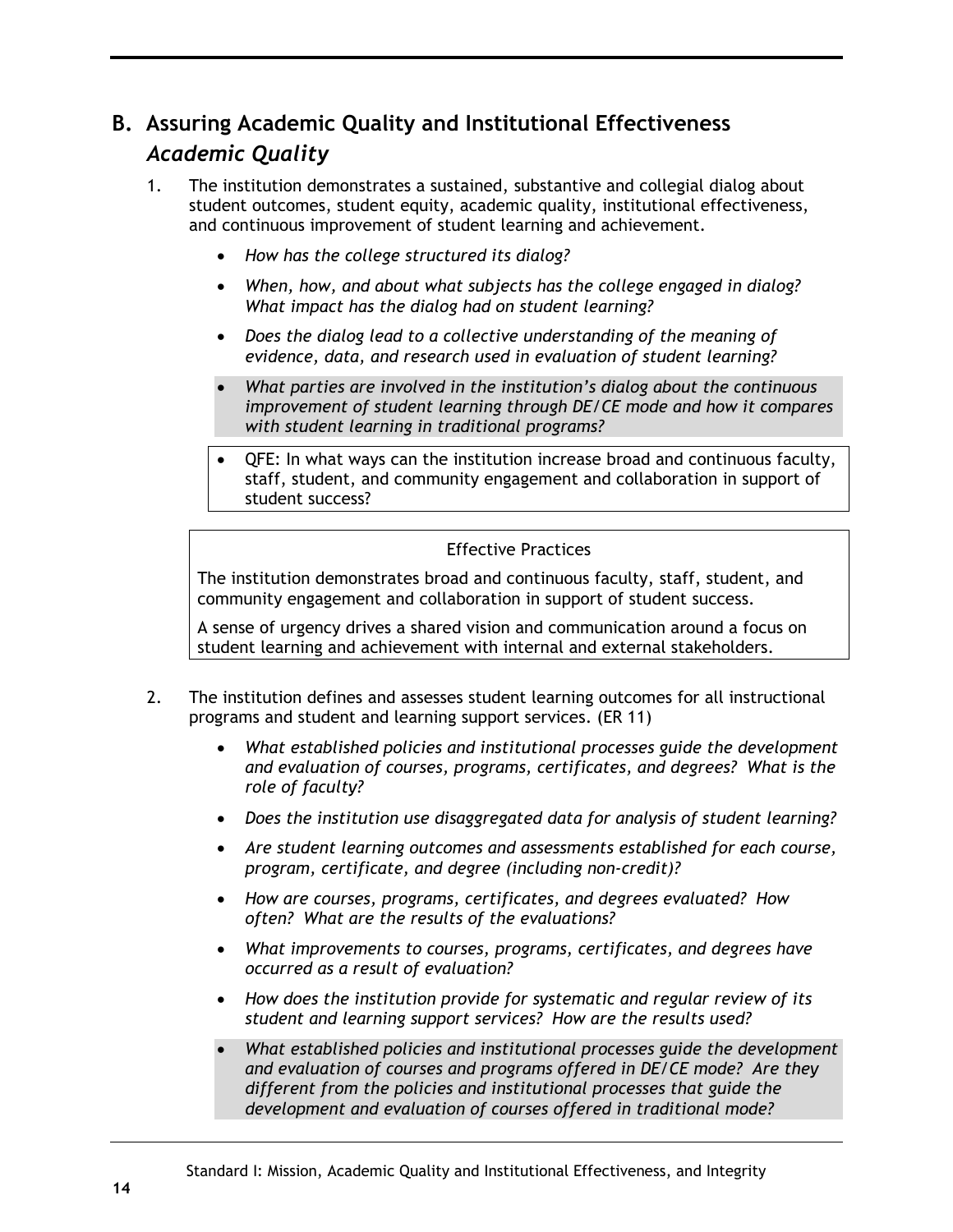- *What is the role of faculty and how is discipline expertise or teaching knowledge and expertise in the field of DE/CE used for establishing quality for these courses?*
- *What improvements to DE/CE courses and programs have occurred as a result of evaluation?*
- 3. The institution establishes institution-set standards<sup>7</sup> for student achievement, appropriate to its mission, assesses how well it is achieving them in pursuit of continuous improvement, and publishes this information. (ER 11)
	- *What criteria and processes does the college use to determine its priorities and set minimum expectations (institution-set standards) for student achievement, including required expectations of performance for course completion, job placement rates, and licensure examination passage rates? (Federal Regulation)*
	- *Is there broad-based understanding of the priorities and the processes to implement strategies to achieve the desired outcomes?*
	- *To what extent does the college achieve its standards? (Federal Regulation)*
	- *How does the college use accreditation annual report data to assess performance against the institution-set standards?*
	- *If an institution does not meet its own standards, what plans are developed and implemented to enable it to reach these standards? (Federal Regulation)*
	- *Has the college defined specific goals (institution-set standards) and objectives for the effectiveness of its DE/CE activities? How are these goals and objectives defined and communicated?*
	- *What data and/or evidence are used to communicate and analyze institutionset standards relevant to DE/CE?*
- 4. The institution uses assessment data and organizes its institutional processes to support student learning and student achievement.
	- *How is assessment data incorporated into college planning to improve student learning and achievement? (Federal Regulation)*
	- *Are the data used for assessment and analysis disaggregated to reflect factors of difference among students?*

 $\overline{a}$ 

 $<sup>7</sup>$  Glossarv- Institution-Set Standards: Performance metrics and measures set by institutions for student</sup> achievement, both in individual programs and for institution-wide student achievement. (A useful example of Institution-Set Standards could be the three-year averages of student performance metrics and performance targets set above the averages.) Both the definition and the level of expected performance are appropriate for assessing achievement of institutional mission, for determining actions of improvement, and for analyzing institutional results in the context of higher education. Institutions assess student performance against locally set standards in order to determine institutional effectiveness and academic quality and to inform planning and action for continuous improvement.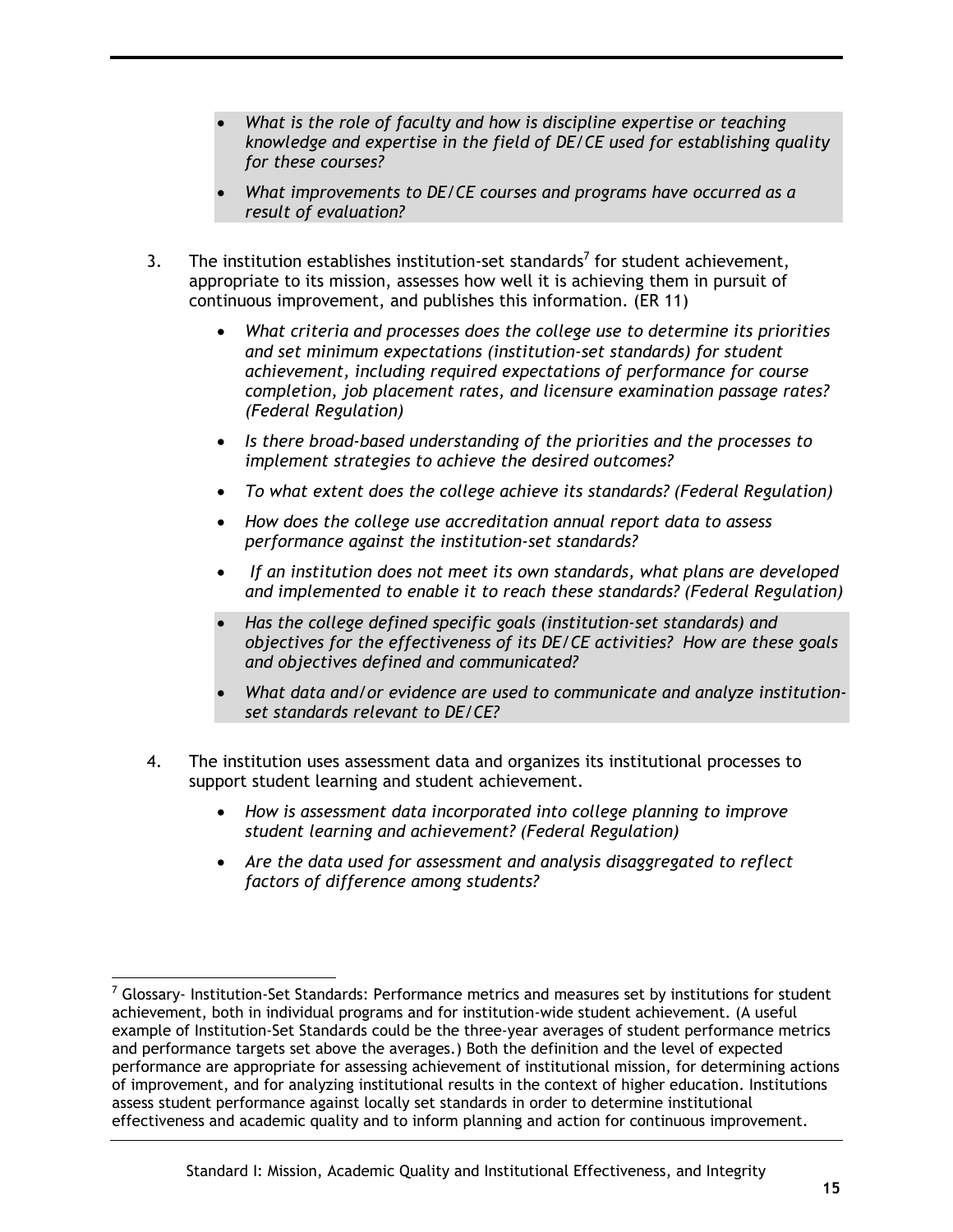## *Institutional Effectiveness*

- 5. The institution assesses accomplishment of its mission through program review and evaluation of goals and objectives, student learning outcomes, and student achievement. Quantitative and qualitative data are disaggregated for analysis by program type and mode of delivery.
	- *Does the college have a program review process in place? Is it cyclical, i.e., does it incorporate systematic, ongoing evaluation of programs and services using data on student learning and achievement, improvement planning, implementation, and re-evaluation? How does college budgeting of resources follow planning? How is planning integrated?*
	- *To what extent are institutional data and evidence available and used for program review?*
	- *Does the college have separate processes for the planning, approval, evaluation, and review of courses offered in DE/CE mode, or are the processes similar to those for courses offered in traditional face-to-face mode? How are these processes integrated into the college's overall planning process?*
- 6. The institution disaggregates and analyzes learning outcomes and achievement for subpopulations of students. When the institution identifies performance gaps, it implements strategies, which may include allocation or reallocation of human, fiscal and other resources, to mitigate those gaps and evaluates the efficacy of those strategies.
	- *Does the institution identify significant trends among subpopulations of students and interpret their meaning?*
	- *Has the institution set performance expectations (key performance indicators) for the subpopulations?*
	- *How does it judge its achievement of the target outcomes?*
	- *Is the institution performance satisfactory?*
	- *What changes have been made or are planned as a result of the analysis of the data?*
	- QFE: *What groups or subpopulations at the college need to be identified; how is information on their success/challenges determined?*
	- QFE: *What strategies are needed to mitigate performance gaps among these groups of students?*

#### Effective Practices

An equity agenda is integrated with efforts to improve student learning and achievement.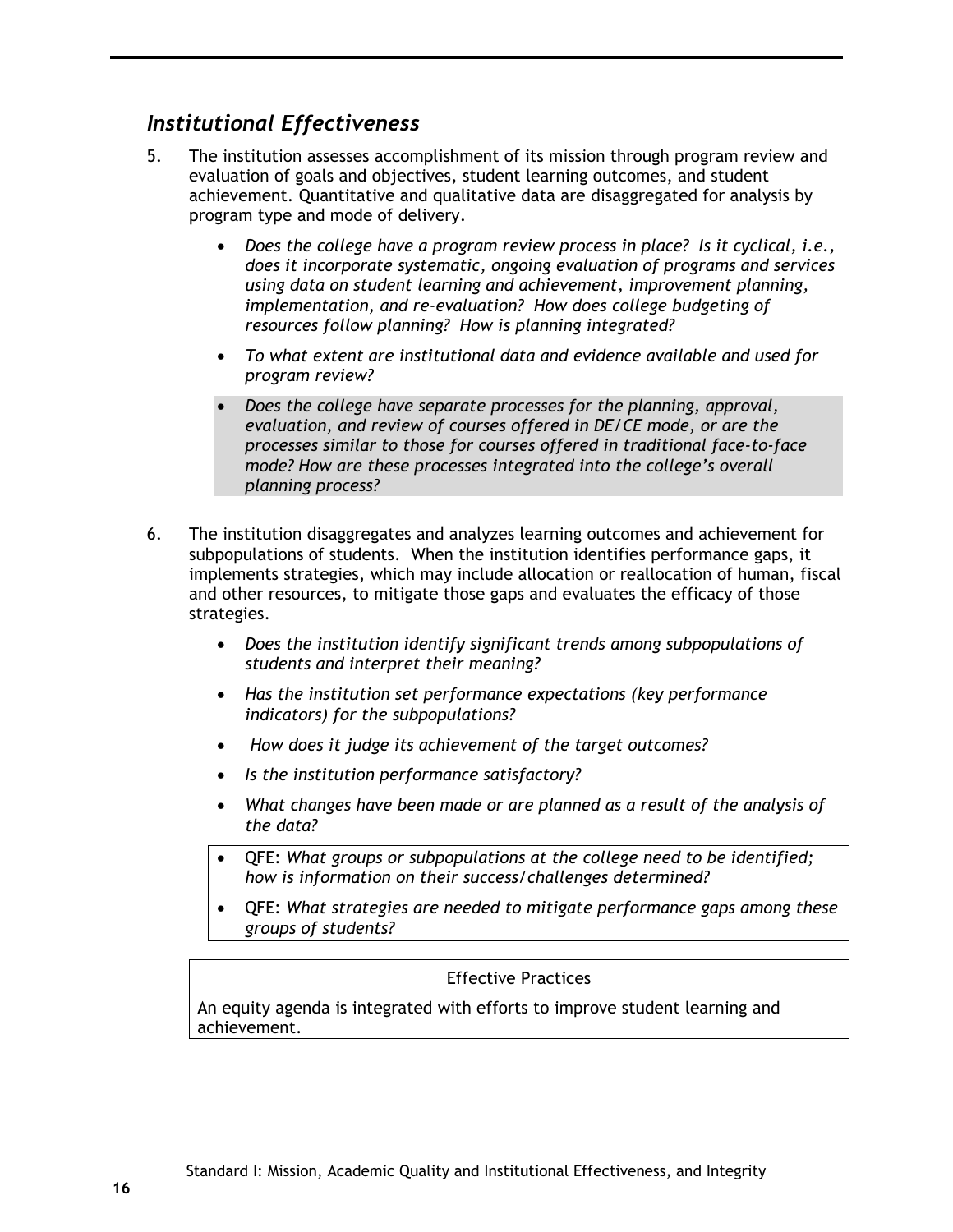- 7. The institution regularly evaluates its policies and practices across all areas of the institution, including instructional programs, student and learning support services, resource management, and governance processes to assure their effectiveness in supporting academic quality and accomplishment of mission.
	- *What processes does the institution use to assess the effectiveness of its cycle of evaluation, integrated planning, resource allocation, and re-evaluation?*
	- *How effective are the college planning processes for fostering improvement?*
	- *What mechanisms does the institution use to gather evidence about the effectiveness of DE/CE learning programs and related student and learning support services?*
- 8. The institution broadly communicates the results of all of its assessment and evaluation activities so that the institution has a shared understanding of its strengths and weaknesses and sets appropriate priorities.
	- *What mechanisms exist for participation in and communication about college planning and evaluation?*
- 9. The institution engages in continuous, broad based, systematic evaluation and planning. The institution integrates program review, planning, and resource allocation into a comprehensive process that leads to accomplishment of its mission and improvement of institutional effectiveness and academic quality. Institutional planning addresses short- and long-range needs for educational programs and services and for human, physical, technology, and financial resources. (ER 19)
	- *What mechanisms does the institution use to gather evidence about the effectiveness of programs and services?*
	- *How effectively do evaluation processes and results contribute to improvement in programs and services?*
	- *Are the assessment data collected for DE/CE different from data collected for traditional face-to-face education? What is the rationale? What types of assessment data does the college collect on learning programs and support services offered in DE/CE format?*
	- QFE: *What barriers exist at the institution that need to be overcome to enable integrated evaluation, planning, resource allocation, and reevaluation to improve academic quality and student learning and achievement?*

#### Effective Practices

Planning and budgeting, including reallocation of resources, are aligned with the vision, priorities, and strategies defined for student success at the institution.

The institution has an agenda for student success that integrates all significant initiatives, including legislated programs, grants, strategic, planning, and accreditation.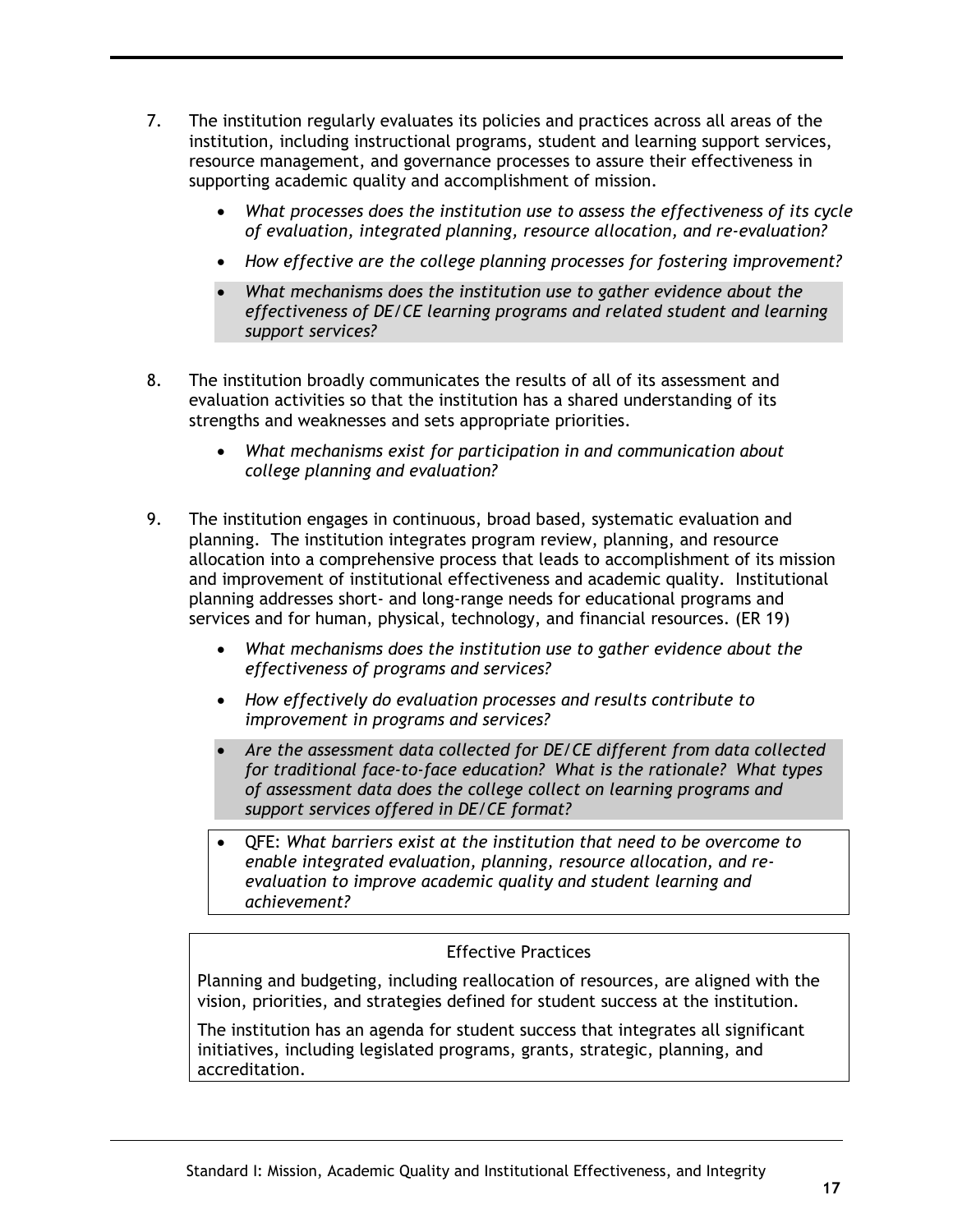# <span id="page-21-0"></span>**C. Institutional Integrity<sup>8</sup>**

- 1. The institution assures the clarity, accuracy, and integrity of information provided to students and prospective students, personnel, and all persons or organizations related to its mission statement, learning outcomes, educational programs, and student support services. The institution gives accurate information to students and the public about its accreditation status with all of its accreditors. (ER 20)
	- *How does the institution conduct regular review of its policies and practices regarding publications to ensure their integrity? Are electronic representations of the institution regularly reviewed?*
	- *Does the institution provide information on student achievement to the public? Is that information accurate and current?*
	- *Through what means does the institution represent itself about its DE/CE programs? How are these means evaluated? Are they effective in reaching the potential students for DE/CE programs? How does the institution know that they are effective?*
	- *Does the institution provide information to the public on student achievement in DE/CE programs?*
- 2. The institution provides a print or online catalog for students and prospective students with precise, accurate, and current information on all facts, requirements, policies, and procedures listed in the "Catalog Requirements" (see endnote). (ER 20)
	- *Is the catalog provided in both printed and electronic format?*
	- *How does the institution assure that the catalog presents accurate, current, and detailed information to the public about its programs, locations, and policies? (Federal Regulation)*
	- *How does the institution address issues of academic freedom, student financial aid, and available learning resources as they apply to DE/CE? Are the means applied differently from traditional education? What is the rationale?*
	- *How does the catalog describe the instructional delivery applied in the DE/CE courses, programs, and degree offerings? How does the catalog present the interaction between faculty and students and the accessibility of faculty and staff to students?*
- 3. The institution uses documented assessment of student learning and evaluation of student achievement to communicate matters of academic quality to appropriate constituencies, including current and prospective students and the public. (ER 19)
	- *What assessment data does the college collect?*
	- *By what means does the college make public its data and analyses internally and externally?*

<sup>&</sup>lt;sup>8</sup> Glossary- Institutional Integrity: Concept of consistent and ethical actions, values, methods, measures, principles, expectations, and outcomes, as defined by institutions; and of clear, accurate, and current information available to the college community and public.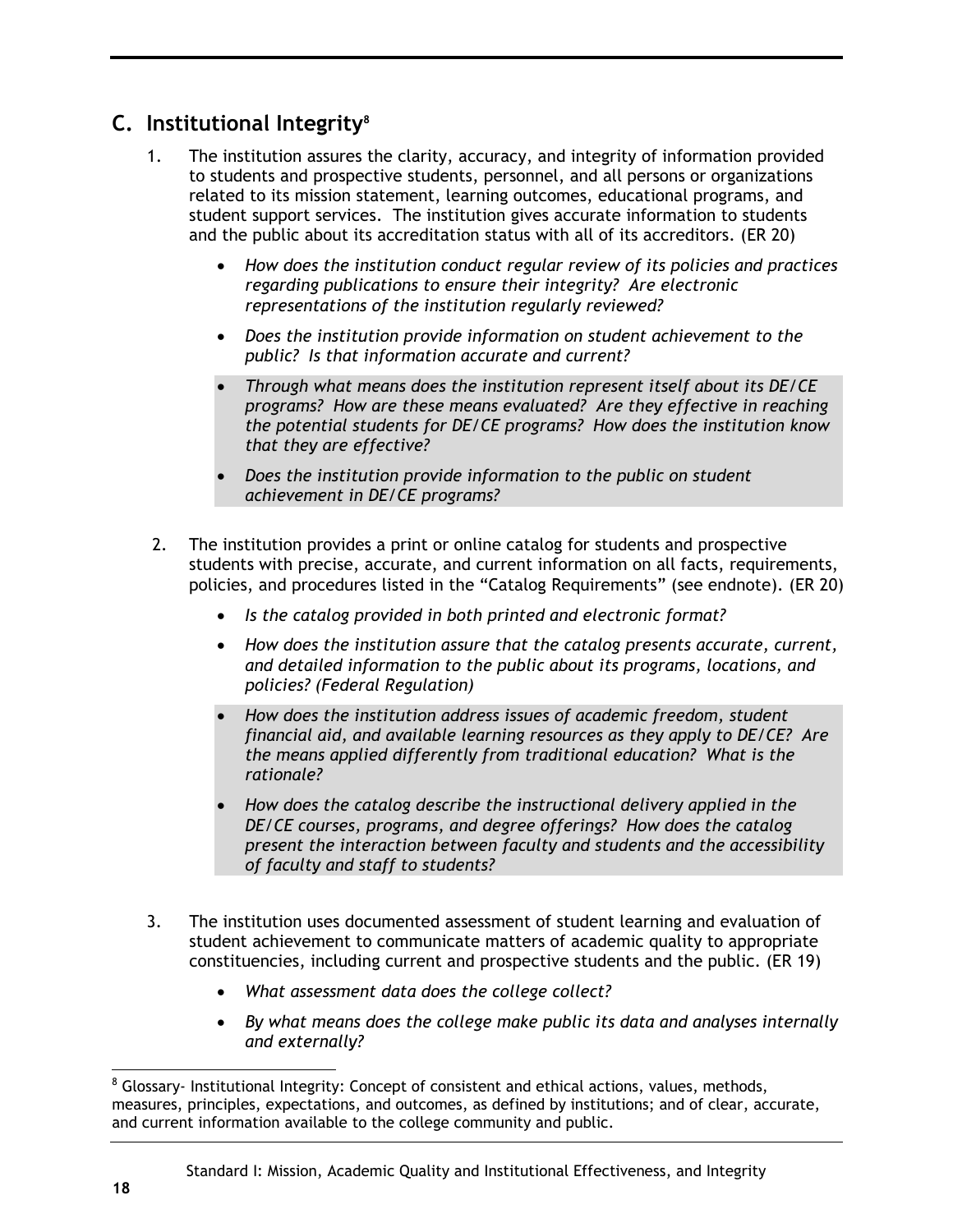- 4. The institution describes its certificates and degrees in terms of their purpose, content, course requirements, and expected learning outcomes.
	- *How does the institution assure that information about its programs is clear and accurate? Are degrees and certificates clearly described? Are student learning outcomes included in descriptions of courses and programs?*
	- *How does the institution verify that students receive a course syllabus that includes student learning outcomes?*
	- *How does the college verify that individual sections of courses adhere to the course learning outcomes*
	- *How do students enrolled in DE/CE programs receive information about the institution's degrees and certificates and in what format is the information available for reference? How does the institution verify that DE/CE students receive a course syllabus that includes student learning outcomes, and that individual sections of courses adhere to the course objectives/learning outcomes? (Federal Regulation)*
- 5. The institution regularly reviews institutional policies, procedures, and publications to assure integrity in all representations of its mission, programs, and services.
	- *What process does the institution use to evaluate its policies, procedures, and publications to ensure their integrity? Are the results communicated within the campus community? (Federal Regulation)*
- 6. The institution accurately informs current and prospective students regarding the total cost of education**,** including tuition, fees, and other required expenses, including textbooks, and other instructional materials.
	- *How does the institution publish information on the total cost of education? (Federal Regulation)*
- 7. In order to assure institutional and academic integrity, the institution uses and publishes governing board policies on academic freedom and responsibility. These policies make clear the institution's commitment to the free pursuit and dissemination of knowledge, and its support for an atmosphere in which intellectual freedom exists for all constituencies, including faculty and students. (ER 13)
	- *How is the policy on academic freedom implemented and monitored in DE/CE courses and programs?*
- 8. The institution establishes and publishes clear policies and procedures that promote honesty, responsibility and academic integrity. These policies apply to all constituencies and include specifics relative to each, including student behavior, academic honesty and the consequences for dishonesty.
	- *What mechanism does the institution have for informing and enforcing its policies on academic honesty for students and faculty?*
	- *Do board-approved policies on student academic honesty exist and are they made public?*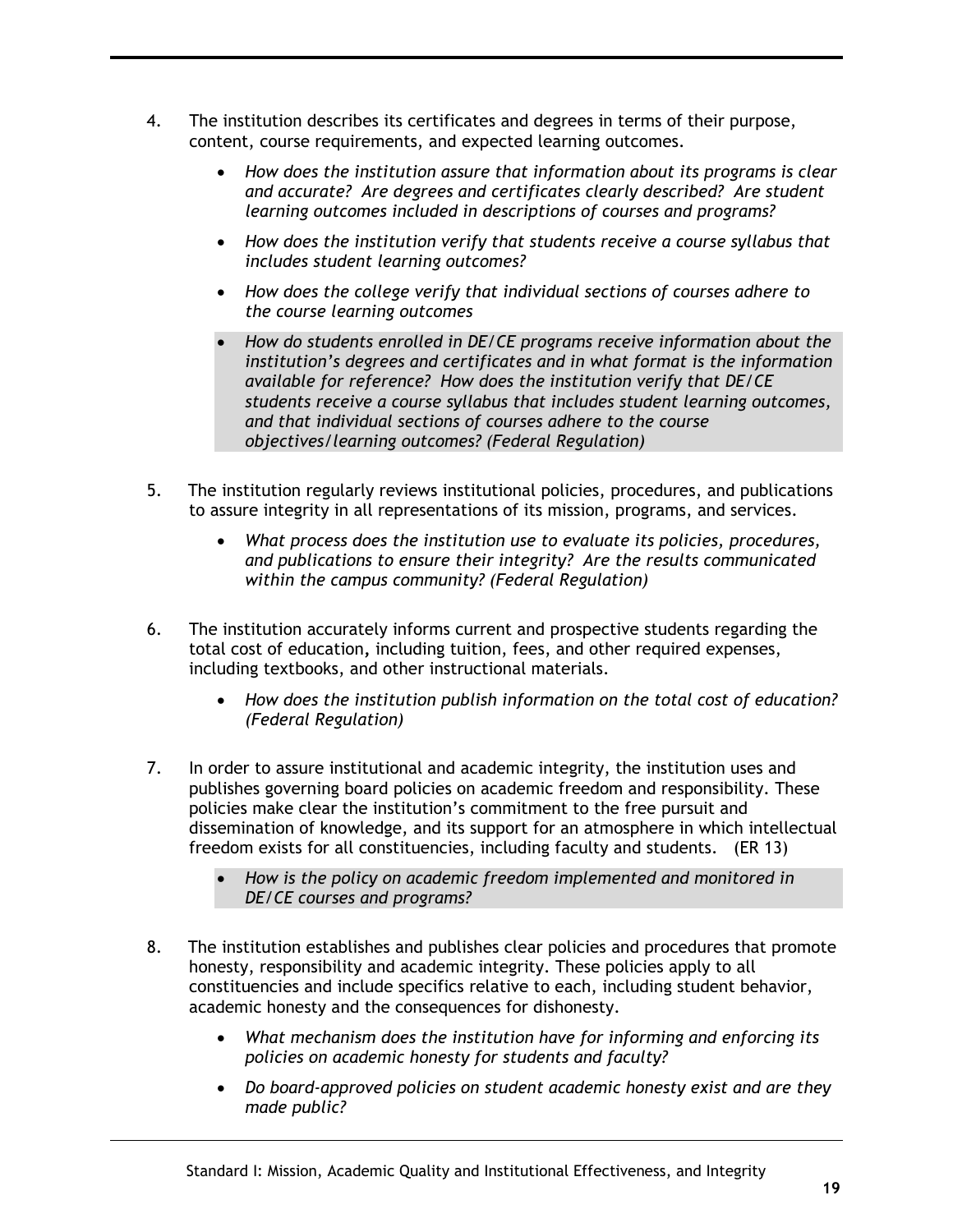- *Does the institution have any prevention strategies in place to promote student verification? Are faculty members encouraged to promote student verification in the design of DE/CE courses? Is academic integrity including student verification covered in staff training and development? (For practices on student verification refer to WICHE Cooperative for Educational Technologies at: [http://wcet.wiche.edu/wcet/docs/cigs/studentauthentication/BestPractice](http://wcet.wiche.edu/wcet/docs/cigs/studentauthentication/BestPractices.pdf) [s.pdf](http://wcet.wiche.edu/wcet/docs/cigs/studentauthentication/BestPractices.pdf) (Federal Regulation)*
- 9. Faculty distinguish between personal conviction and professionally accepted views in a discipline. They present data and information fairly and objectively.
	- *How does the college communicate its expectation that faculty distinguish between personal conviction and professionally accepted views in a discipline? What mechanisms does the college have for determining how effectively it is meeting this expectation?*
- 10. Institutions that require conformity to specific codes of conduct of staff, faculty, administrators, or students, or that seek to instill specific beliefs or world views, give clear prior notice of such policies, including statements in the catalog and/or appropriate faculty and student handbooks.
	- *How are requirements of conformity to codes of conduct communicated?*
	- *If a college seeks to instill specific beliefs or world views, what policies does it have in place to detail these goals? How are the policies communicated to appropriate constituencies and carried out?*
- 11. Institutions operating in foreign locations operate in conformity with the Standards and applicable Commission policies for all students. Institutions must have authorization from the Commission to operate in a foreign location.
	- *How well do curricula offered in foreign locations to non-U.S. students conform to the specifications of the Commission's "Policy on Principles of Good Practice in Overseas International Education Programs for Non-U.S. Nationals?"*
	- *Does the institution promote its distance education in foreign locations? How does the promotion of these activities overseas align with the institution's mission and the objectives for its DE?*
	- *Does the institution enroll students who do not reside in the U.S. into programs? How does it ensure that the foreign students appropriately comply with the admission requirements for the programs? Are all students admitted to the programs recognized as U.S. students?*
- 12. The institution agrees to comply with Eligibility Requirements, Accreditation Standards, Commission policies, guidelines, and requirements for public disclosure, institutional reporting, team visits, and prior approval of substantive changes. When directed to act by the Commission, the institution responds to meet requirements within a time period set by the Commission. It discloses information required by the Commission to carry out its accrediting responsibilities. (ER 21)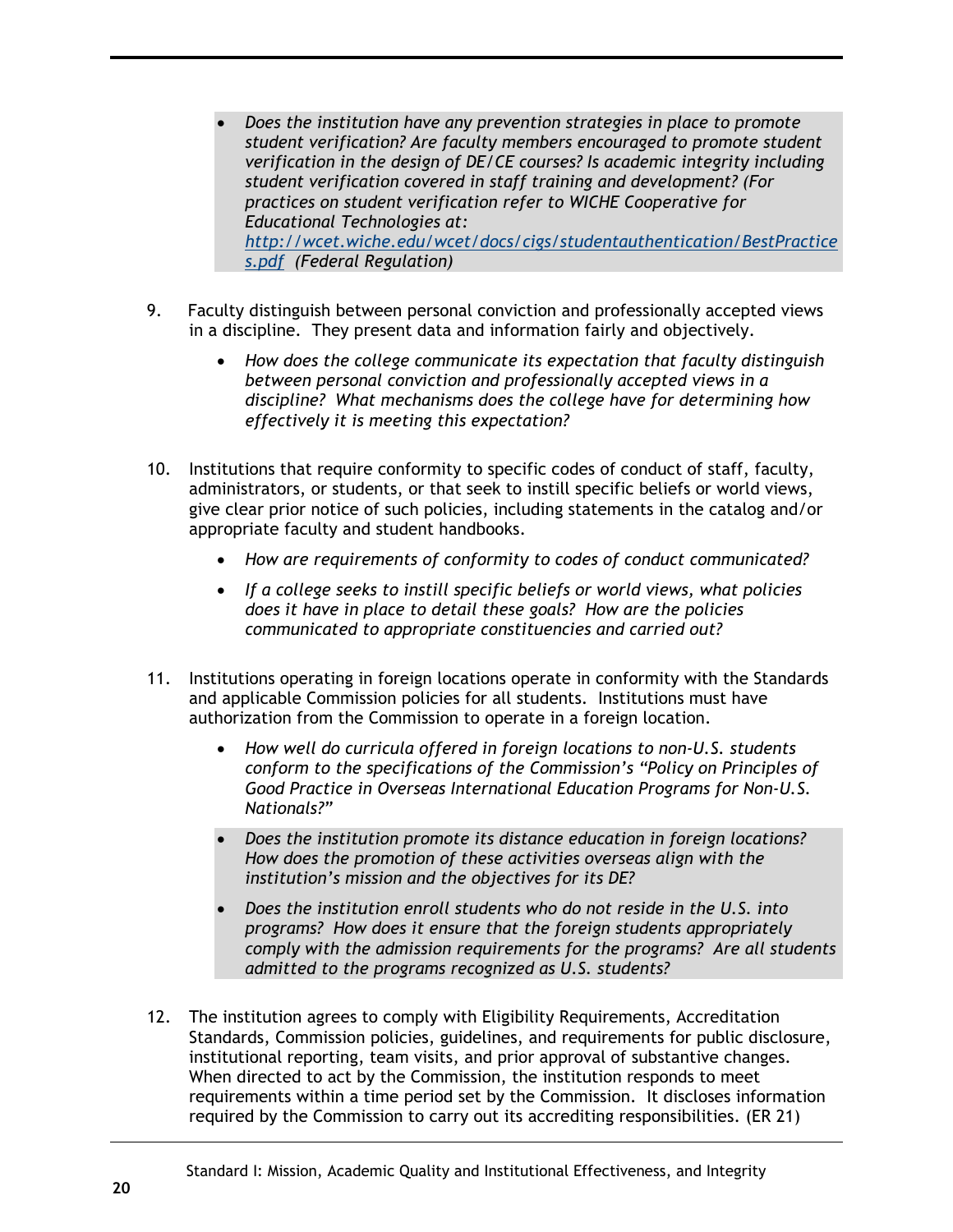- *Does the institution communicate matters of educational quality and institutional effectiveness to the public? Is the communication accurate? (Federal Regulation)*
- 13. The institution advocates and demonstrates honesty and integrity in its relationships with external agencies, including compliance with regulations and statutes. It describes itself in consistent terms to all of its accrediting agencies and communicates any changes in its accredited status to the Commission, students, and the public. (ER 21)
	- *What does documentation of the institution's past history with external agencies demonstrate about integrity in its relationship with those agencies? Has it responded expeditiously and honestly to recommendations or cited issues, are there citations indicating difficulty, etc.? (Federal Regulation)*
	- *What is the institution's evidence of compliance with the U.S. Department of Education (USDE) regulations? (Federal Regulation)*
- 14. The institution ensures that its commitments to high quality education, student achievement and student learning are paramount to other objectives such as generating financial returns for investors, contributing to a related or parent organization, or supporting external interests.
	- *Do the institution's policies and practices demonstrate that delivering high quality education is paramount to other objectives?*
	- *How are the institution's priorities documented?*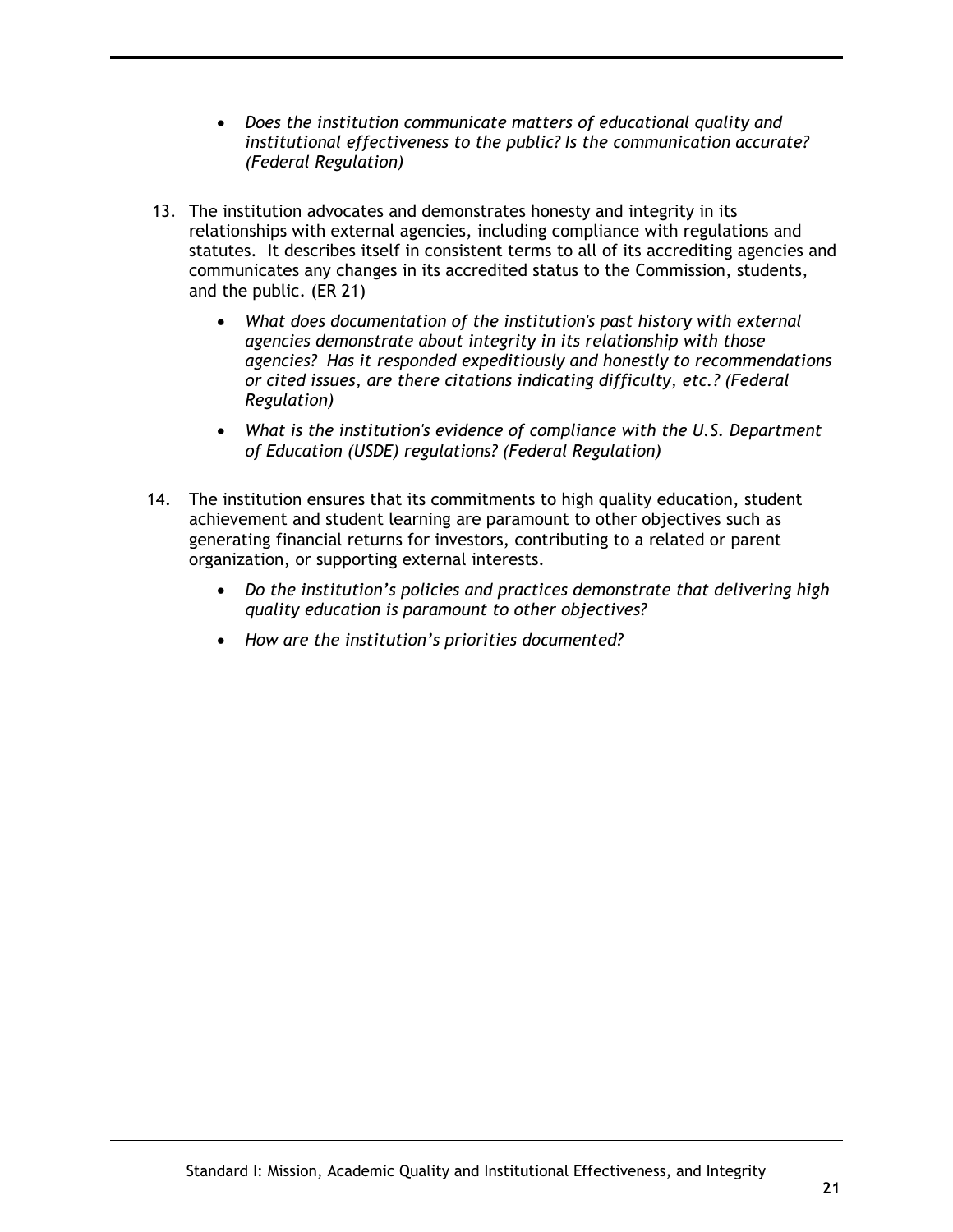# <span id="page-25-0"></span>**Sources of Evidence: Examples for Standard I**

Listed below are examples of potential sources of evidence for Standard I. There may be many other sources relevant to each college's unique mission that institutions should provide and teams should consider.

## **Standard I: Mission, Academic Quality and Institutional Effectiveness, and Integrity**

#### **A. Mission**

- $\Box$  Evidence that analysis of how the institutional mission and goals are linked to the needs of the student population has taken place
- $\Box$  Evidence of analysis of how the mission statement is developed, approved and communicated to all stakeholders
- $\Box$  Evidence of analysis of the process used for the periodic review of the institution's mission; evidence that the process is inclusive
- $\Box$  Evidence that the mission statement provides the preconditions for setting institutional goals
- $\Box$  Evidence of analysis of how the cycle of evaluation, integrated planning, implementation, and re-evaluation relates to the mission and is used for institutional improvement
- $\Box$  Evidence of analysis of how the institution's mission statement is developed, approved, and communicated to all stakeholders taking the institution's commitment to DE/CE into consideration
- $\Box$  Evidence of the process used for identifying the students interested in enrolling in DE/CE
- $\Box$  Evidence of analysis of the relevance of DE/CE programs and services for the community
- $\Box$  List of the institution's DE/CE courses and programs

#### **B. Assuring Academic Quality and Institutional Effectiveness**

- $\Box$  Evidence that the institution has developed processes by which continuous dialogue about both student learning and institutional processes can take place
- $\Box$  Evidence of institution-set standards and analysis of results for improvement
- $\Box$  Evidence of broad-based participation in the dialogue
- $\Box$  Evidence that clearly stated, measurable goals and objectives guide the college community in making decisions regarding planning and allocation of resources as well as curriculum and program development
- $\Box$  Written, current institutional plans that describe how the institution will achieve its goals
- $\Box$  Evidence that the processes used in planning and institutional improvement are communicated and they provide the means by which the college community can participate in decision-making
- $\Box$  Evidence that goals are developed with the knowledge and understanding of the college community
- $\Box$  Evidence there exists a current cycle in which evaluation results are utilized in integrating planning, resource allocation, implementation, and re-evaluation
- $\Box$  Evidence that data is both quantitative and qualitative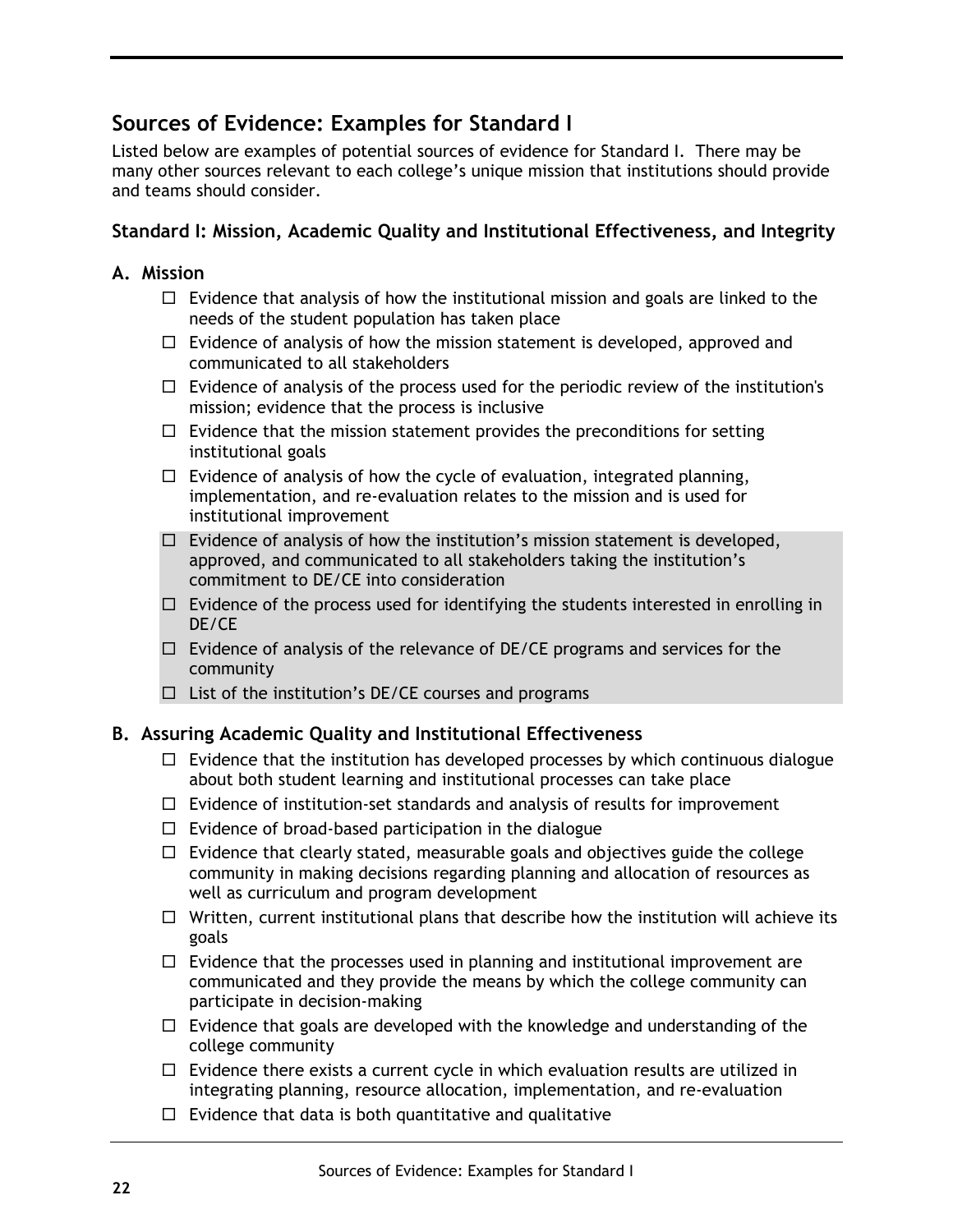- $\Box$  Evidence that well-defined, decision-making processes and authority facilitate planning and institutional effectiveness
- $\Box$  Evidence of regular and systematic assessment of the effectiveness of all institutional services and processes
- $\Box$  Evidence that the results of evaluations are disseminated to and understood by the college community
- $\Box$  Evidence that results of regular and systematic assessments are used for institutional improvement
- $\Box$  Evidence of current, systematic program reviews and use of results
- $\Box$  Evidence that program review processes are systematically evaluated
- $\Box$  Evidence of institutional dialog about the continuous improvement of student learning in DE/CE mode
- $\Box$  Evidence that clearly stated and measurable goals and objectives guide the college community in making decisions regarding its priorities related to DE/CE
- $\Box$  Evidence of evaluation of progress on the achievement of goals and objectives related to DE/CE
- $\Box$  List of all DE/CE courses/programs
- $\Box$  Evidence of quantitative and qualitative data that support the analysis of achievement of goals and objectives for DE/CE
- $\Box$  Evidence of mechanisms for allocation of resources to plans for DE/CE
- $\Box$  Evidence of periodic and systematic assessment of the effectiveness of DE/CE
- $\Box$  Evidence that the assessment data is effectively communicated to the appropriate constituencies
- $\Box$  Evidence of current reviews of programs and support services including library services related to DE/CE and examples of improvements

#### **C. Institutional Integrity**

- $\Box$  Evidence that institutional policies are regularly reviewed to ensure integrity
- $\Box$  Evidence of a student authentication process to ensure the student enrolled in an online course is the same student that participates, completes the course, and receives the credit
- $\Box$  Evidence the institution maintains a file of student complaints/grievances
- $\Box$  Evidence of policies and practices related to identification of students enrolled in DE/CE courses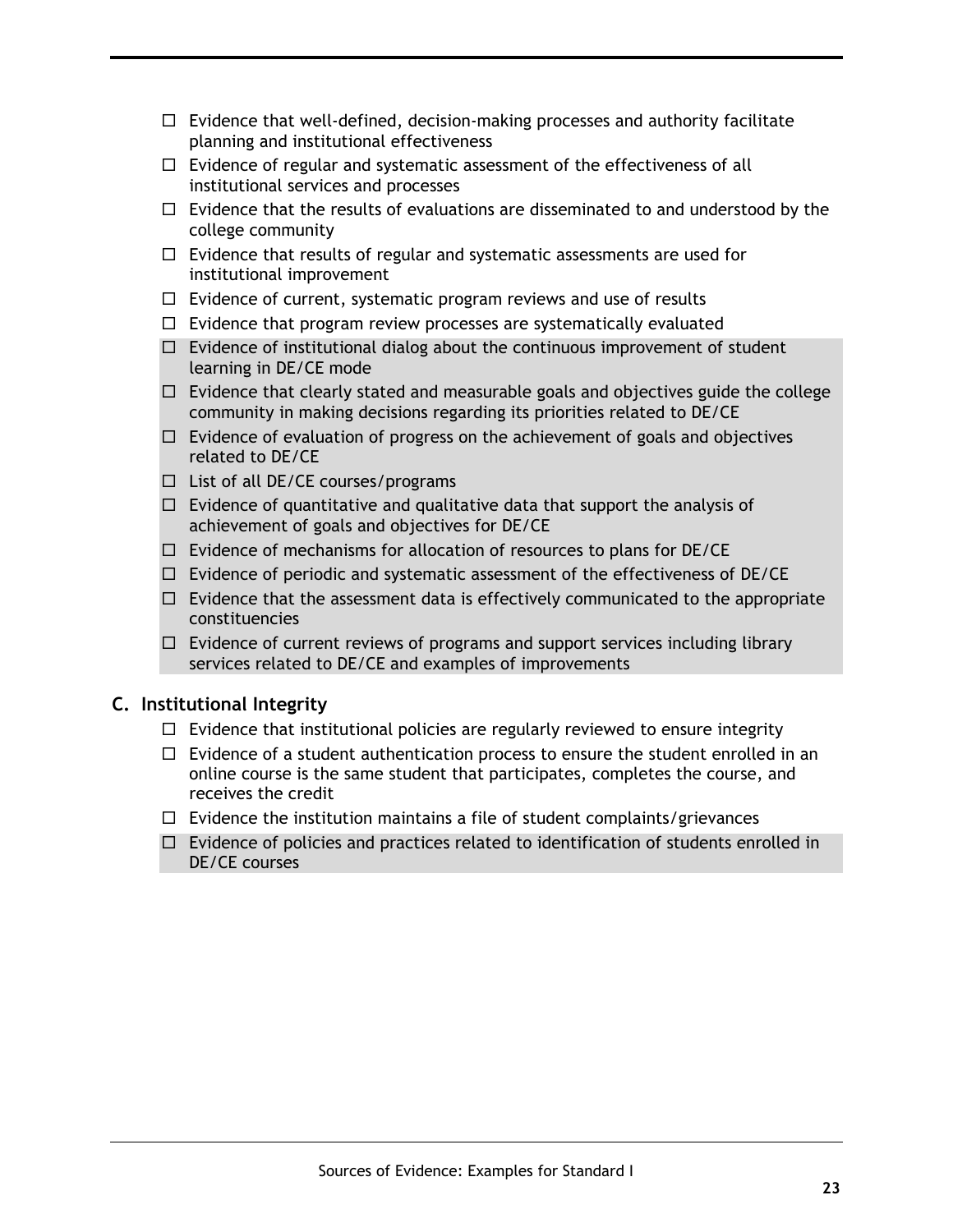# <span id="page-27-0"></span>**Standard II: Student Learning Programs and Support Services**

The institution offers instructional programs, library and learning support services, and student support services aligned with its mission. The institution's programs are conducted at levels of quality and rigor appropriate for higher education. The institution assesses its educational quality through methods accepted in higher education, makes the results of its assessments available to the public, and uses the results to improve educational quality and institutional effectiveness. The institution defines and incorporates into all of its degree programs a substantial component of general education designed to ensure breadth of knowledge and to promote intellectual inquiry. The provisions of this standard are broadly applicable to all instructional programs and student and learning support services offered in the name of the institution.

## <span id="page-27-1"></span>**A. Instructional Programs**

- 1. All instructional programs, regardless of location or means of delivery, including distance education and correspondence education, are offered in fields of study consistent with the institution's mission, are appropriate to higher education, and culminate in student attainment of identified student learning outcomes, and achievement of degrees, certificates, employment, or transfer to other higher education programs. (ER 9 and ER 11)
	- *How does the institution ensure that all course and program offerings align with the stated mission of the institution?*
	- *How does the institution choose the fields of study in which it offers programs? What evidence is there that student progress through and complete degrees and certificates, gain employment, or transfer to fouryear institutions? How does the institution evaluate student progress and outcomes? By what means are programs assessed for currency, appropriateness within higher education, teaching and learning strategies, and student learning outcomes? (Federal Regulation)*
	- How does the institution choose the fields of study in which it offers DE/CE programs? What stakeholders are consulted about the choices of study in which the institution offers DE/CE and how are they consulted? (Federal Regulation)
	- QFE: *Does the institution provide clear pathways for students that lead to achievement of their goals?*

#### Effective Practices

Each student is given a clear roadmap to success, a pathway that leads to further education and/or employment.

Students are required to declare a major early, and the institution assists them in establishing milestones of accomplishment for each term.

2. Faculty, including full time, part time, and adjunct faculty, ensure that the content and methods of instruction meet generally accepted academic and professional standards and expectations. Faculty and others responsible act to continuously improve instructional courses, programs and directly related services through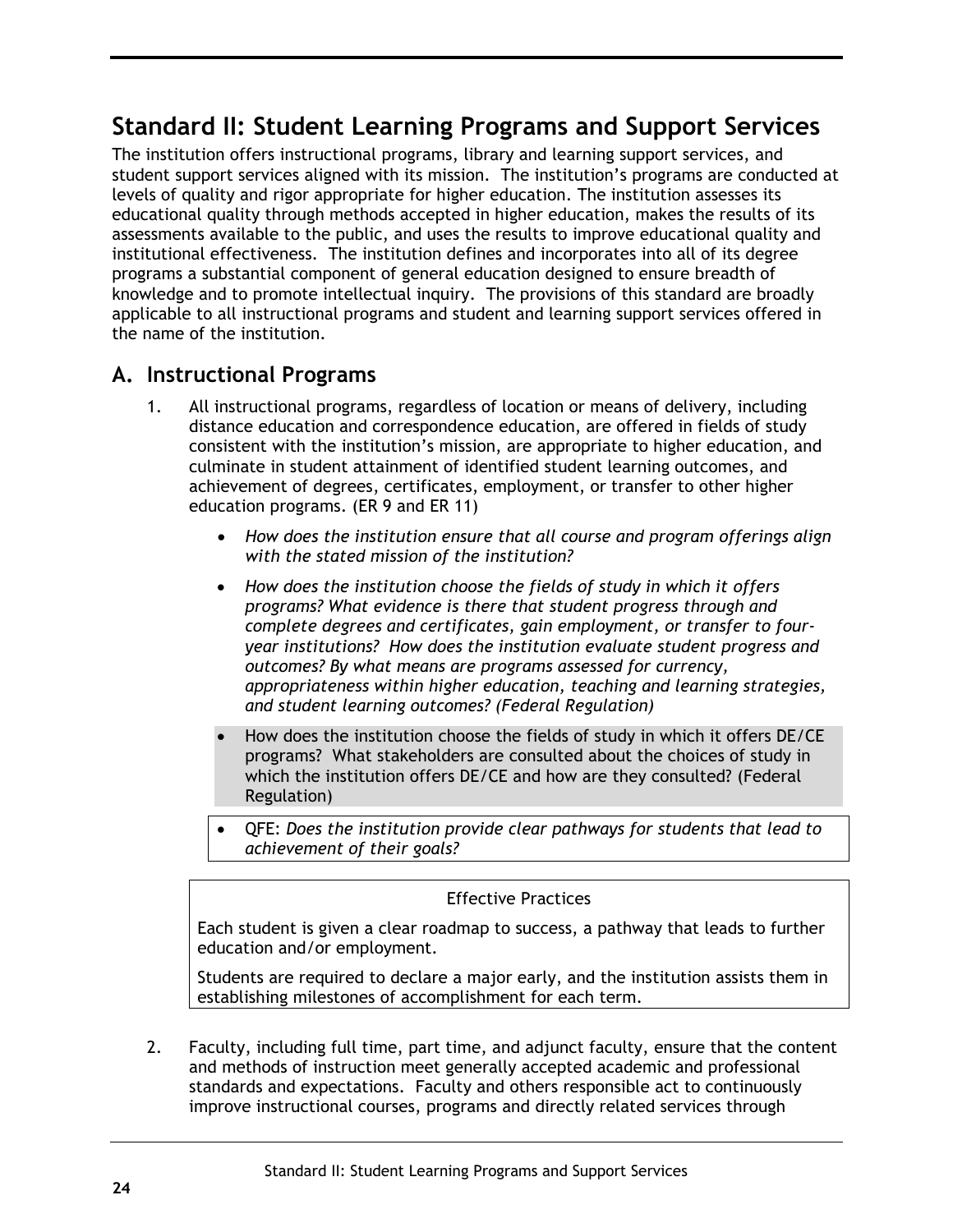systematic evaluation to assure currency, improve teaching and learning strategies, and promote student success.

- *How does the college determine what delivery modes are appropriate for its students?*
- *Have faculty discussed the relationship between teaching methodologies and student performance?*
- *Do criteria used in program review include relevancy, appropriateness, achievement of learning outcomes, currency, planning for the future? Is this process consistently followed for all college programs, regardless of the type of program (collegiate, developmental, etc.)? (Federal Regulation)*
- *What types of data are available for program review?*
- *How is the relevancy of a program determined?*
- *How are results of program review used in institutional planning? What changes/improvements in programs have occurred as a result of the consideration of program review?*
- *How are competency levels and measurable student learning outcomes determined for DE/CE? Are they different from those selected for traditional programs? What is the rationale?*
- *What is the role of faculty in this process? Has the institution established advisory committees with expertise in DE/CE, and if so what is their role?*
- *What teaching methodologies are commonly used in DE/CE programs? How are methodologies selected? Do faculty discuss the relationship between the selected teaching methodologies and student performance?*
- *Are there policies that dictate satisfactory progress in DE/CE courses/programs?*
- *What types of data are available for DE/CE program evaluation? Does the evaluation include a curricular review?*
- *How is the relevancy of a program offered in DE/CE mode determined?*
- *How are results of evaluation of programs in DE/CE mode used in institutional planning?*
- 3. The institution identifies and regularly assesses learning outcomes for courses, programs, certificates and degrees using established institutional procedures. The institution has officially approved and current course outlines that include student learning outcomes. In every class section students receive a course syllabus that includes learning outcomes from the institution's officially approved course outline.
	- *Has the institution defined and assessed learning outcomes for all courses and programs? How are assessment results for learning outcomes used in course and program review?*
	- *What role do faculty play in these decisions?*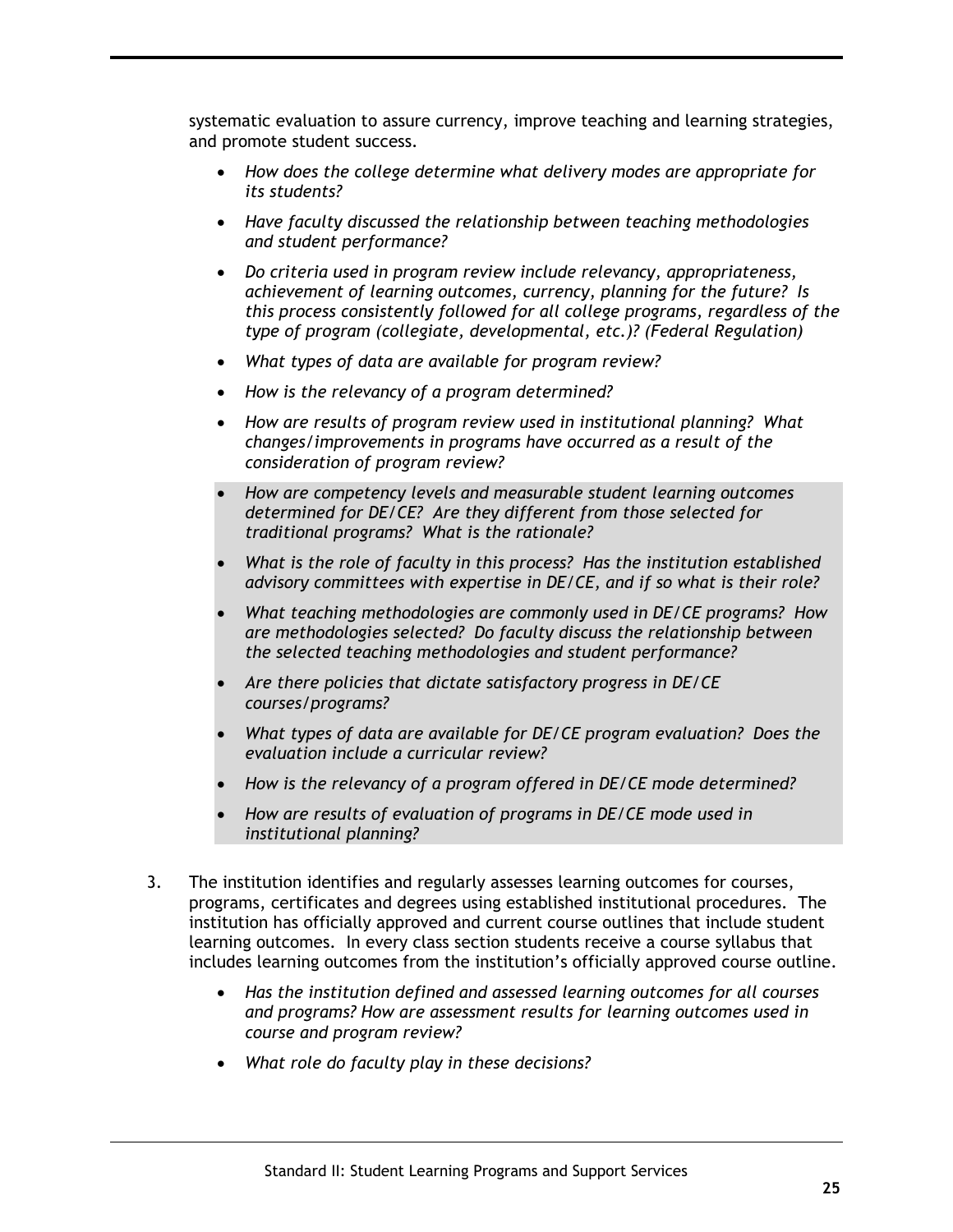- 4. If the institution offers pre-collegiate level<sup>1</sup> curriculum, it distinguishes that curriculum from college level<sup>2</sup> curriculum and directly supports students in learning the knowledge and skills necessary to advance to and succeed in college level curriculum.
	- *By what criteria and processes does the institution decide to offer developmental, pre-collegiate, continuing and community education, study abroad, short-term training, international student, or contract education?*
	- *What is the process for establishing and evaluating each type of course and program? How does the college determine the appropriate credit type, delivery mode, and location of its courses and programs?*
	- *What processes are in place to align pre-collegiate level curriculum with college level curriculum, in order to ensure clear and efficient pathways for students?*
	- *By what criteria and processes does the institution decide to offer developmental, pre-collegiate, continuing and community education, shortterm training, international student, or contract education programs in DE/CE mode? (Federal Regulation)*
	- *Which of these (or other) categories of courses and programs does the institution offer in DE/CE mode?*
	- QFE: *What is the success rate of students who enter the institution underprepared for college level coursework, and how can the institution increase their success?*

#### Effective Practices

Redesign developmental education fundamentally, incorporating design principles emerging from community college research and practice, including acceleration, contextualization, compression, collaborative learning, and integrated student and academic support.

Appropriate to student placement, require enrollment in developmental English and math courses during the first semester.

 $\overline{a}$ 

 $<sup>1</sup>$  Glossary- Pre-Collegiate Level: Curriculum and courses offered by the college, either credit or</sup> noncredit, that the college defines as below the level of curriculum that satisfies requirements for either degrees or transfer. Pre-collegiate curriculum usually refers to courses which may prepare a student to successfully complete degrees or transfer. Pre-collegiate curriculum may also refer to courses which provide technical preparation for individuals to attain entry level work without completing studies which would qualify for either a certificate that is part of a degree, a degree or transfer.

 $2$  Glossary- College Level: Curriculum and courses offered by the college which are degree applicable and meet college graduation requirements, including courses in certificate programs that qualify toward an associate degree and above.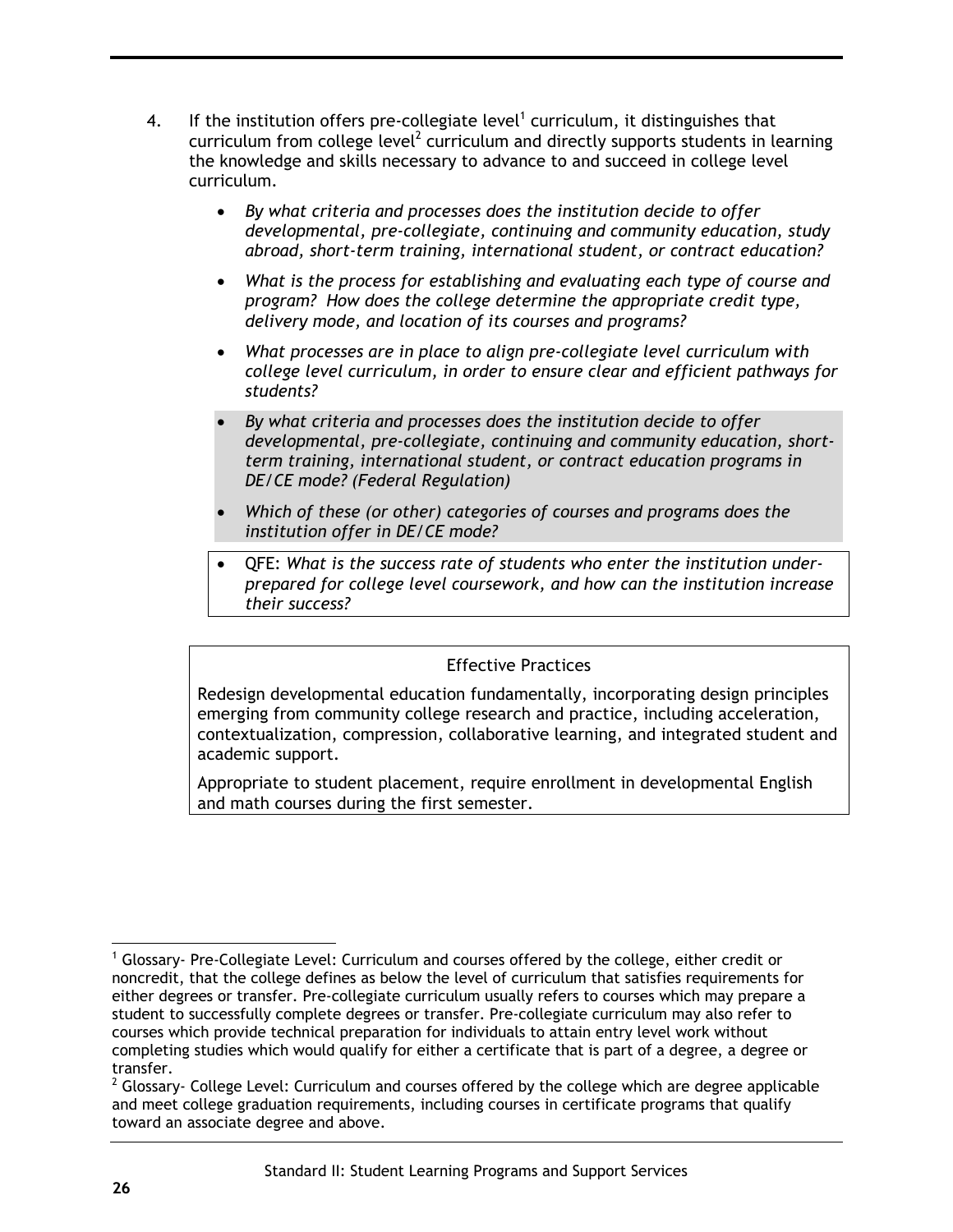- 5**.** The institution's degrees and programs follow practices common to American higher education, including appropriate length, breadth, depth, rigor, course sequencing, time to completion, and synthesis of learning. The institution ensures that minimum degree requirements are 60 semester credits or equivalent at the associate level, and 120 credits or equivalent at the baccalaureate level. (ER 12)
	- *How does the institution demonstrate the quality of its instruction? What evidence exists that all programs are characterized by the variables cited in this standard?*
	- *What criteria does the college use to decide the breadth, depth, rigor, sequencing, time to completion, and synthesis of learning of each program it offers? (Federal Regulation)*
	- *What is the process for establishing and evaluating each type of course and program offered in DE/CE mode? How does the college determine the appropriate credit type of its courses and programs offered in DE/CE mode? (Federal Regulation)*
	- 6. The institution schedules courses in a manner that allows students to complete certificate and degree programs within a period of time consistent with established expectations in higher education.<sup>3</sup> (ER 9)
		- *How well does the institution achieve and evaluate the effectiveness of learning at each level of a course sequence or program?*
		- *Does the institution schedule classes in alignment with student needs and program pathways, allowing students to complete programs within a reasonable period of time? (Federal Regulation)*
		- QFE: *Can the institution re-design programs and class scheduling so that students can complete certificates and degrees and/or transfer within a reasonable time frame?*
- 7. The institution effectively uses delivery modes, teaching methodologies and learning support services that reflect the diverse and changing needs of its students, in support of equity in success for all students.
	- *How does the institution demonstrate it understands and is meeting the needs and learning styles of its students?*
	- *Do courses include multiple ways of assessing student learning? How does the college determine what delivery modes are appropriate for its students?*
	- *What teaching methodologies are commonly used? How are methodologies selected? Have faculty discussed the relationship between teaching methodologies and student performance?*
	- *Has the college evaluated the effectiveness of its delivery modes? How effective are delivery modes and instructional methodologies that the college uses in producing learning?*

 $3$  Glossary- Established expectations in higher education (also, appropriate for, accepted in, common to, accepted norms in, etc): Shared and time honored principles, values and practices within the American community of higher education.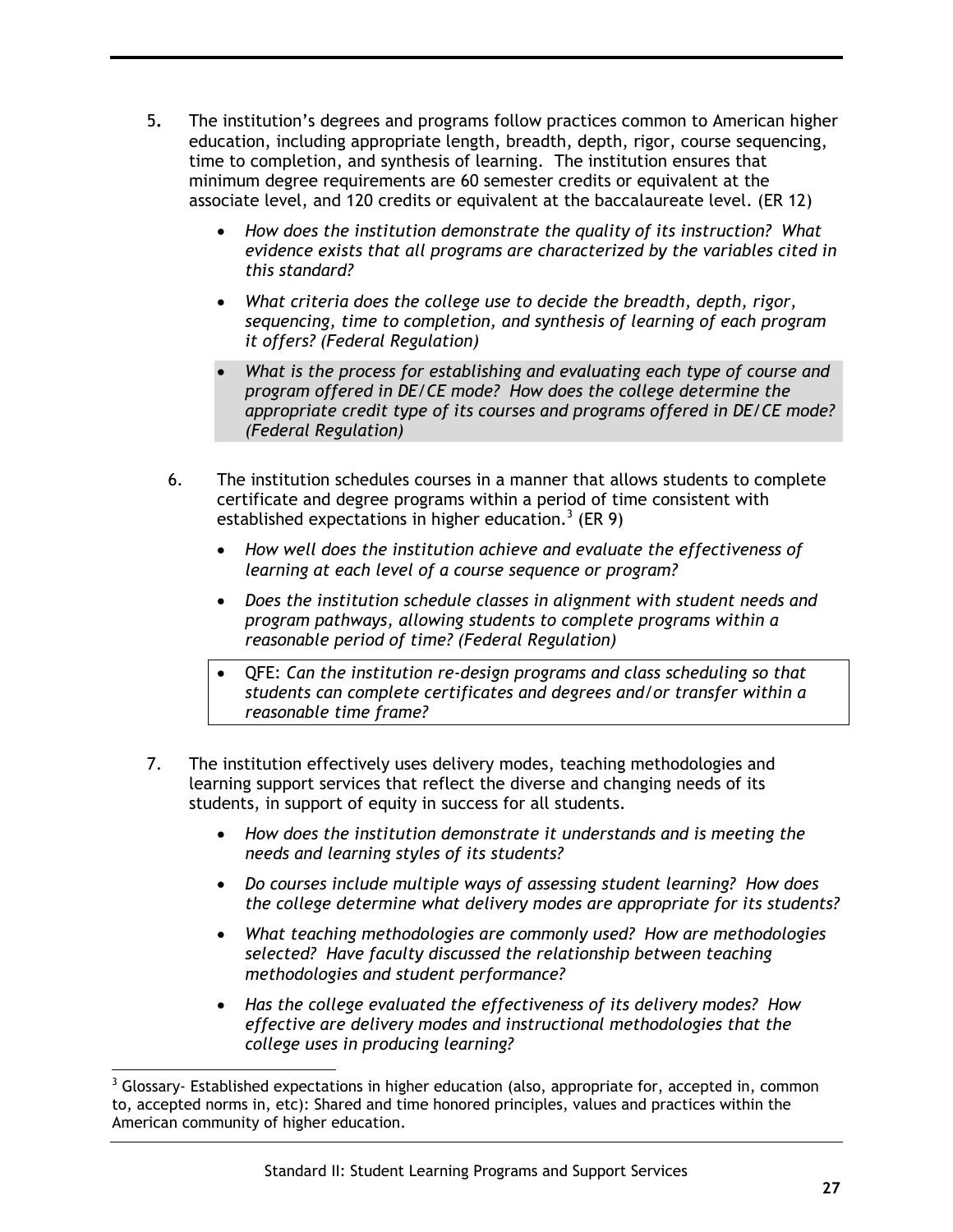- *What assessment of student learning styles that relate to teaching in DE/CE mode has the college performed?*
- *How does the institution demonstrate that it is meeting the needs and learning styles of its students? How are faculty and staff informed and kept up-to-date about learning needs and pedagogical approaches related to DE/CE?*
- *Do courses in DE/CE mode include multiple ways of assessing student learning?*
- *What teaching methodologies are commonly used in DE/CE programs? How are methodologies selected? Do faculty discuss the relationship between the selected teaching methodologies and student performance?*
- 8. The institution validates the effectiveness of department-wide course and/or program examinations, where used, including direct assessment of prior learning. The institution ensures that processes are in place to reduce test bias and enhance reliability.
	- *How does the institution ensure the use of unbiased, valid measures of student learning?*
- 9. The institution awards course credit, degrees and certificates based on student attainment of learning outcomes. Units of credit awarded are consistent with institutional policies that reflect generally accepted norms or equivalencies in higher education. If the institution offers courses based on clock hours, it follows Federal standards for clock-to-credit-hour conversions. (ER 10)
	- *Are course-level learning outcomes the basis for awarding credit? Are credits awarded consistent with accepted norms in higher education? (Federal Regulation)*
	- *By what means does the institution ensure that achievement of stated programmatic learning outcomes are the basis for awarding degrees and certificates?*
	- *Does the institution demonstrate it follows Federal standards for clock-tocredit-hour conversions in the award of credit? (Federal Regulation)*
	- *What policies does the institution have for the award of academic credit for DE/CE programs? Are the policies similar to the traditional programs? What is the rationale for the decision? Are these policies regularly reviewed, including review of the extent to which they are suited for DE/CE? (Federal Regulation)*
- 10. The institution makes available to its students clearly stated transfer-of-credit policies in order to facilitate the mobility of students without penalty. In accepting transfer credits to fulfill degree requirements, the institution certifies that the expected learning outcomes for transferred courses are comparable to the learning outcomes of its own courses. Where patterns of student enrollment between institutions are identified, the institution develops articulation agreements as appropriate to its mission. (ER 10)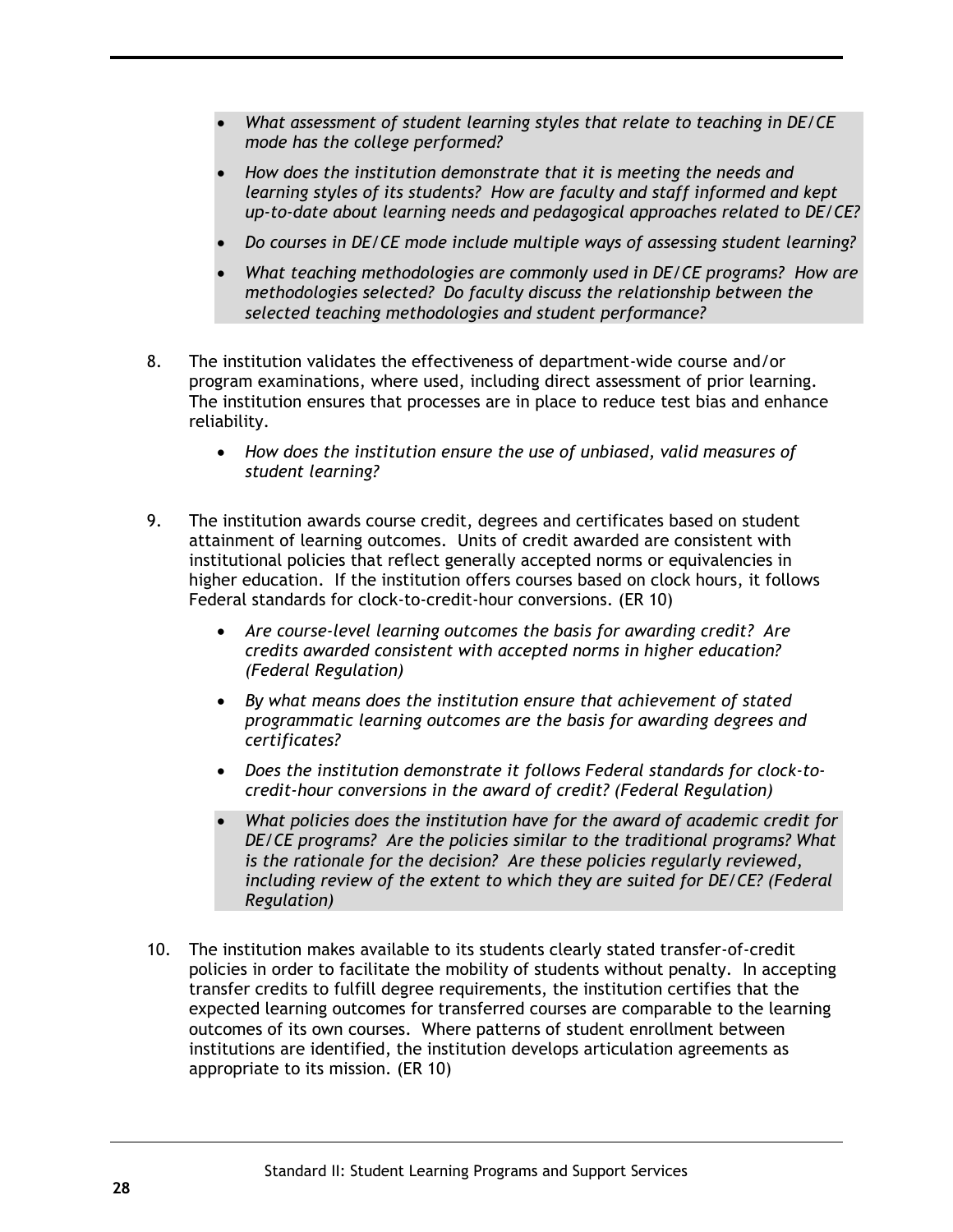- *What policies does the institution have to address transfer of coursework internally and externally, and how are they communicated to students? Are these policies regularly reviewed? (Federal Regulation)*
- *How does the institution develop, implement, and evaluate articulation agreements? (Federal Regulation)*
- *How does the institution develop, implement, and evaluate articulation agreements for DE/CE programs? What principles apply to the transfer of credit from other DE/CE programs where articulation arrangements do not exist? (Federal Regulation)*
- *What principles apply for the approval of granting of credit for prior work experience in the institution's DE/CE programs?*
- 11. The institution includes in all of its programs, student learning outcomes, appropriate to the program level, in communication competency, information competency, quantitative competency, analytic inquiry skills, ethical reasoning, the ability to engage diverse perspectives, and other program-specific learning outcomes.
	- *What criteria does the college use to determine the breadth, depth, rigor, sequencing, time to completion, and synthesis of learning for each program it offers?*
	- *How well are students achieving the intended outcomes?*
	- *What does the institution do to promote student understanding and appreciation of diverse perspectives?*
	- *What are the information competencies that the institution purports to teach all students? What is the evidence that the institution acts purposefully to teach these competencies?*
	- *How does the institution assess the competencies in information retrieval/use that it teaches students?*
- 12. The institution requires of all of its degree programs a component of general education based on a carefully considered philosophy for both associate and baccalaureate degrees that is clearly stated in its catalog. The institution, relying on faculty expertise, determines the appropriateness of each course for inclusion in the general education curriculum, based upon student learning outcomes and competencies appropriate to the degree level. The learning outcomes include a student's preparation for and acceptance of responsible participation in civil society, skills for lifelong learning and application of learning, and a broad comprehension of the development of knowledge, practice, and interpretive approaches in the arts and humanities, the sciences, mathematics, and social sciences. (ER 12)
	- *What evidence is found in the catalog of a faculty developed rationale for general education that serves as the basis for inclusion of courses in general education?*
	- *How are student learning outcomes used to analyze courses for inclusion as general education?*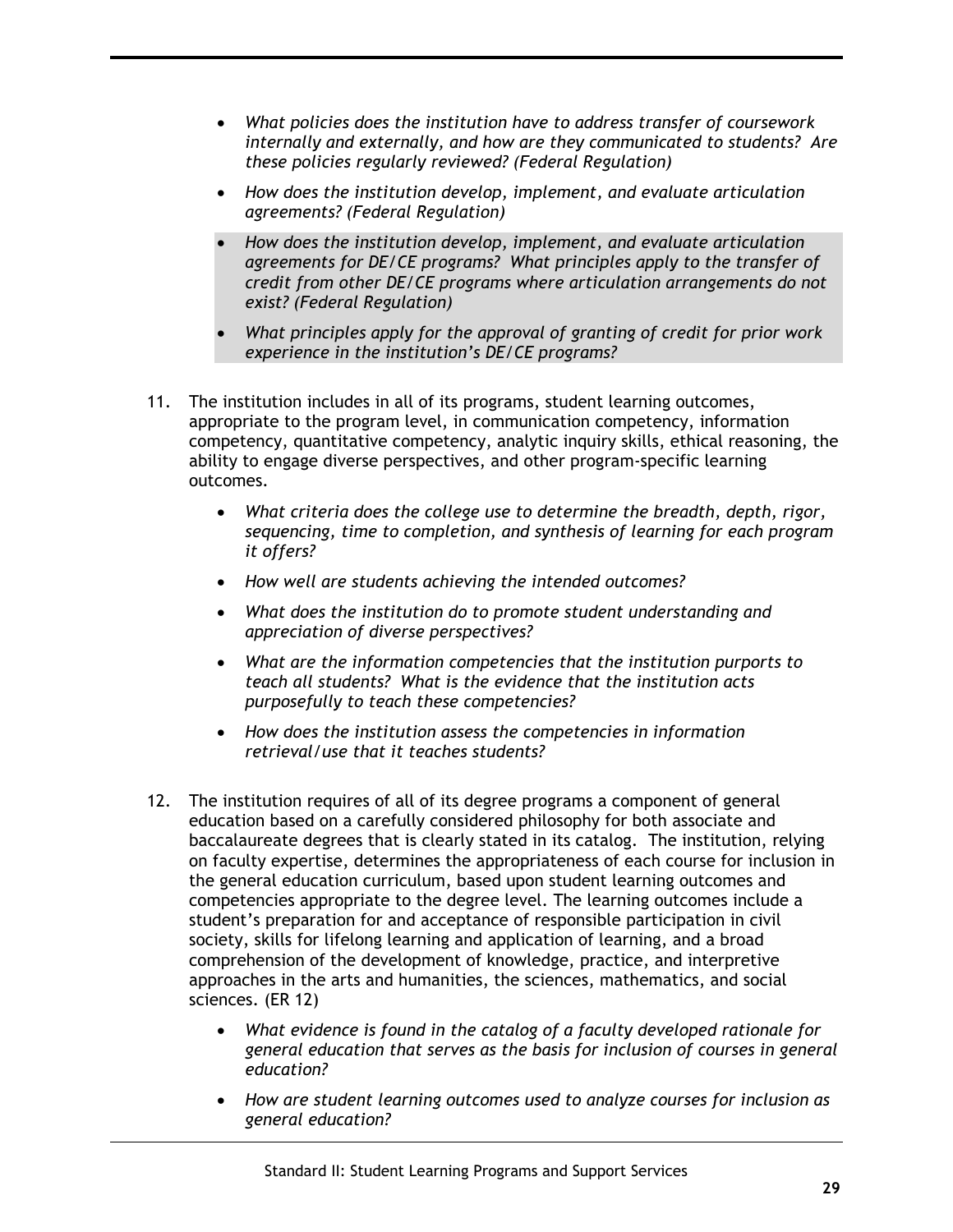- *How is the general education philosophy reflected in the degree requirements?*
- *Are any of the institution's general education courses offered in DE/CE mode? What is the rationale for this decision and is it stated clearly in its catalog? How is it communicated to all stakeholders?*
- What criteria does the college use to assure that the required skill level of *students in DE/CE courses and programs meet collegiate standards and rigor?*
- *By what means does the institution ensure that the students develop the listed skills in DE/CE mode? How does the institution know that these means are effective?*
- 13. All degree programs include focused study in at least one area of inquiry or in an established interdisciplinary core.<sup>4</sup> The identification of specialized courses in an area of inquiry or interdisciplinary core is based upon student learning outcomes and competencies, and include mastery, at the appropriate degree level, of key theories and practices within the field of study.
- 14. Graduates completing career-technical certificates and degrees demonstrate technical and professional competencies that meet employment standards and other applicable standards and preparation for external licensure and certification.
	- *How does the institution verify and maintain currency of employment opportunities and other external factors? (Federal Regulation)*
	- *How are competency levels and measurable student learning outcomes determined? What is the role of faculty? What is the role of advisory committees for CTE programs?*
- 15. When programs are eliminated or program requirements are significantly changed, the institution makes appropriate arrangements so that enrolled students may complete their education in a timely manner with a minimum of disruption.
- 16. The institution regularly evaluates and improves the quality and currency of all instructional programs offered in the name of the institution, including collegiate, pre-collegiate, career-technical, and continuing and community education courses and programs, regardless of delivery mode or location. The institution systematically strives to improve programs and courses to enhance learning outcomes and achievement for students.
	- *How does the college evaluate the effectiveness of its courses and programs?*
	- *Do criteria used in program review include relevancy, appropriateness, achievement of student learning outcomes, currency, planning for the future? Is this process consistently followed for all college programs, regardless of the type of program (collegiate, developmental, etc.)?*

 $4$  Glossary- Interdisciplinary Core: A set of courses required of all students for completion of an interdisciplinary major or degree. The courses are identified on the basis of the skills, knowledge, and habits of mind that students within the interdisciplinary program of study are expected to attain and demonstrate.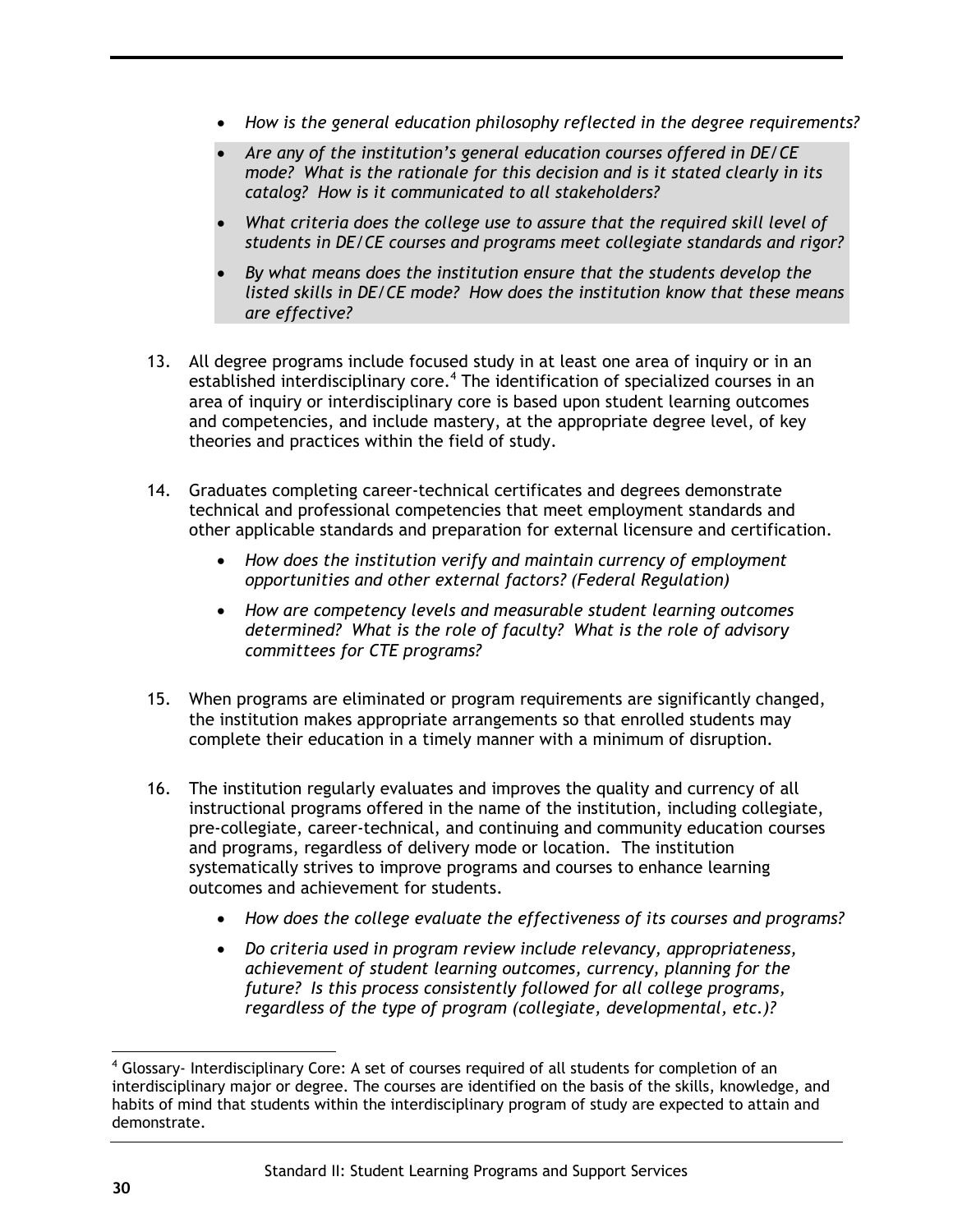- *What types of data are available for program evaluation? Does the evaluation include a curricular review? Does the evaluation include a comprehensive review of the program role in the overall college curriculum?*
- *How are results of program evaluation used in institutional planning? What changes/improvements in programs have occurred as a result of the consideration of program evaluations?*
- *How does the college evaluate the effectiveness of its courses and programs offered in DE/CE mode? Is the process similar to courses and programs offered in traditional mode? What is the rationale?*
- *What types of data are available for DE/CE program evaluation? Does the evaluation include a curricular review?*
- *How are results of evaluation of programs in DE/CE mode used in institutional planning? What changes/improvements in programs have occurred as a result of the consideration of program evaluations?*

# <span id="page-34-0"></span>**B. Library and Learning Support Services**

- 1. The institution supports student learning and achievement by providing library, and other learning support services to students and to personnel responsible for student learning and support. These services are sufficient in quantity, currency, depth, and variety to support educational programs, regardless of location or means of delivery, including distance education and correspondence education. Learning support services include, but are not limited to, library collections, tutoring, learning centers, computer laboratories, learning technology, and ongoing instruction for users of library and other learning support services. (ER 17)
	- *What information about student learning needs is provided by instructional faculty and staff to inform the selection of library resources?*
	- *How does the institution assess the effectiveness of its own library and learning support services in terms of quantity, quality, depth and variety?*
	- *How does the institution know it has sufficient depth and variety of library materials to meet the learning needs of its students?*
	- *Are all campus locations/all types of students/all college instructional programs equally supported by library services and accessibility?*
	- *How are comparable services provided to DE/CE students and students at off-site locations? (Federal Regulation)*
	- *What is the availability of electronic access to library materials and learning support services? (Federal Regulation)*
	- QFE: *Through curriculum redesign and scheduling, can the institution provide supplemental instruction and tutoring for academically at risk students, particularly in gatekeeper and developmental education courses?*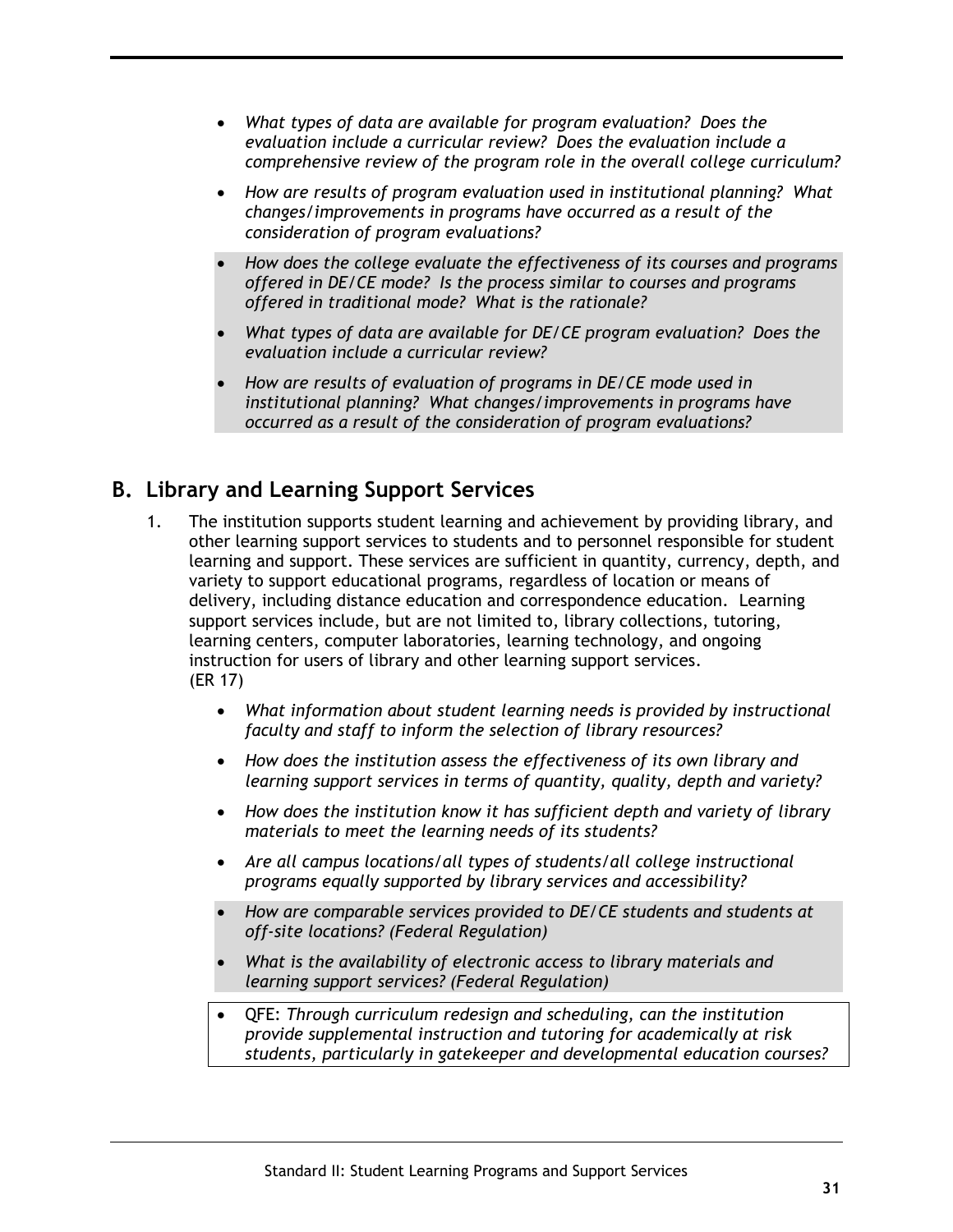- 2. Relying on appropriate expertise of faculty, including librarians, and other learning support services professionals, the institution selects and maintains educational equipment and materials to support student learning and enhance the achievement of the mission.
	- *What information about student learning needs is provided by instructional faculty and staff to inform the selection of educational equipment and materials to support student learning?*
	- *How does the institution assess the effectiveness of its library and learning support equipment and materials in terms of quantity, quality, depth and variety?*
	- *How does the institution know it has sufficient depth and variety of materials to meet the learning needs of its students?*
	- *What information about the learning needs of DE/CE students is provided by instructional faculty and staff to inform the selection of library resources?*
	- *What equipment to support student learning is available to students studying in DE/CE mode?*
	- *By what means is the library collection made available to students with remote access to the institution? How does the institution know that these means address the learning needs of the students?*
	- *What information does the library use to determine whether it is enhancing student achievement of identified learning outcomes for students studying in DE/CE mode?*
- 3. The institution evaluates library and other learning support services to assure their adequacy in meeting identified student needs. Evaluation of these services includes evidence that they contribute to the attainment of student learning outcomes. The institution uses the results of these evaluations as the basis for improvement.
	- *What methods does the institution use to evaluate its library and other learning support services? Does the evaluation assess use, access, and relationship of the services to intended student learning? Does the evaluation include input by faculty, staff and students?*
	- *Does the evaluation of library and other learning support services include assessment of use, access, and relationship of the services to intended student learning outcomes for DE/CE programs? Does the evaluation include input by faculty, staff, and students?*
- 4. When the institution relies on or collaborates with other institutions or other sources for library and other learning support services for its instructional programs, it documents that formal agreements exist and that such resources and services are adequate for the institution's intended purposes, are easily accessible and utilized. The institution takes responsibility for and assures the security, maintenance, and reliability of services provided either directly or through contractual arrangement. The institution regularly evaluates these services to ensure their effectiveness. (ER 17)
	- *What contracts, if any, exist for the provision of library and learning support services? What processes does the institution have for evaluating*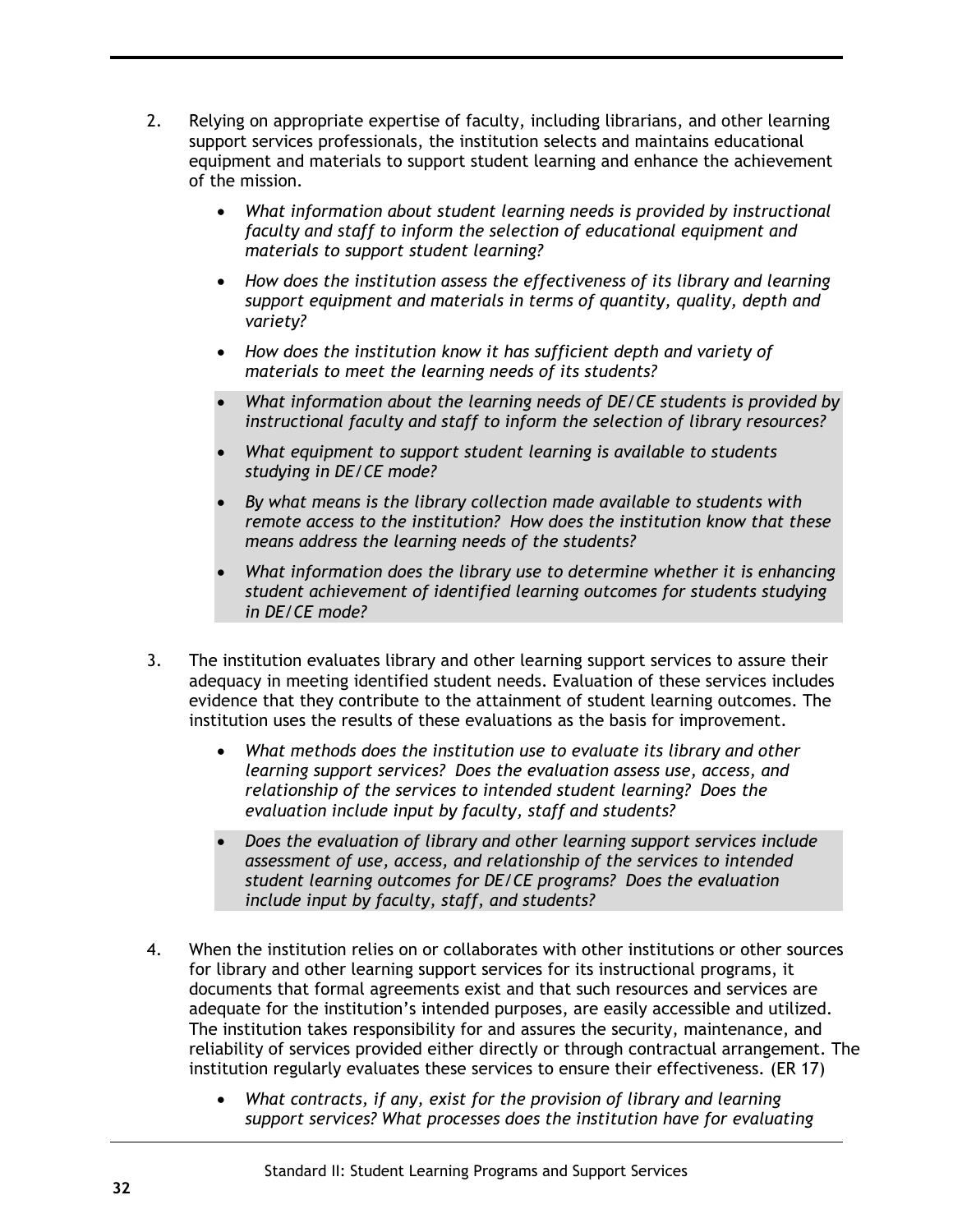*and ensuring the quality of those contracted services? How does the institution gather information to assess whether the services are being used and are effective? (Federal Regulation)*

# **C. Student Support Services**

- 1. The institution regularly evaluates the quality of student support services and demonstrates that these services, regardless of location or means of delivery, including distance education and correspondence education, support student learning, and enhance accomplishment of the mission of the institution. (ER 15)
	- *By what means does the institution assure the quality of its student support services? How does the institution demonstrate that these services support student learning?*
	- *How does the institution identify the needs for support services related to DE/CE programs, and how does it ensure that these needs are addressed? By what means does the institution assure the quality of its student support? (Federal Regulation)*
	- *How does the college prepare and monitor DE/CE students to be successful?*
	- *Are counseling and other student support services available for DE/CE students?*
- 2. The institution identifies and assesses learning support outcomes for its student population and provides appropriate student support services and programs to achieve those outcomes. The institution uses assessment data to continuously improve student support programs and services.
	- *What assessment methods are used to ascertain the effectiveness of student support services?*
	- *How are evaluation results used to improve student services?*
	- *Does the college know where its DE/CE students come from? Are there state authorization requirements if there are out-of-state students?*
	- *How does the institution determine that students admitted to its DE/CE programs are able to benefit from these programs? How is this information taken into consideration in admissions policies and procedures?*
	- *What improvements have been made to the effectiveness of these services? Do the student support services expand as the growth of DE/CE expands?*
- 3. The institution assures equitable access to all of its students by providing appropriate, comprehensive, and reliable services to students regardless of service location or delivery method. (ER 15)
	- *How does the institution demonstrate that the it assesses student needs for services regardless of location or mode of delivery, and provides for them?*
	- *How are online and off-site location services evaluated? How well are services meeting the needs of students?*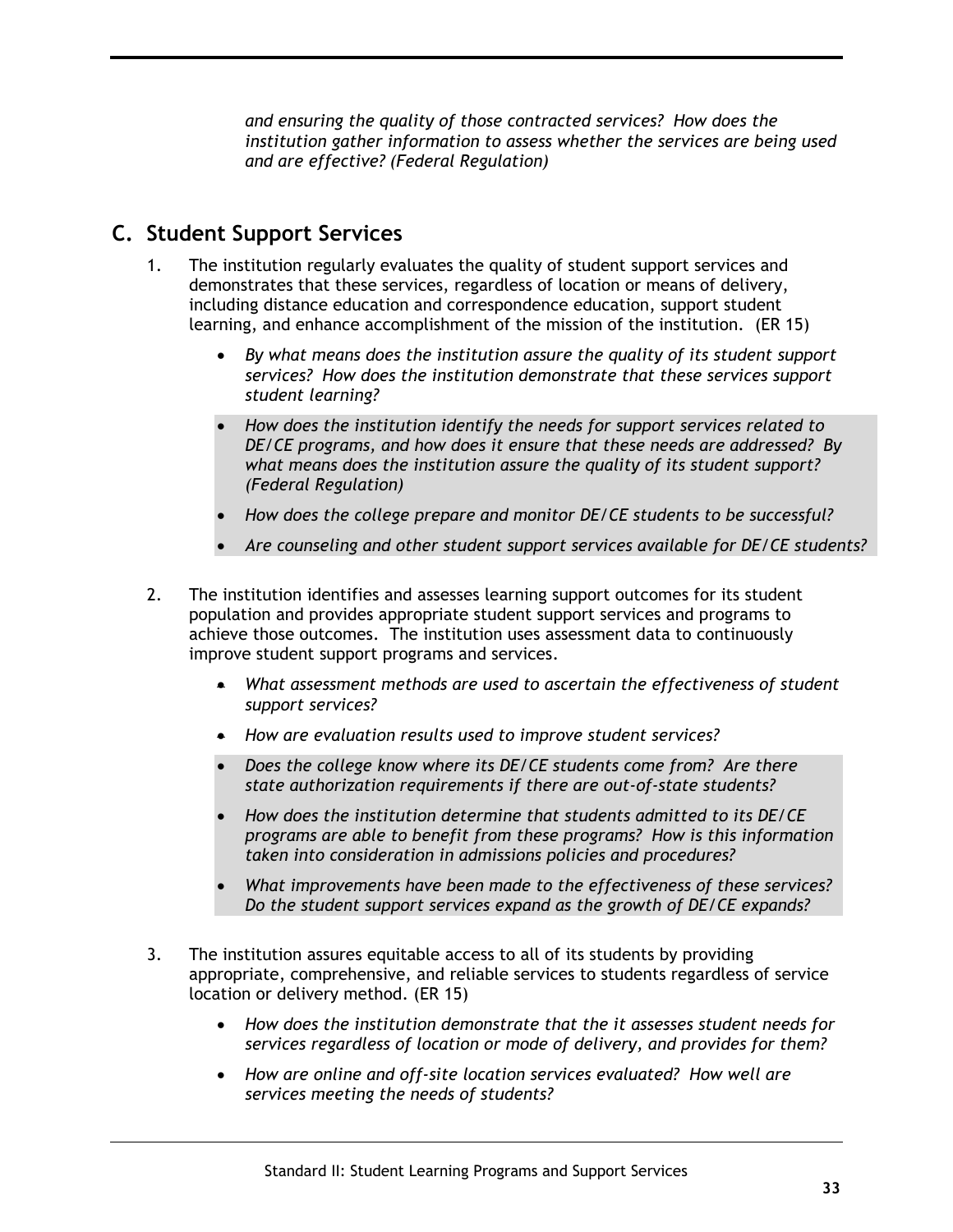- *How does the institution assure access to appropriate, comprehensive, and reliable services, such as but not limited to orientation, tutoring, counseling, and delivery of materials to students with remote access to information? (Federal Regulation)*
- QFE: *What steps can the institution take to ensure all students (including DE and CE students and those enrolled at off-campus locations) have comparable access to learning and support services?*

Increase students' understanding of admission requirements, application, and financial aid processes.

Develop dual/concurrent enrollment opportunities for high school students.

Permit students to take college placement assessments, including assessment preparation activities, while in high school.

Permit students to enroll in college directly from high school.

End late application and registration before classes begin.

- 4. Co-curricular programs and athletics programs are suited to the institution's mission and contribute to the social and cultural dimensions of the educational experience of its students. If the institution offers co-curricular or athletic programs, they are conducted with sound educational policy and standards of integrity. The institution has responsibility for the control of these programs, including their finances.
	- *How does the institution determine what co-curricular programs are appropriate to its mission and students?*
	- *How does the institution evaluate the quality and effectiveness of its cocurricular programs?*
- 5. The institution provides counseling and/or academic advising programs to support student development and success and prepares faculty and other personnel responsible for the advising function. Counseling and advising programs orient students to ensure they understand the requirements related to their programs of study and receive timely, useful, and accurate information about relevant academic requirements, including graduation and transfer policies.
	- *Does the institution develop, implement, and evaluate counseling and/or academic advising?*
	- *Does the evaluation of counseling and/or academic advising include how it enhances student development and success?*
	- *Are these or comparable services available to online students and students attending other locations?*
	- *How does the institution develop, implement, and evaluate counseling and/or academic advising and how do these initiatives ensure that the needs of DE/CE students are effectively addressed?*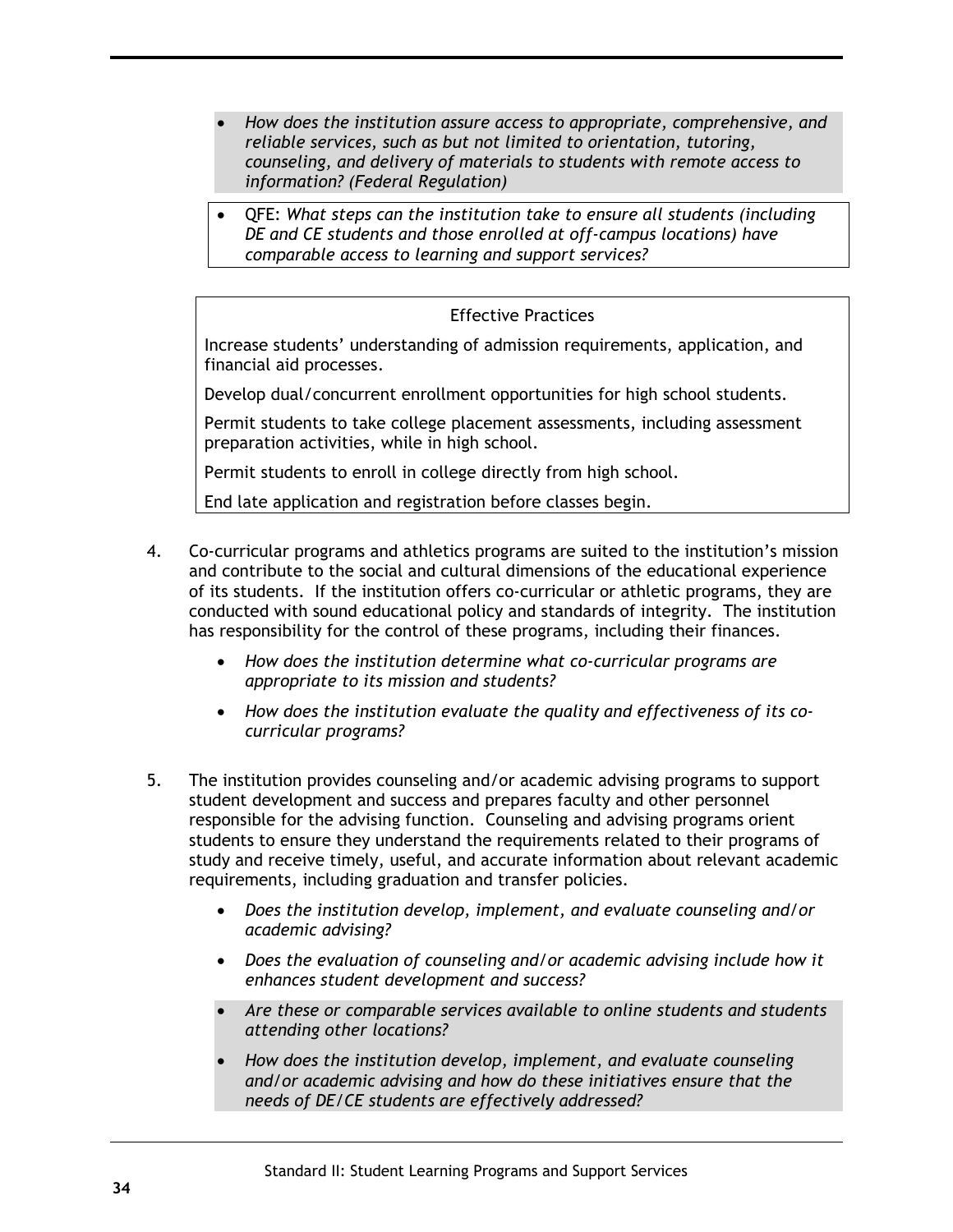- *Does the evaluation of counseling and/or academic advising include how it enhances DE/CE student development and success?*
- QFE: *What steps can the institution take to ensure all students (including DE and CE students and those enrolled at off-campus locations) have comparable access to learning and support services? Such services may include college orientation, ongoing academic advising, success in college courses, mentoring, monitoring student progress and providing feedback and support?*

Mandate orientation to college and ongoing advising for students, including a course on success in college.

Engage faculty and staff across typical silos to map pathways and design integrated support for students.

Monitor student progress, providing frequent feedback and support.

- 6. The institution has adopted and adheres to admission policies consistent with its mission that specify the qualifications of students appropriate for its programs. The institution defines and advises students on clear pathways<sup>5</sup> to complete degrees, certificate and transfer goals. (ER 16)
	- QFE: *What steps can the institution take to provide clear pathways for students to achieve their goals (completion of degrees, transfer, or job readiness)? These can include simplified choices for students, a first-year experience to assist students in selecting a major, learning communities, or cohort groups?*

#### Effective Practices

Construct coherent, structured pathways to certificate and degree completion and transfer.

Simplify choices for students, using defaults that give students a recommended program of study that can be customized.

Structure the first-year experience to help students who are undecided about a major to choose a field of study.

Develop learning communities (cohort learning groups) around developmental education courses and a course on student success in college.

<sup>&</sup>lt;sup>5</sup> Glossary- Pathways: The specific selection and progression of courses and learning experiences students pursue and complete and they progress in their education toward a certificate, degree, transfer, or other identified educational goal.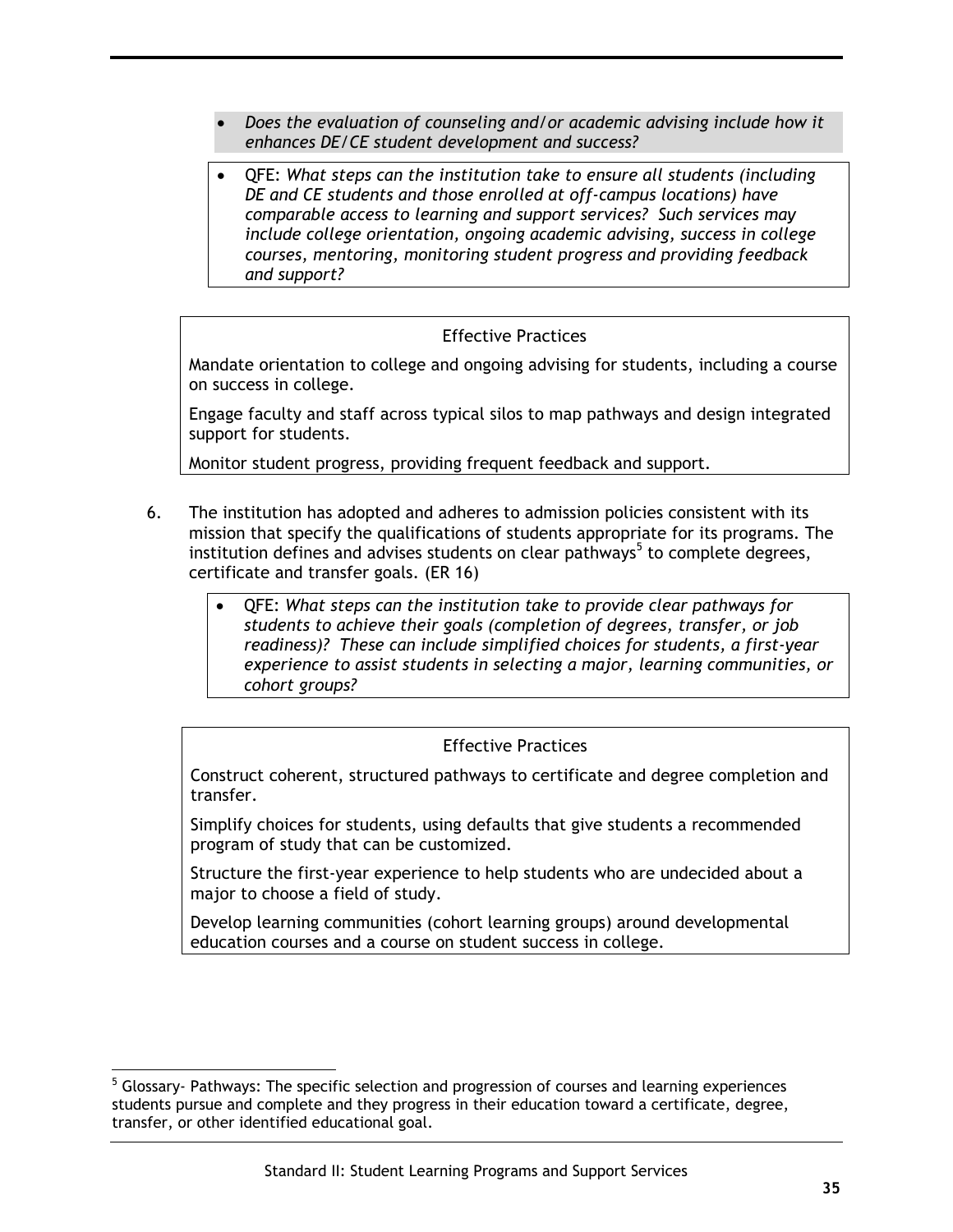- 7. The institution regularly evaluates admissions and placement instruments and practices to validate their effectiveness while minimizing biases.
	- *What processes are used to evaluate the effectiveness of practices and tools of admissions and placement? What evaluations of placement processes are used to ensure their consistency and effectiveness?*
	- *What processes are used to evaluate the effectiveness of practices and tools of admissions for DE/CE programs? Are they different from the tools and practices used for traditional programs? What is the rationale?*
- 8. The institution maintains student records permanently, securely, and confidentially, with provision for secure backup of all files, regardless of the form in which those files are maintained. The institution publishes and follows established policies for release of student records.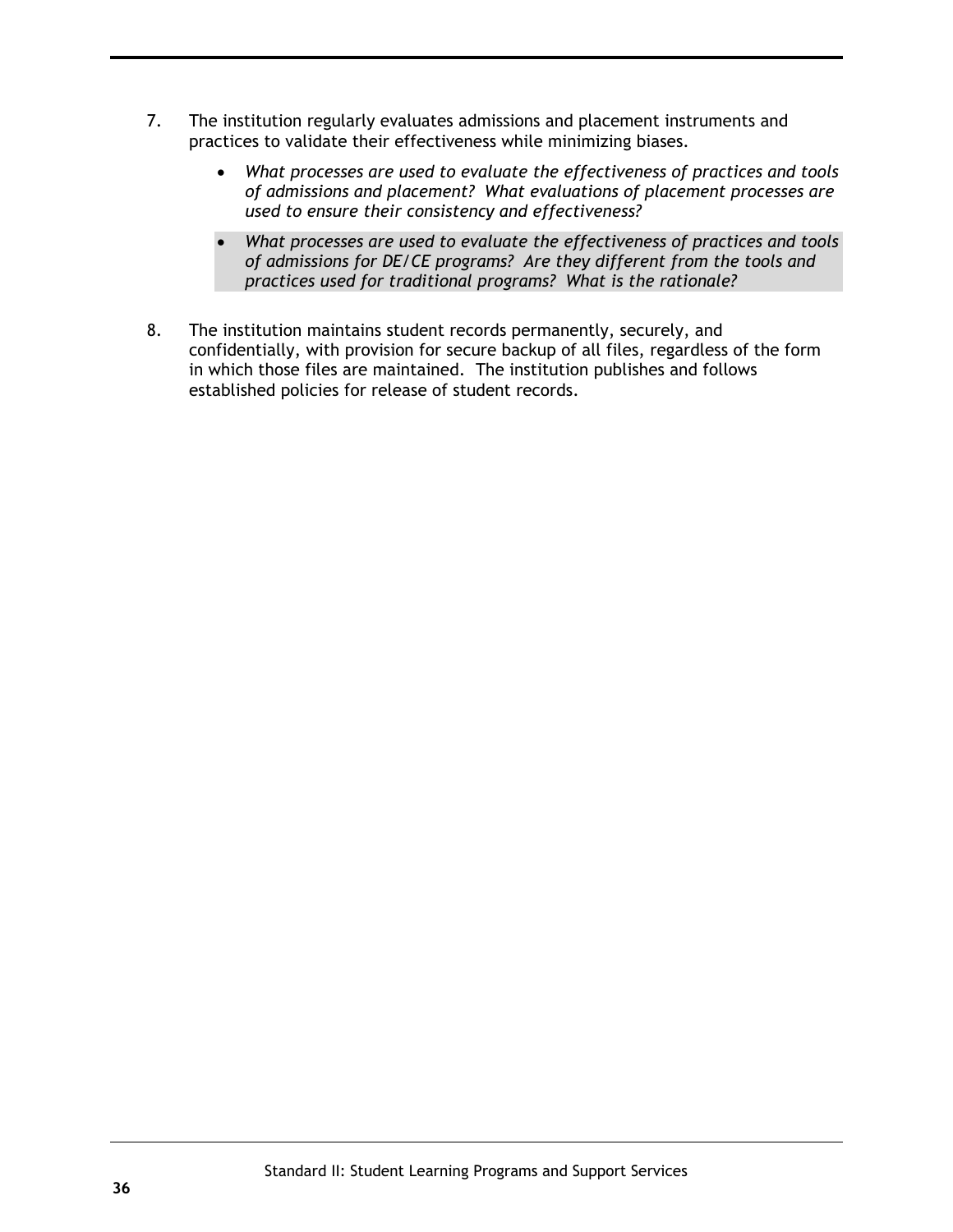### **Sources of Evidence: Examples for Standard II**

Listed below are examples of potential sources of evidence for Standard II. There may be many other sources relevant to each college's unique mission that institutions should provide and teams should consider.

### **Standard II: Student Learning Programs and Services**

### **A. Instructional Programs**

- $\Box$  Evidence that all instructional offerings align with the institution's mission regardless of where and how they are taught
- $\Box$  Evidence that the quality of all programs is consistently determined to meet a high standard and rigor appropriate for higher education
- $\Box$  Evidence of analytical reviews demonstrating that instructional programs are relevant to the interests, needs and educational goals of the students served by the institution
- $\Box$  Evidence students are achieving stated learning outcomes
- $\Box$  Evidence the institution considers how instruction is delivered and how it assesses that delivery is both appropriate and current
- $\Box$  Evidence of the development of student learning outcomes and strategies for attaining those outcomes at the course, program, certificate and degree level
- $\Box$  Evidence of assessment of student learning and program outcomes
- $\Box$  Evidence of assessment of student achievement data
- $\Box$  Evidence of institution-set standards
- $\Box$  Evidence of analysis of assessment results and use for improvement of student learning
- $\Box$  Evidence that an institutional process exists for determining the quality of all courses and programs
- $\Box$  Evidence that established procedures are used to develop courses and programs and that faculty play a major role in this endeavor
- $\Box$  Evidence of a faculty-driven assessment plan that includes systematic evaluation and integrated planning of student learning outcomes for all courses, programs certificates, programs, and degrees
- $\Box$  Evidence that systematic evaluation and review of student progress toward achieving learning outcomes take place
- $\Box$  Evidence of the role played by advisory committees
- $\Box$  Evidence instructional offerings are in appropriate areas of academic study given the institution's mission
- $\Box$  Evidence programs are appropriately sequenced to provide the bases for success in subsequent courses
- $\Box$  Evidence courses are of sufficient content, breadth, and length to permit the student to learn and practice expected knowledge, skills, and abilities
- $\Box$  Evidence the institution concerns itself with pedagogy that addresses student needs and learning styles
- $\Box$  Evidence that diverse methods of instruction are used and that students are exposed to a variety of points of view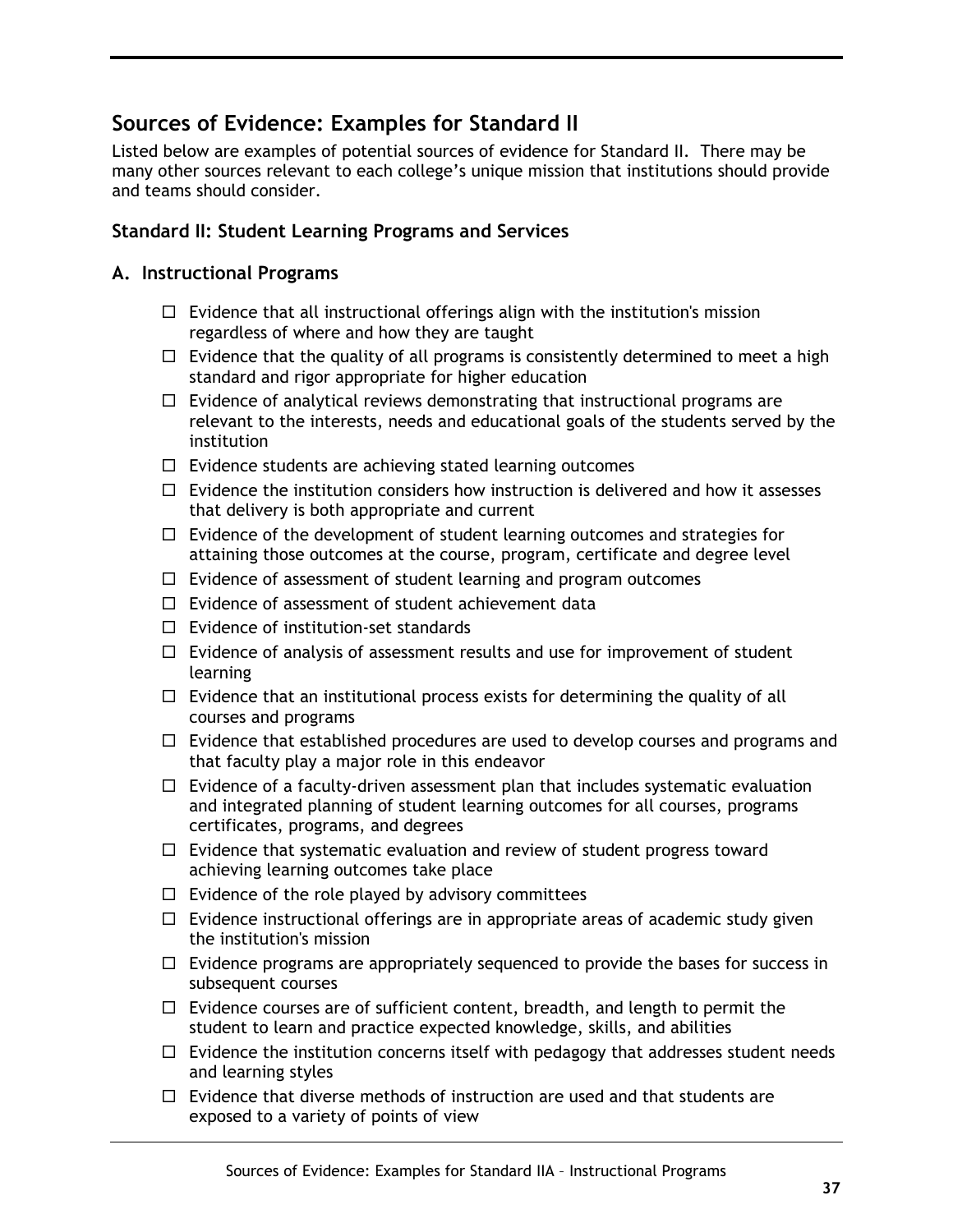- $\Box$  Evidence of regular, systematic evaluation and review of instructional courses and programs, using consistent and valid research strategies
- $\Box$  Evidence evaluation results are used for improvement
- $\Box$  Evidence that elements assessed include measures of student achievement and learning
- $\Box$  Evidence for an assessment plan that includes systematic evaluation and integrated planning of student learning outcomes for all courses, programs, certificates and degrees
- $\Box$  Evidence that results of evaluation are communicated and disseminated
- $\Box$  Evidence that results of evaluation are used for improvement
- $\Box$  Evidence of a process for validating the effectiveness of examinations that assess student learning
- $\Box$  Evidence that placement tests are examined for biases
- $\Box$  Evidence the institution has developed a means for awarding credit based on student learning outcomes
- $\Box$  Evidence that credits awarded are consistent with accepted higher education practices
- $\Box$  Evidence the college uses student achievement of stated learning outcomes in awarding credit for degrees and certificates
- $\Box$  Evidence that a consistent process for examining student learning outcomes is used to analyze courses for inclusion as general education
- $\Box$  Evidence that the rationale for general education is communicated to students, employers, and other constituencies
- $\Box$  Evidence that content and methodology is determined by appropriate discipline faculty
- $\Box$  Evidence the institution has determined standards for the skills in general education
- $\Box$  Evidence students who complete general education programs are proficient in general education skills
- $\Box$  Evidence the program of general education includes student learning outcomes concerning values, ethics, civic responsibility, and diverse perspectives
- $\Box$  Evidence that students who complete vocational and occupational degrees and certificates meet employment competencies, are prepared for certification by external agencies, are prepared for licensure
- $\Box$  Evidence that clear and complete information about degrees and certificates is made available to students in publications and course syllabi
- $\Box$  Evidence that transfer policies are made available to students
- $\Box$  Evidence that transferred courses accepted are comparable to the college's student learning outcomes for courses
- $\Box$  Evidence that articulation agreements exist and are regularly evaluated
- $\Box$  Evidence students are able to complete programs that substantially change or are eliminated
- $\Box$  Evidence students are advised on what they must do to complete the programs above
- $\Box$  Evidence that publications and other representations of the college are regularly reviewed for clarity and accuracy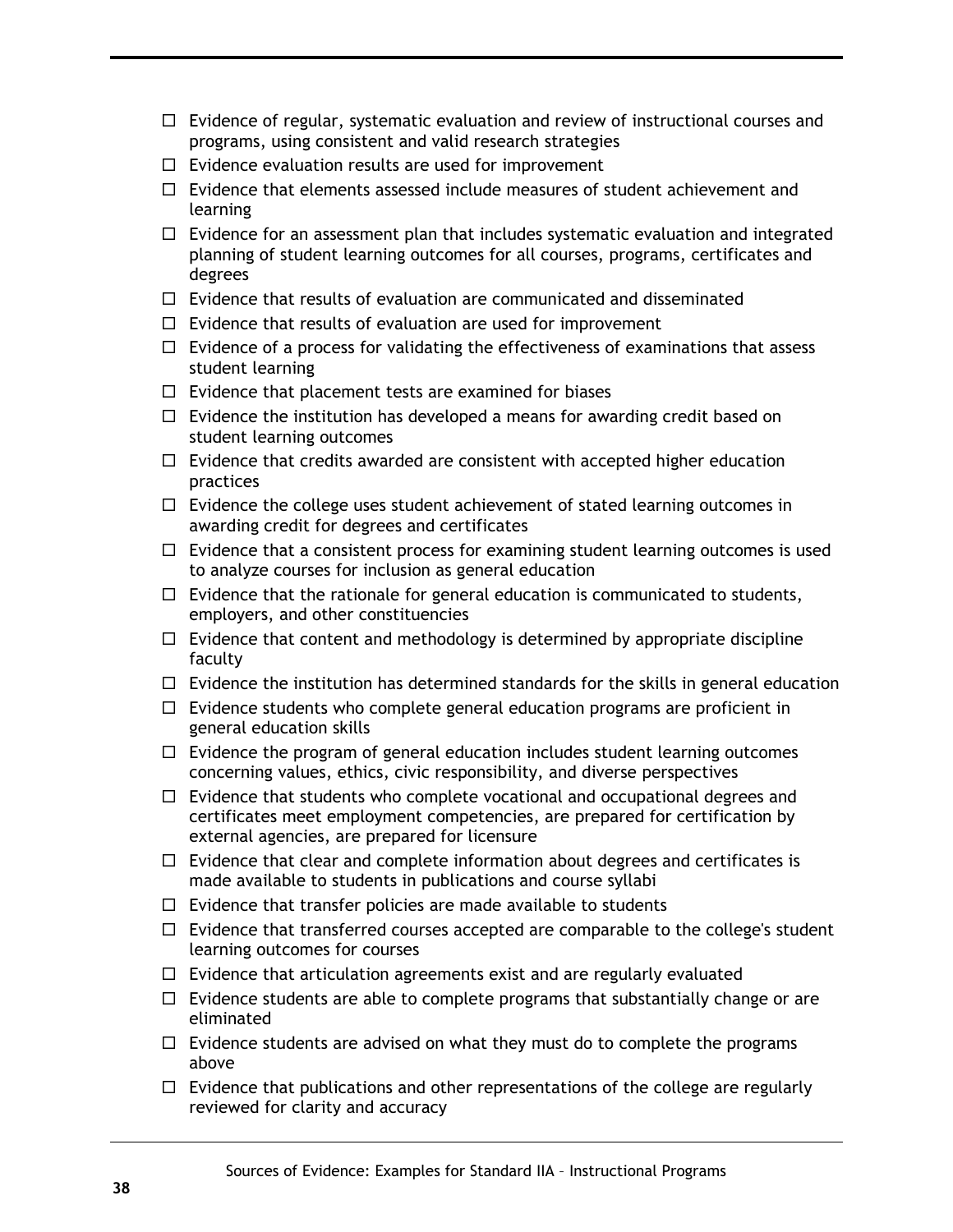- $\Box$  Evidence the institution provides the public with information about student achievement
- $\Box$  Evidence of board-approved and distributed policies on academic freedom and student academic honesty
- $\Box$  Evidence that the policies above are followed
- $\Box$  Evidence of faculty awareness and commitment to fair and objective presentation of knowledge
- $\Box$  Evidence that a college's declaration of specific world views or codes of conduct policies are clear in publications provided in advance of enrollment or employment
- $\Box$  Evidence that DE/CE offerings align with the institution's mission
- $\Box$  Evidence that the quality of all DE/CE programs is consistently assessed to determine that it meets a high standard
- $\Box$  Evidence of the annual growth in headcount enrollment into DE/CE programs\*
- $\Box$  Evidence of analytical reviews demonstrating that instructional programs are relevant to the interest, needs, and goals of the students served in DE/CE courses and programs offered by the institution
- $\Box$  Evidence that students are achieving stated learning outcomes developed for the DE/CE programs
- $\Box$  Evidence of assessment of student achievement data for students enrolled in DE/CE programs
- $\Box$  Evidence of institution-set standards for student achievement and student learning
- $\Box$  Evidence that the institution considers how instruction is delivered and how it assesses that delivery of DE/CE programs is both appropriate and current
- $\Box$  Evidence that data has been analyzed for DE/CE and face-to-face students in order to compare student achievement and attainment of expected learning outcomes?
- $\Box$  Evidence of review of assessment results from DE/CE programs and utilization for improvement of student learning and student achievement
- $\Box$  Evidence of procedures to design, identify learning outcomes for, approve, administer, deliver and evaluate DE/CE courses and programs. Evidence of the role played by advisory committees and faculty with expertise in DE/CE
- $\Box$  Evidence of the role played by advisory committees and faculty with expertise in DE/CE
- $\Box$  Evidence that DE/CE programs are appropriately sequenced to provide the bases for subsequent courses
- $\Box$  Evidence that DE/CE courses are of sufficient content, breadth, and length to permit the student to learn and practice expected knowledge, skills, and abilities
- $\Box$  Evidence that diverse methods of instruction are used that address student needs, and learning styles are appropriate for DE/CE
- $\Box$  Evidence of regular, systematic evaluation and review of DE/CE courses and programs
- $\Box$  Evidence that evaluation results are used for improvement

 $\overline{a}$ 

 $\Box$  Evidence that the rationale for offering general education in DE mode is communicated to students, employers, and other constituencies

Accreditors are required by the USDE to monitor overall growth of the institutions it accredits at least annually and collect headcount enrollment data, including for DE/CE programs.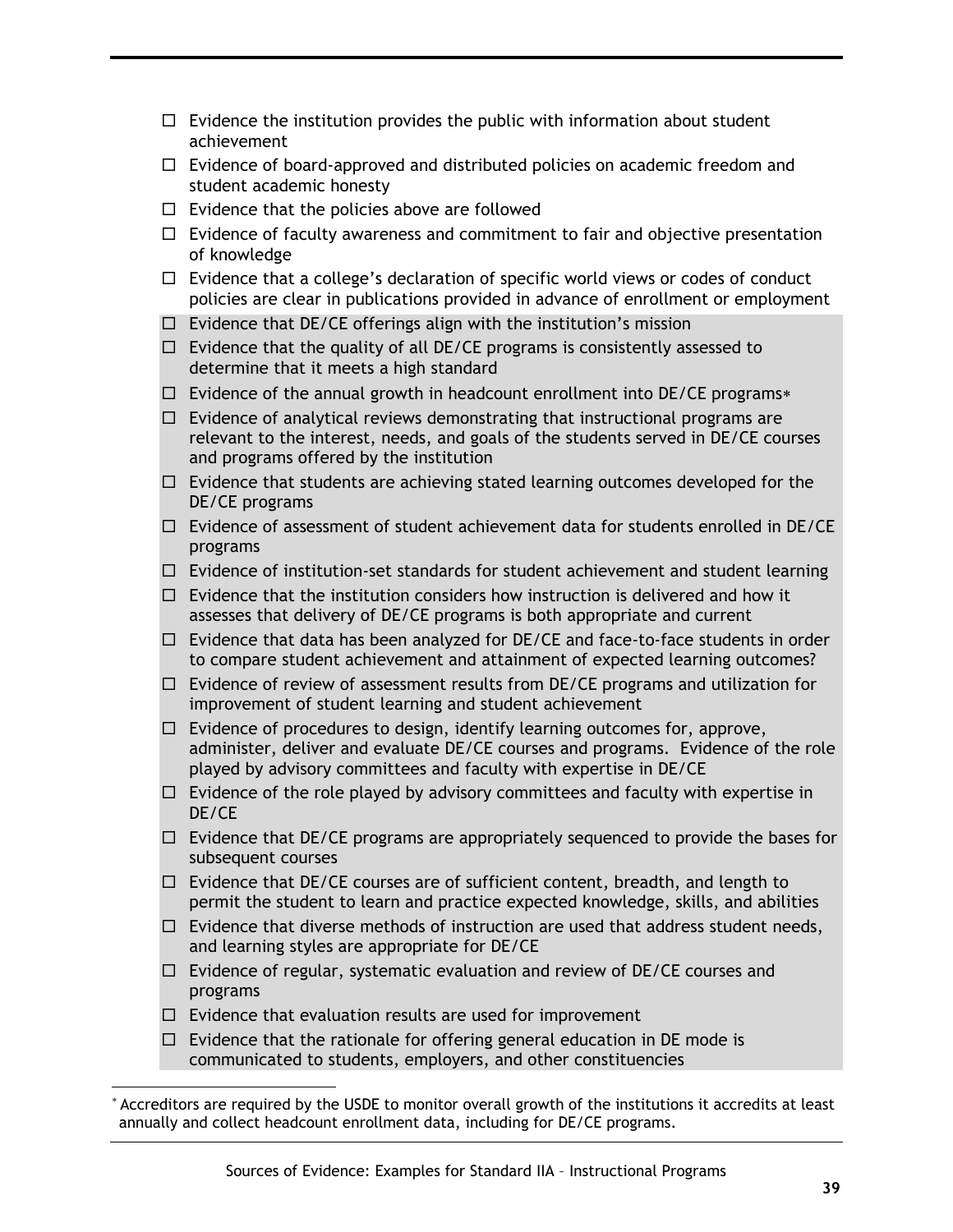- $\Box$  Evidence that clear and complete information about degrees and certificates offered in DE/CE mode is made available to students in publications and course syllabi
- $\Box$  Evidence that transfer policies are made available to students and how they apply to DE/CE
- $\Box$  Evidence that articulation agreements including DE/CE courses exist and are regularly evaluated
- $\Box$  Evidence that publications and other representations of the college that relate to its DE/CE activities are clear and accurate
- $\Box$  Evidence that the college has appropriate and effective mechanisms in place to verify that the students registered are the students participating in the DE/CE courses/programs and receiving the credit (student identity)
- $\Box$  Evidence that student attendance in DE/CE courses/programs is monitored
- $\Box$  Evidence that the mechanisms for student verification appropriately protect the students' privacy
- $\Box$  Evidence of how these policies on academic honesty are disseminated to students enrolled in DE/CE programs
- $\Box$  Evidence that the college's admission policies are applied to students who do not reside in the U.S and who are not U.S. nationals

#### **B. Library and Learning Support Services**

- $\Box$  Evidence that includes the evaluation instruments, their analysis, conclusions and plans for improvement of the library and learning support services (LSS), evidence that improvements are planned and implemented
- $\Box$  Evidence that demonstrates quantity, quality, depth and variety:
- $\Box$  Description of quantity: Number of volumes, number of periodicals, description of number and kinds of technological resources or equipment, including computers, microfiche machines, video equipment, audio tapes, CD ROM's and other data source, number of student stations available in library and learning resource center (LRC)
- $\Box$  Evidence that demonstrates ongoing instruction:
- $\Box$  List of courses, workshops and other training held each academic year and the attendance
- $\Box$  Course or workshop outlines, materials used in training, including identified learning outcomes
- $\Box$  Evidence the library evaluates the effectiveness of student learning during courses, workshops on information competency and use of the library and LSS
- $\Box$  Evidence that data links purchases to educational programs and SLOs defined by educational programs and by assessments of student learning
- $\Box$  A description of library acquisition plans related to educational plans
- $\Box$  Data and analyses of the institutional evaluations of library holdings by faculty (or disciplines or programs), students, and any external reviewers
- $\Box$  Other analyses showing relationship between library use and student learning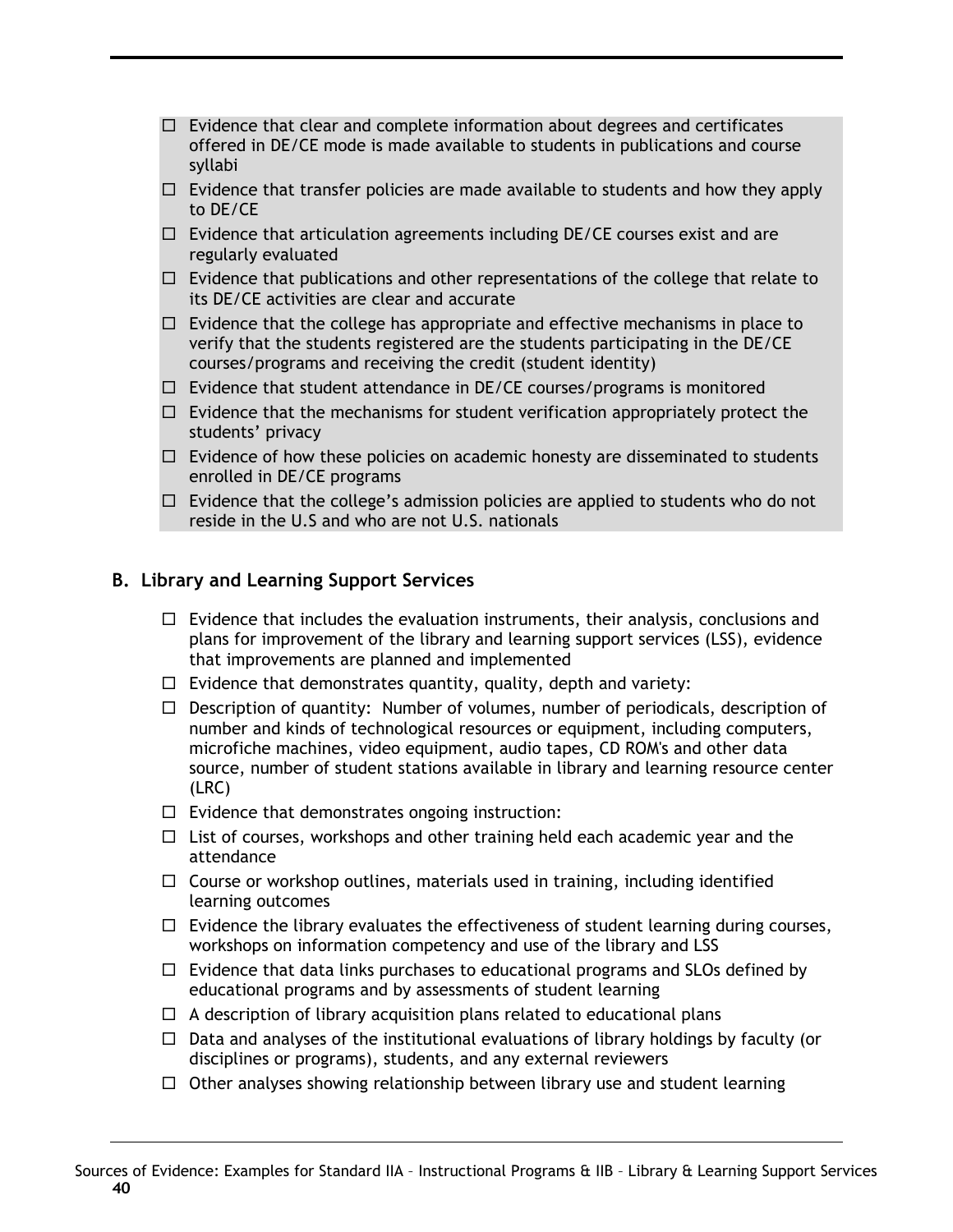- $\Box$  Evidence that includes a description of hours of operation or access, description of remote access to library and LRC holdings, capacity of the remote means of delivery, any contingencies on turnaround time, limits to access relative to on campus students
- $\Box$  Evidence that holdings are related to educational programs and that all educational program needs have adequate materials in the library
- $\Box$  Evidence there is access to library and LSS for remote students/staff and institutional policies on remote access, including personnel policies that describe access provided to educational staff
- $\Box$  Description of remote access practice that is computer based, circulation of volumes, etc., for each remote site or population
- $\Box$  Description of use of library and LSS by remote users students, faculty
- $\Box$  Evidence that includes institutional maintenance schedules, capital improvement plans, a description of security provisions for library holdings, and any institutional self-assessments of adequacy
- $\Box$  Institutional plans for improvement of library and LSS
- $\Box$  Evidence that includes the formal agreements or contracts themselves, and evidence therein of the accredited institution's expectations for services
- $\Box$  Description of the contracted/collaborated services quantity, quality, depth and currency, as in a, b, c and d, above
- $\Box$  Results of evaluation of the contracted/collaborated library and LSS
- $\Box$  Provisions of the contract that provide for accredited institution's control of quality or ability to influence quality of contracted/collaborated service
- $\Box$  Evidence the institution complies with the Commission's "Policy on Contractual Relationships with Non-Regionally Accredited Organizations"
- $\Box$  Evidence that the library and other student learning support services (LSS) promote DE/CE courses/programs and take into the account the needs of students
- $\Box$  Evidence that the library and LSS provide support in a timely manner
- $\Box$  Evidence that evaluations of library resources include and address the needs of students with remote access to the library and LSS
- $\Box$  Evidence that the library and LSS enhance achievement for students studying in DE/CE mode
- $\Box$  Evidence that the college provides appropriate instructions for the use of the library and LSS to students enrolled in DE/CE courses
- $\Box$  Evidence that there is access to library and LSS for remote students/staff, and there are institutional policies on remote access, including personnel policies that describe access provided to educational staff
- $\Box$  Description of remote access practice, i.e., computer based, circulation of volumes, etc., for each remote site or population
- $\Box$  Evidence of the effectiveness of the remote access to LSS
- $\Box$  Description of use of library and LSS by remote users students and faculty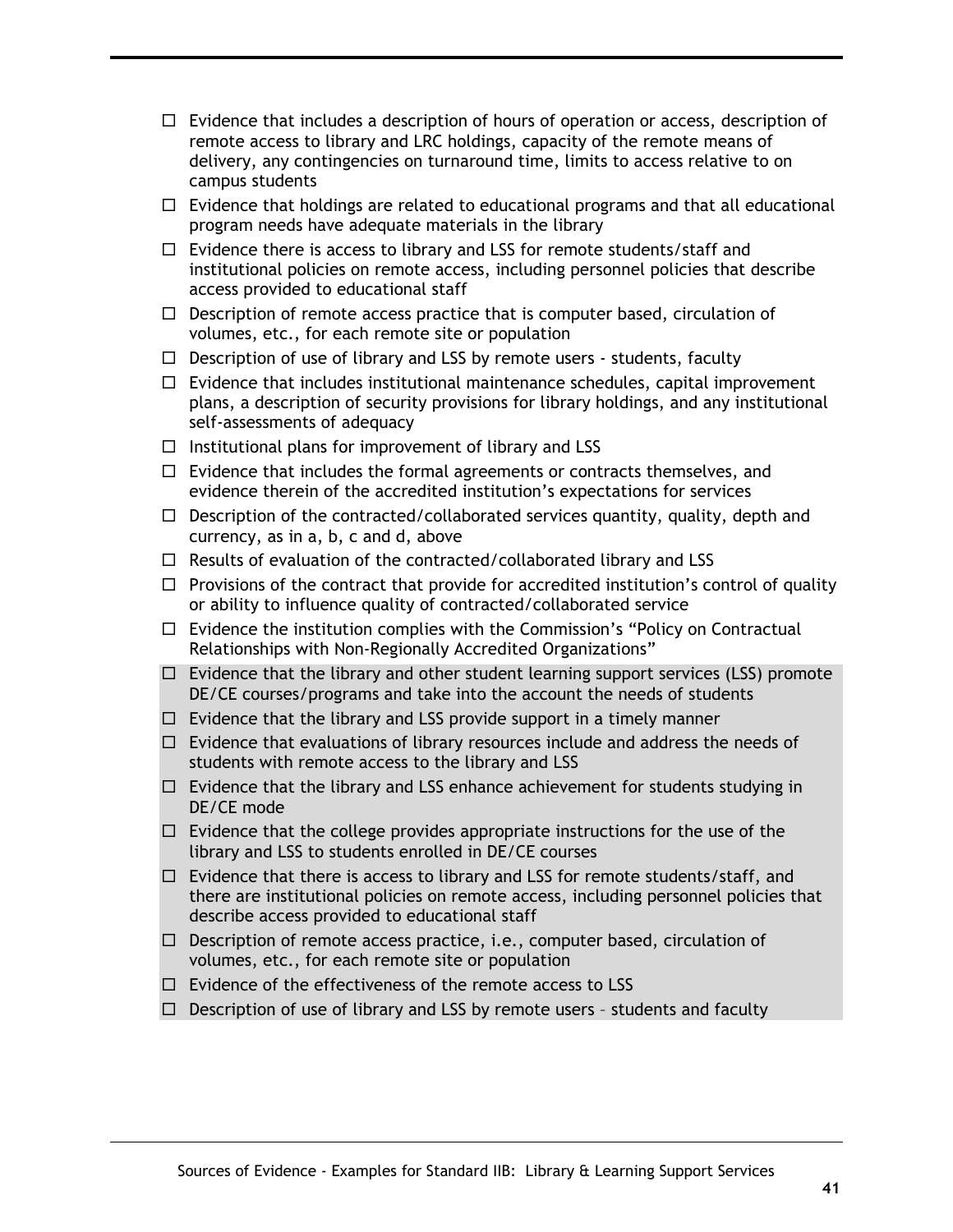### **C. Student Support Services**

- $\Box$  Evidence the institution systematically evaluates its student support services in light of its stated mission
- $\Box$  Evidence student support services support learning
- $\Box$  Evidence that the catalog contains items specified in Standards
- $\Box$  Evidence the institution assesses student needs for services and provides for them
- $\Box$  Evidence the institution assesses student needs for services regardless of location or mode of instructional delivery and provides them
- $\Box$  Evidence activities encouraging personal development are made available to students
- $\Box$  Evidence the institution develops, implements, and evaluates counseling and/or academic advising
- $\Box$  Evidence that evaluation of counseling and/or academic advising includes how it enhances student development and success, including online students and students at off-campus locations
- $\Box$  Evidence that those responsible for counseling/advising are appropriately trained
- $\Box$  Evidence the institution develops, implements, and evaluates the effectiveness of services that enhance student understanding and appreciation of diversity
- $\Box$  Evidence admissions practices and placement instruments are regularly evaluated
- $\Box$  Evidence placement instruments are valid and minimize bias
- $\Box$  Evidence that student records are kept confidential and secure
- $\Box$  Evidence for how student records are released
- $\Box$  Evidence that review of student service programs is regularly conducted and results are used for improvement
- $\Box$  Evidence that analysis of review of student service programs includes verification that services contribute to student learning outcomes
- $\Box$  Evidence that student support services promote successful learning in DE/CE courses/programs
- $\Box$  Evidence that the catalog containing the specified items and other policies are made available to DE/CE students in an appropriate format
- $\Box$  Description of the services provided that are developed to address the needs of students with remote access to the institution
- $\Box$  Data on use of support services by remote users, students as well as faculty
- $\Box$  Evidence that the institution assesses DE/CE student needs for services and effectively provides them
- $\Box$  Evidence of how the college considers and ensures that equitable access includes it students enrolled in DE/CE courses/programs
- $\Box$  Evidence that the means used to ensure equitable access are regularly evaluated and that they are effective
- $\Box$  Evidence that activities encouraging personal development are appropriately made available to students with remote access to the institution
- $\Box$  Evidence that the institution develops, implements, and evaluates counseling and/or academic advising that takes into account the needs of students enrolled in DE/CE programs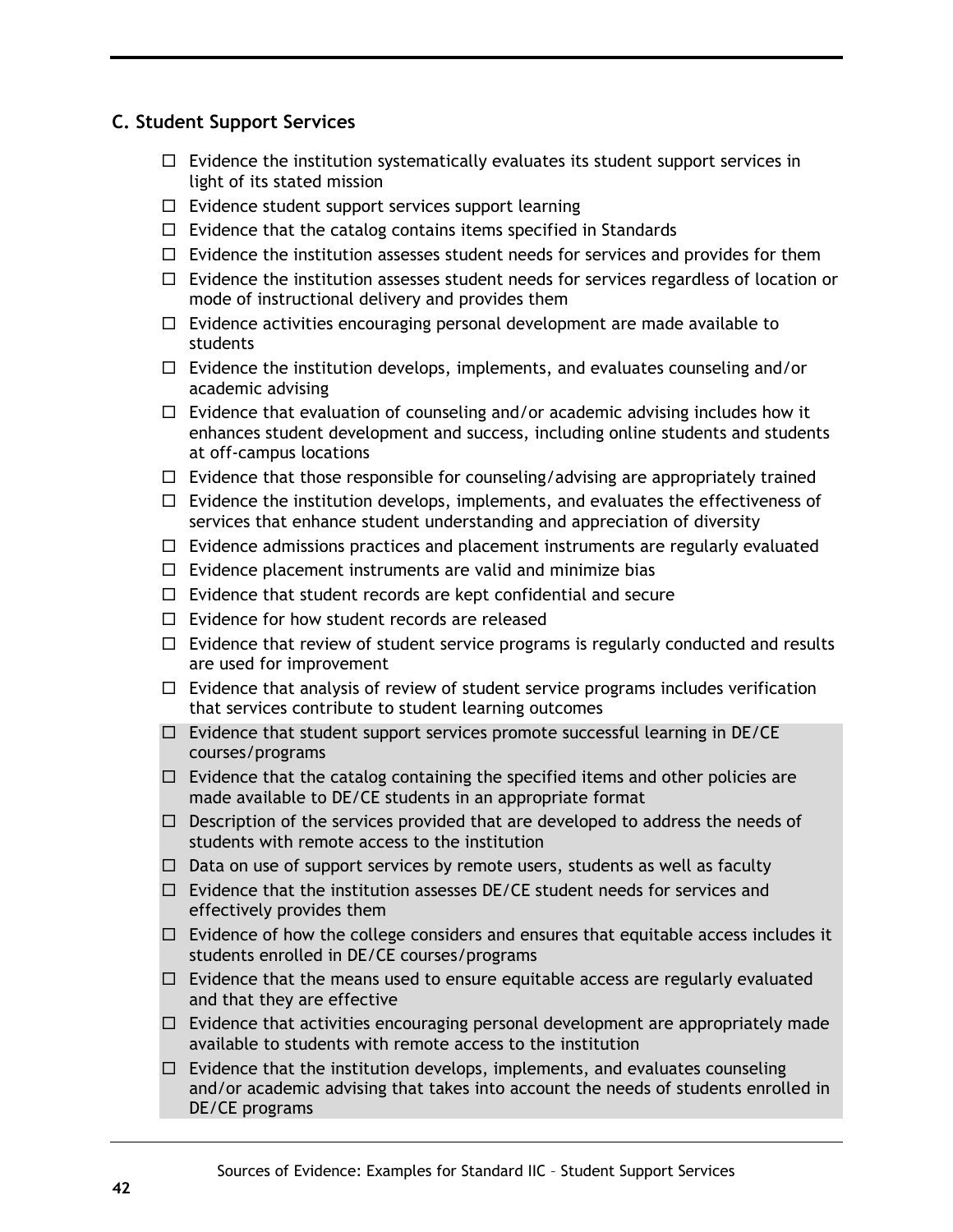- $\Box$  Evidence that those responsible for counseling/ advising are trained to address the needs of students enrolled in DE/CE programs and address these needs in a timely manner
- $\Box$  Evidence that the institution develops, implements, and evaluates the effectiveness of services in enhancing student understanding and appreciation of diversity that are adapted to the online teaching and learning environment
- $\Box$  Evidence that admissions practices and placement instruments are regularly evaluated and that they are effective for DE/CE students
- $\Box$  Evidence that analysis of review of student service programs includes verification that services contribute to student learning outcomes achieved through DE/CE programs
- $\Box$  Evidence that the institution maintains a file of student complaints/grievances that identify complaints/grievances filed by DE/CE students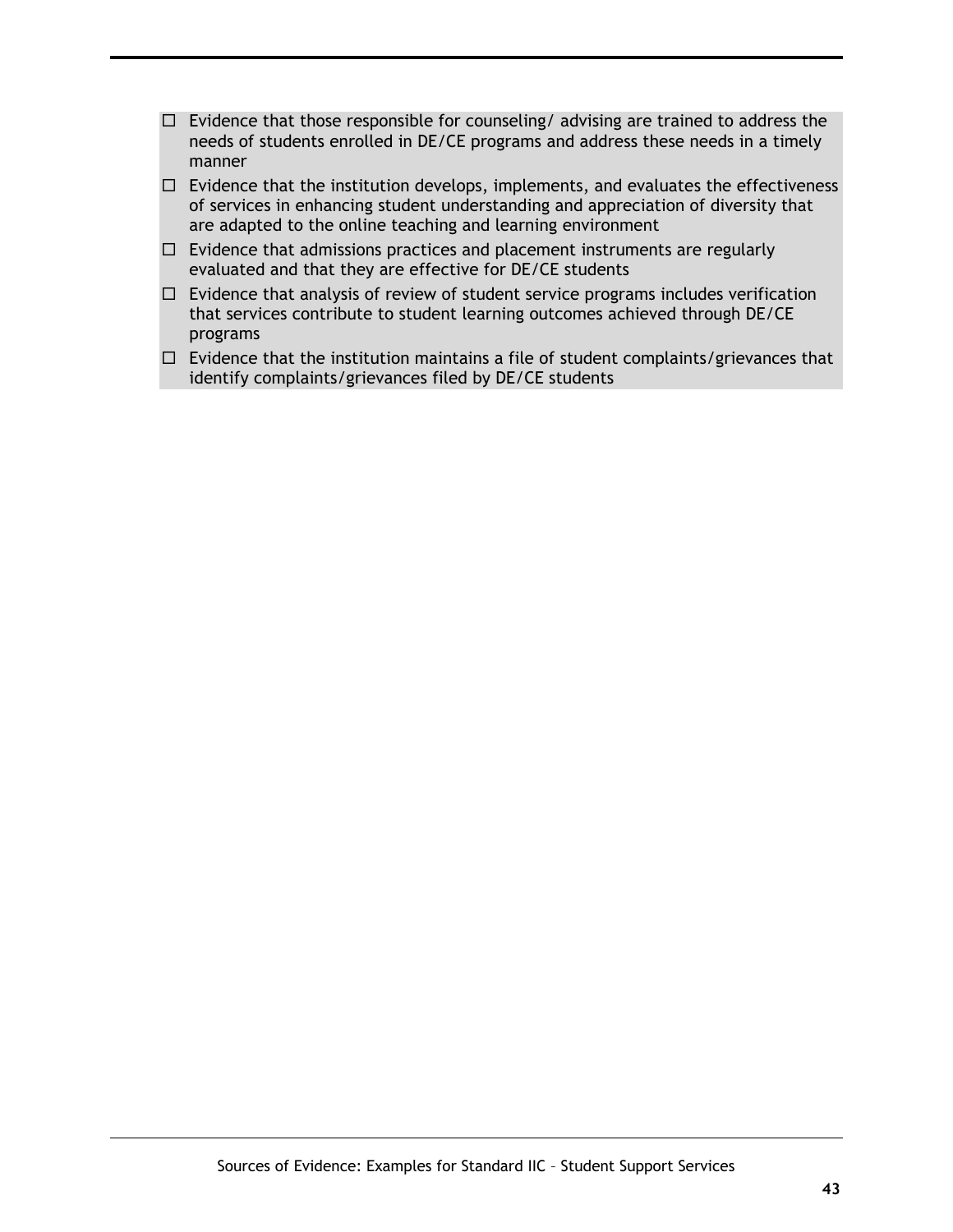# **Standard III: Resources**

The institution effectively uses its human, physical, technology, and financial resources to achieve its mission and to improve academic quality and institutional effectiveness. Accredited colleges in multi-college systems may be organized so that responsibility for resources, allocation of resources, and planning rests with the district/system. In such cases, the district/system is responsible for meeting the Standards, and an evaluation of its performance is reflected in the accredited status of the institution(s).

## **A. Human Resources**

- 1. The institution assures the integrity and quality of its programs and services by employing administrators, faculty and staff who are qualified by appropriate education, training, and experience to provide and support these programs and services. Criteria, qualifications, and procedures for selection of personnel are clearly and publicly stated and address the needs of the institution in serving its student population. Job descriptions are directly related to institutional mission and goals and accurately reflect position duties, responsibilities, and authority.
	- *How does the institution develop hiring criteria?*
	- *How are faculty involved in the selection of new faculty?*
	- *How are positions advertised?*
	- *By what means does the institution verify the qualifications of applicants and newly hired personnel?*
	- *How does the college check the equivalency of degrees from non-U.S. institutions?*
	- *What methods does the institution use to assure that qualifications for each position are closely matched to specific programmatic needs? What analyses and discussions have led the institution to agree on those needs?*
	- *What safeguards are in place to assure that hiring procedures are consistently applied?*
	- *Does the institution advertise specifically for personnel with expertise and experience in DE/CE?*
	- *How does the college decide whether an applicant is well qualified in the field of DE/CE? Has the institution formulated specific selection criteria?*
	- *To what extent does the institution involve personnel with experience in DE/CE in the recruitment of new personnel?*
- 2. Faculty qualifications include knowledge of the subject matter and requisite skills for the service to be performed. Factors of qualification include appropriate degrees, professional experience, discipline expertise, level of assignment, teaching skills, scholarly activities, and potential to contribute to the mission of the institution. Faculty job descriptions include development and review of curriculum as well as assessment of learning. (ER 14)
	- *How does the college know that the faculty selected for hire have adequate and appropriate knowledge of their subject matter?*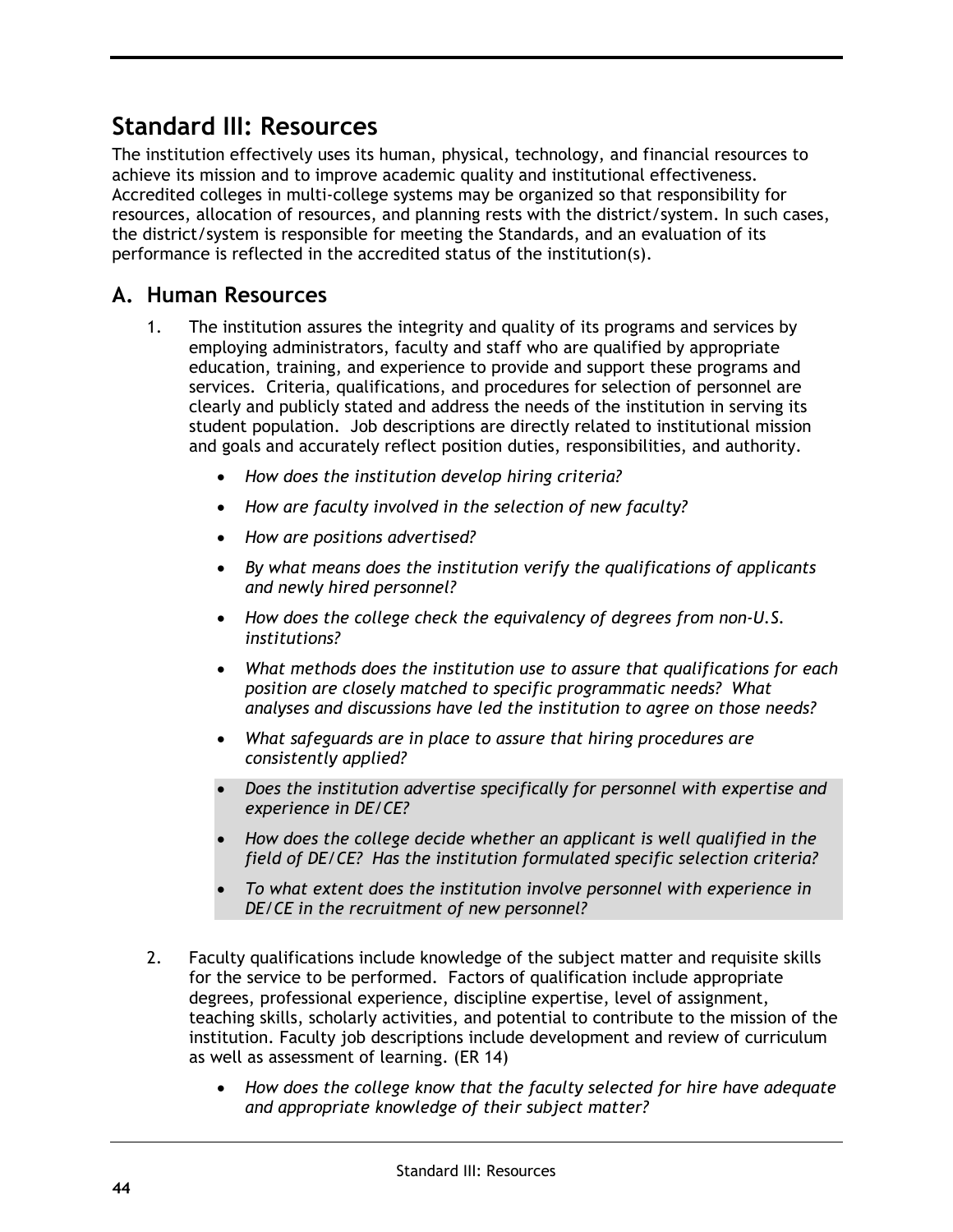- *By what methods does the college define and evaluate effective teaching in its hiring processes? How is that effectiveness judged?*
- *How does the college identify faculty expertise in DE/CE instruction?*
- *What analyses and discussions have led the institution to determine the qualifications of faculty and staff involved in offering DE/CE?*
- *By what methods does the college define and evaluate "effective teaching" in its hiring processes for faculty to be involved in DE/CE? How is that effectiveness judged?*
- 3. Administrators and other employees responsible for educational programs and services possess qualifications necessary to perform duties required to sustain institutional effectiveness and academic quality.
- 4. Required degrees held by faculty, administrators and other employees are from institutions accredited by recognized U.S. accrediting agencies. Degrees from non-U.S. institutions are recognized only if equivalence has been established.
	- *By what means does the institution verify the qualifications of applicants and newly hired personnel?*
	- *How does the college check the equivalency of degrees from non-U.S. institutions?*
	- *What evidence is there that hiring processes yield highly qualified employees?*
	- *What analyses and discussions have led the institution to determine the qualifications of faculty and staff involved in offering DE/CE?*
- 5. The institution assures the effectiveness of its human resources by evaluating all personnel systematically and at stated intervals. The institution establishes written criteria for evaluating all personnel, including performance of assigned duties and participation in institutional responsibilities and other activities appropriate to their expertise. Evaluation processes seek to assess effectiveness of personnel and encourage improvement. Actions taken following evaluations are formal, timely, and documented.
	- What process is in place to assure that evaluations lead to improvement of job performance?
	- What is the connection between personnel evaluations and institutional effectiveness and improvement?
	- Do evaluation criteria measure the effectiveness of personnel in performing their duties?
	- *Do evaluation criteria specifically measure the effectiveness of personnel in performing their duties related to DE/CE activities?*
	- *To what extent do the evaluation processes identify areas for improvement of duties related to DE/CE activities, including faculty's interest in future involvement in this field or need for development?*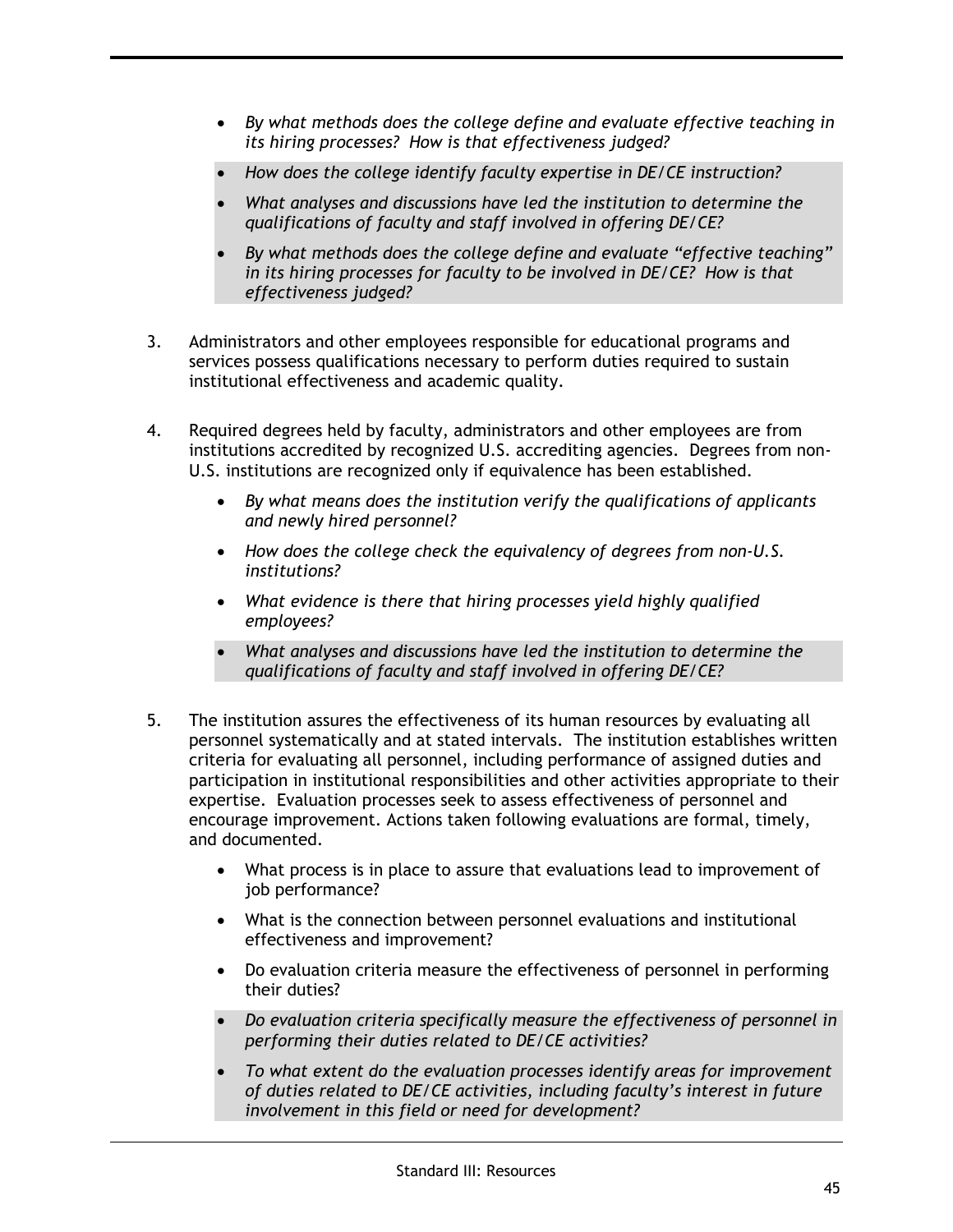- 6. The evaluation of faculty, academic administrators, and other personnel directly responsible for student learning includes, as a component of that evaluation, consideration of how these employees use the results of the assessment of learning outcomes to improve teaching and learning.
	- *What in-depth thinking have faculty, as individuals and collectively, engaged in about how well students are learning in their courses and programs? What measures have they, as individuals and collectively, created or selected to measure that learning? Are these measures different for DE/CE students?*
	- *What discussions have faculty had about how to improve learning? What plans have been made?*
	- *What changes have faculty made in teaching methodologies to improve learning?*
	- *After analyzing appropriate data, what discussions have faculty had about the need to, and how to improve learning outcomes in DE/CE? What plans have been made?*
	- *What changes have faculty made in teaching methodologies to improve learning in DE/CE mode after evaluation and analysis of evidence of effectiveness?*
- 7. The institution maintains a sufficient number of qualified faculty, which includes full-time faculty **and** may include part-time and adjunct faculty, to assure the fulfillment of faculty responsibilities essential to the quality of educational programs and services to achieve institutional mission and purposes.
	- *By what means does the institution determine appropriate staffing levels for each program and service?*
	- *By what means does the institution determine appropriate staffing levels for each program and service involved in the offering of programs and courses in DE/CE mode?*
	- *How does the institution decide on the organization of administrative and support staffing for DE/CE mode?*
	- *How effectively does the number and organization of the institution's personnel work to support its DE/CE programs and services? How does the institution evaluate this effectiveness?*
- 8. An institution with part time and adjunct faculty has employment policies and practices which provide for their orientation, oversight, evaluation, and professional development. The institution provides opportunities for integration of part time and adjunct faculty into the life of the institution.
	- *What policies and practices demonstrate that part-time and adjunct faculty meet the criteria of this Standard?*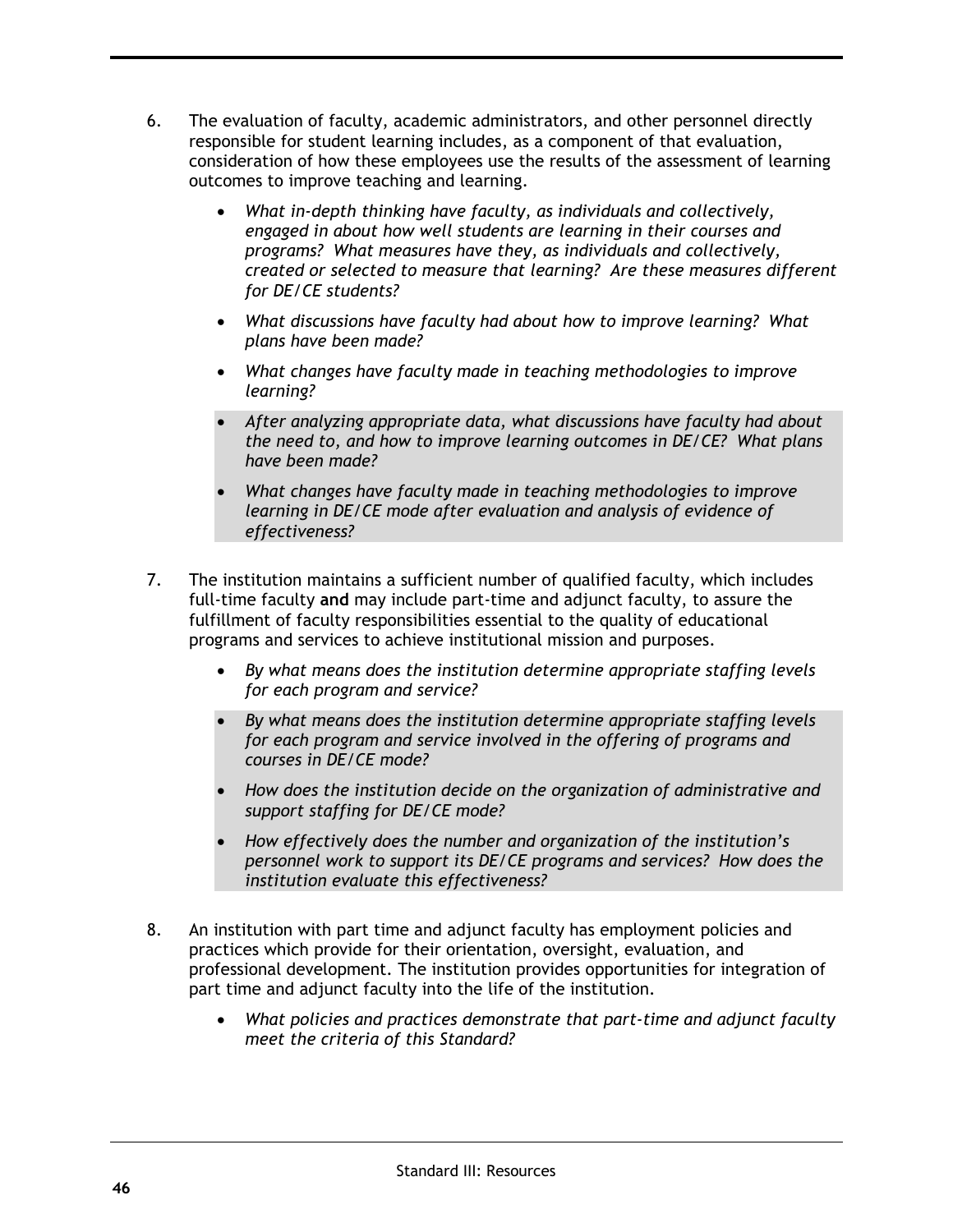- 9. The institution has a sufficient number of staff with appropriate qualifications to support the effective educational, technological, physical, and administrative operations of the institution. (ER 8)
	- *How does the institution determine the appropriate number and qualifications for support personnel?*
- 10. The institution maintains a sufficient number of administrators with appropriate preparation and expertise to provide continuity and effective administrative leadership and services that support the institution's mission and purposes. (ER 8)
	- *How does the institution determine the appropriate number, qualifications, and organization of administrators?*
- 11. The institution establishes, publishes, and adheres to written personnel policies and procedures that are available for information and review. Such policies and procedures are fair and equitably and consistently administered.
	- *What processes does the institution use to develop and publicize its personnel policies?*
	- *How does the institution ensure that it administers its personnel policies and procedures consistently and equitably? Do these policies and processes result in fair treatment of personnel?*
	- *What processes does the institution use to develop and publicize its personnel policies?*
	- *How does the institution ensure that it administers its personnel policies and procedures consistently and equitably? Do these policies and processes result in fair treatment of personnel?*
- 12. Through its policies and practices, the institution creates and maintains appropriate programs, practices, and services that support its diverse personnel. The institution regularly assesses its record in employment equity and diversity consistent with its mission.
	- *How effective are the institution's policies and practices in promoting understanding of equity and diversity issues? How does the institution know these policies and practices are effective?*
	- *How does the institution determine what kinds of support its personnel need?*
	- *What programs and services does the institution have to support its personnel? How effective are these programs?*
	- *Are the programs, practices, and services evaluated on a regular basis?*
	- *How does the institution track and analyze its employment equity record? How does it use this information?*
	- *How does the institution ensure that its personnel and students are treated fairly?*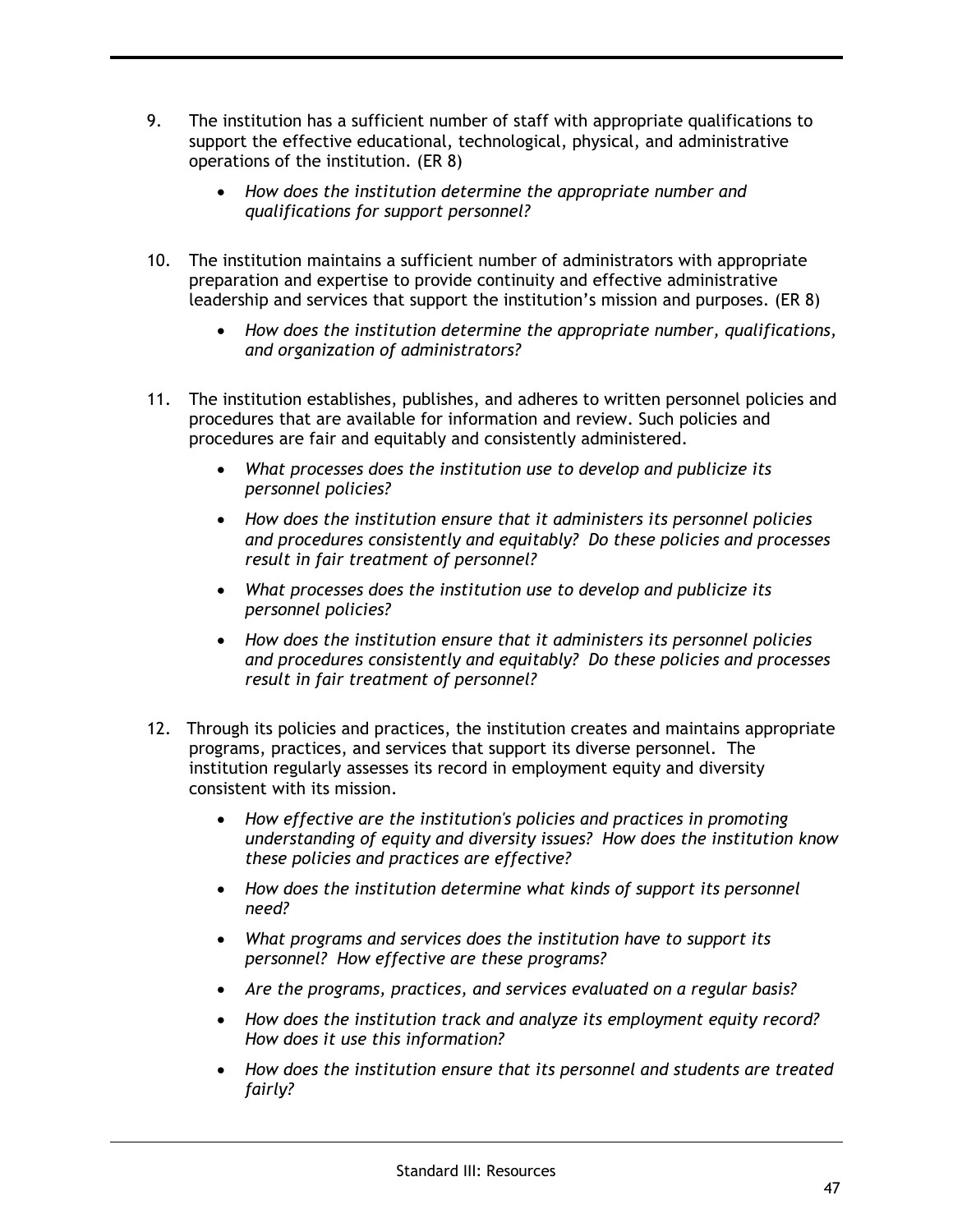- 13. The institution upholds a written code of professional ethics for all of its personnel, including consequences for violation.
	- *How does the institution foster ethical behavior in its employees?*
	- *Does the institution have a written code of professional ethics for all its personnel?*
- 14. The institution plans for and provides all personnel with appropriate opportunities for continued professional development, consistent with the institutional mission and based on evolving pedagogy, technology, and learning needs. The institution systematically evaluates professional development programs and uses the results of these evaluations as the basis for improvement.
	- *What professional development programs does the institution offer and/or support?*
	- *How does the institution identify professional development needs of its faculty and other personnel?*
	- *What processes ensure that professional development opportunities address those needs?*
	- *How does the college ensure meaningful evaluation of professional development activities?*
	- *What impact do professional development activities have on the improvement of teaching and learning? How does the institution evaluate that improvement?*
	- *What professional development programs relevant for DE/CE personnel does the institution support and/or provide?*
	- *How does the institution determine the professional development needs of its personnel involved in DE/CE?*

Professional development, inclusive of board members, CEO, leadership throughout the institution, full-time and adjunct faculty, and staff, is aligned with the priorities and strategies of the institutional focus on student success.

- 15. The institution makes provision for the security and confidentiality of personnel records. Each employee has access to his/her personnel records in accordance with law.
	- *What are the institution's provisions for keeping personnel records secure and confidential?*
	- *How does the institution provide employees access to their records?*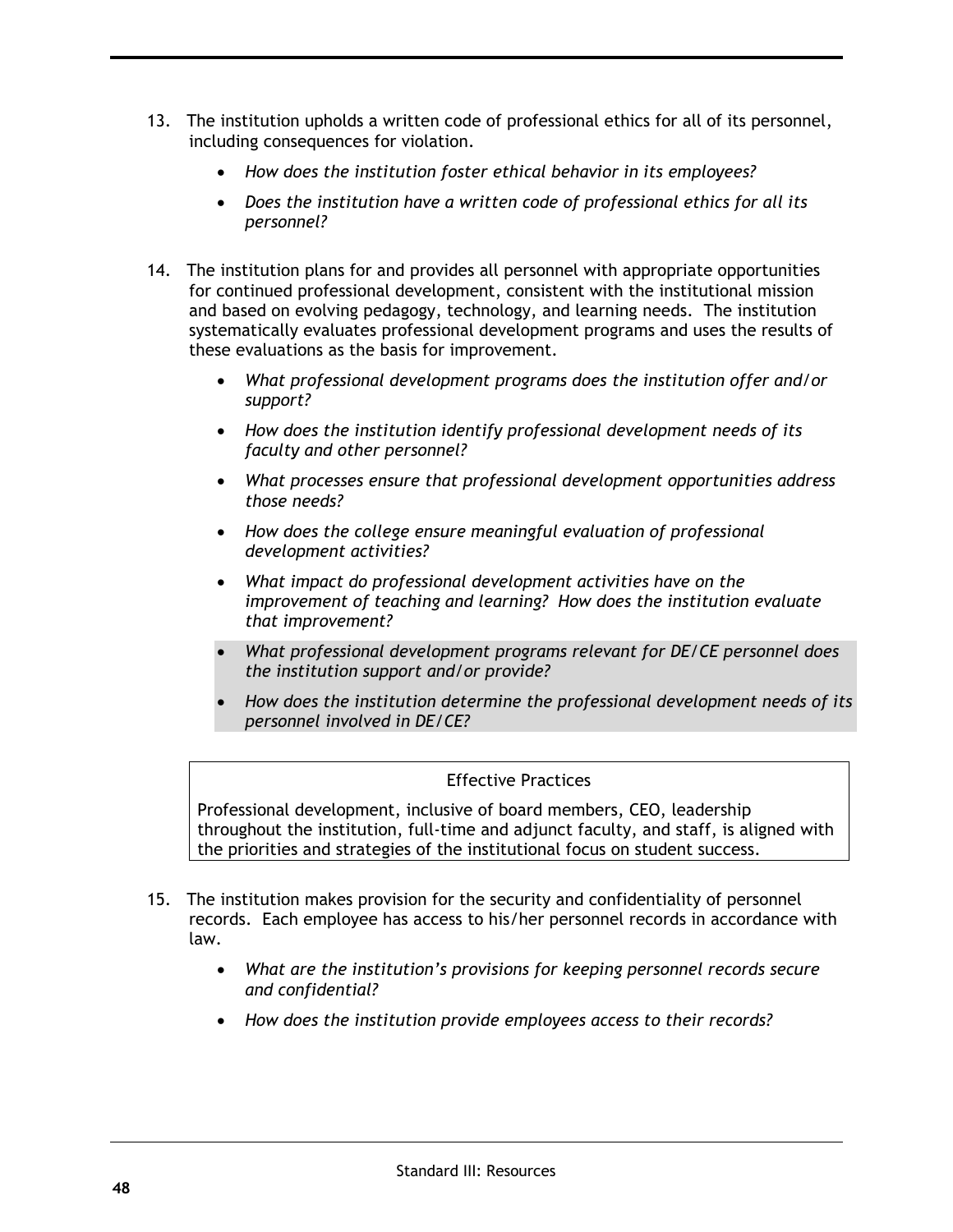### **B. Physical Resources**

- 1. The institution assures safe and sufficient physical resources at all locations where it offers courses, programs, and learning support services. They are constructed and maintained to assure access, safety, security, and a healthful learning and working environment.
	- *How does the institution assure access to its facilities?*
	- *How does the institution ensure it maintains sufficient control over off-site facilities to ensure their quality?*
	- *What research and analysis process does the institution use to identify the need for equipment and other facilities to support and assure the integrity and quality of its programs and services provided in DE/CE mode?*
	- *What mechanisms does the college employ to evaluate how effectively equipment and facilities meet the needs of programs and services in DE/CE mode?*
- 2. The institution plans, acquires or builds, maintains, and upgrades or replaces its physical resources, including facilities, equipment, land, and other assets, in a manner that assures effective utilization and the continuing quality necessary to support its programs and services and achieve its mission.
	- *How does the institution consider the needs of programs and services when planning its buildings?*
	- *What processes ensure that program and service needs determine equipment replacement and maintenance?*
	- *How does the institution evaluate effectiveness of facilities and equipment in meeting the needs of programs and services?*
	- *What processes are used to ensure that program and service needs determine equipment replacement and maintenance for DE/CE?*
	- *How well does the institution meet its equipment needs for distance education? Are the equipment needs included in the facilities evaluations that the institution conducts?*
- 3. To assure the feasibility and effectiveness of physical resources in supporting institutional programs and services, the institution plans and evaluates its facilities and equipment on a regular basis, taking utilization and other relevant data into account.
	- *What process does the institution use to assess the use of its facilities? How often does the evaluation occur?*
	- *How does the college use the results of the evaluation to improve facilities or equipment?*
	- *What evaluation process does the institution use to assess the use of its facilities? Does the process also include the needs for equipment used for course offerings in DE mode? How often does the evaluation occur?*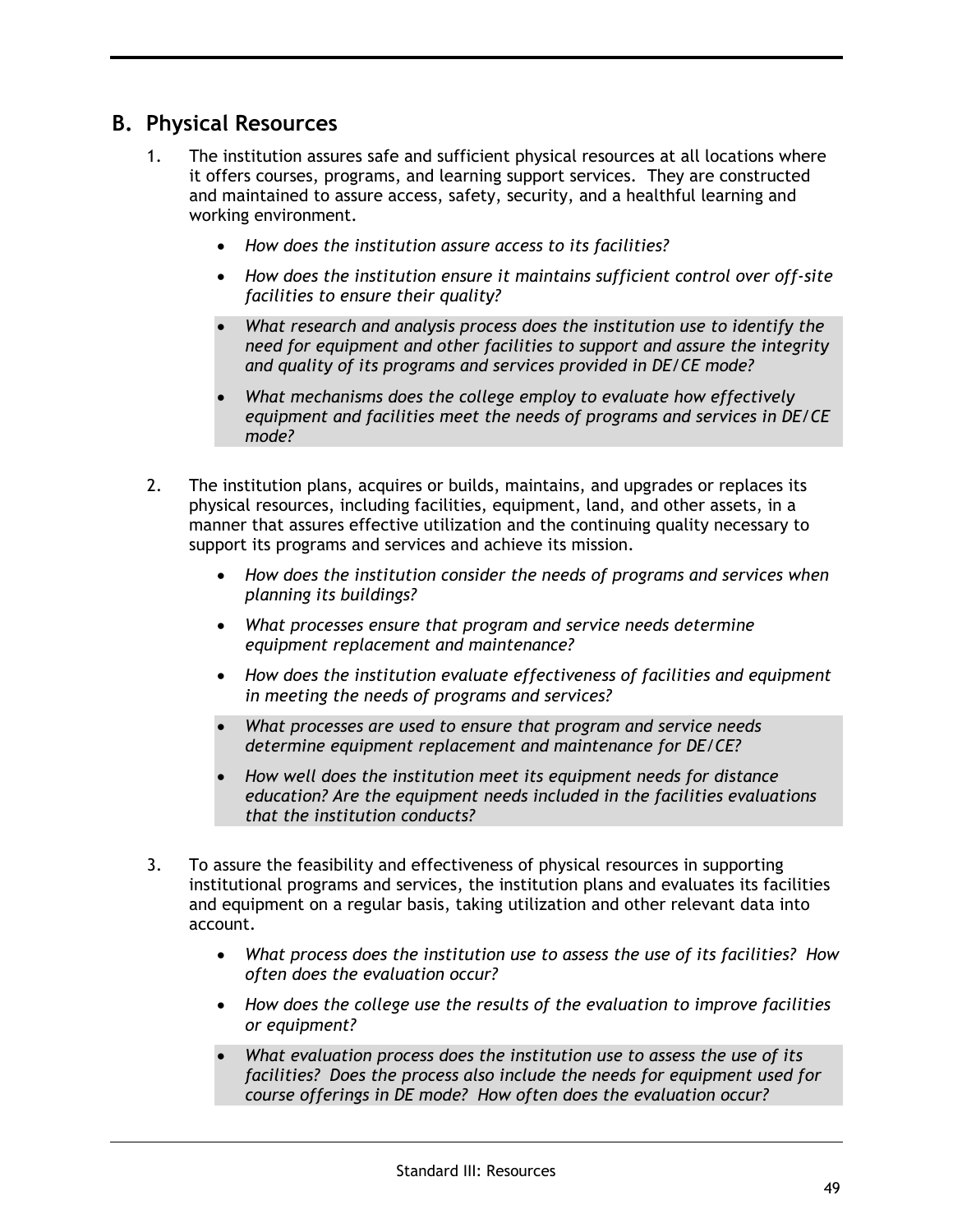- 4. Long-range capital plans support institutional improvement goals and reflect projections of the total cost of ownership of new facilities and equipment.
	- *What process does the institution follow to develop capital plans? How are long-range capital projects linked to institutional planning?*
	- *What elements comprise the definition of "total cost of ownership" that the institution uses when making decisions about facilities and equipment?*
	- *How do planning processes ensure that capital projects support college goals? How effective is long-range capital planning in advancing the college improvement goals?*
	- *How do long range capital plans support improvement goals and reflect projections related to equipment needed for DE/CE?*

## **C. Technology Resources**

- 1. Technology services, professional support, facilities, hardware, and software are appropriate and adequate to support the institution's management and operational functions, academic programs, teaching and learning, and support services.
	- *How does the institution ensure that its various types of technology needs are identified?*
	- *How does the institution evaluate the effectiveness of its technology in meeting its range of needs? How effectively are those needs met?*
	- *How does the institution make decisions about technology services, facilities, hardware, and software?*
	- *Whether technology is provided directly by the institution or through contractual arrangements, are there provisions for reliability, disaster recovery, privacy, and security?*
	- *How does the institution make decisions about use and distribution of its technology resources?*
	- *How does the institution evaluate the effectiveness of technology in meeting its range of needs? How effectively are those needs met? (Federal Regulation)*
	- *How does the institution make decisions about technology services, hardware, and software to ensure that the needs of faculty responsible for DE/CE are met?*
	- *Whether technology is provided directly by the institution or through contractual arrangements, are there provisions for reliability, disaster recovery, privacy, and security to ensure that the technology platform for distance education courses and programs is reliable and sustainable? (Federal Regulation)*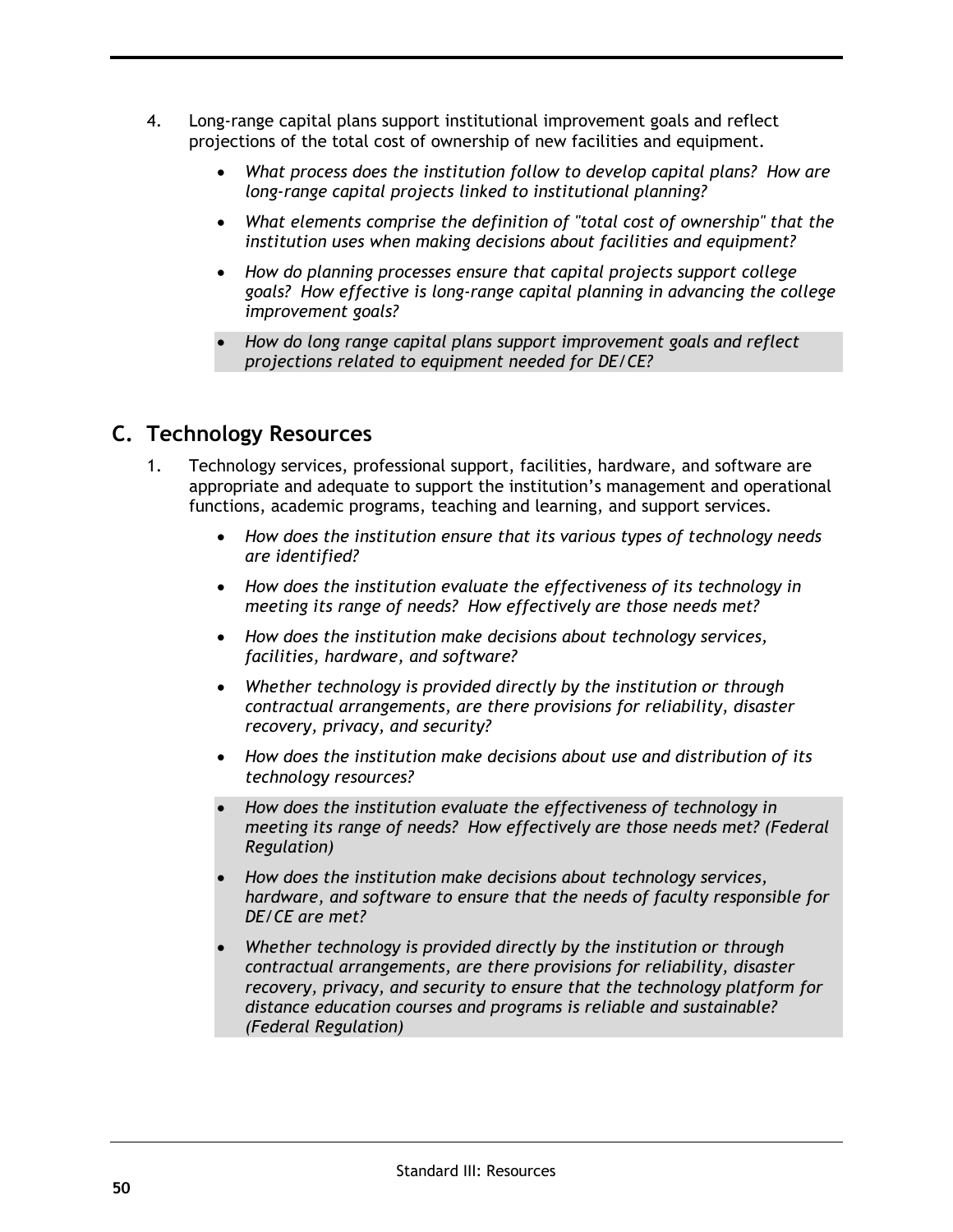- 2. The institution continuously plans for, updates and replaces technology to ensure its technological infrastructure, quality and capacity are adequate to support its mission, operations, programs, and services.
	- *What provisions has the institution made to ensure a robust, current, sustainable, and secure technical infrastructure that provides maximum reliability for students and faculty?*
	- *What evidence is there that the institution bases its technology decisions on the results of evaluation of program and service needs?*
	- *How does the institution prioritize needs when making decisions about technology purchases? How effectively are those needs met?*
	- *How does the institution make decisions about use and distribution of its technology resources in relation to DE/CE?*
	- *What provisions has the institution made to assure a robust and secure technical infrastructure, providing maximum reliability for students and faculty when offering its DE/CE courses and programs? (Federal Regulation)*
	- *What evidence is there that the institution bases its technology decisions on the results of evaluation of program and service needs and that the evaluation includes the needs related to DE/CE?*
- 3. The institution assures that technology resources at all locations where it offers courses, programs, and services are implemented and maintained to assure reliable access, safety, and security.
	- *How has the institution provided for the management, maintenance, and operation of its technological infrastructure and equipment?*
	- *Does the college provide an appropriate system for reliability and emergency backup?*
- 4. The institution provides appropriate instruction and support for faculty, staff, students, and administrators, in the effective use of technology and technology systems related to its programs, services, and institutional operations.
	- *How does the institution assess the need for information technology training for students and personnel?*
	- *What technology training does the institution provide to students and personnel? How does the institution ensure that the training and technical support it provides for faculty and staff are appropriate and effective? How effective is the training provided? How is the training evaluated?*
	- *How does the institution assess the need for information technology training related to DE/CE?*
	- *What technology training and information does the institution provide to students and personnel engaged in DE/CE courses and programs? Is the training different from training and information to students and personnel engaged in a traditional teaching mode? What is the rationale?*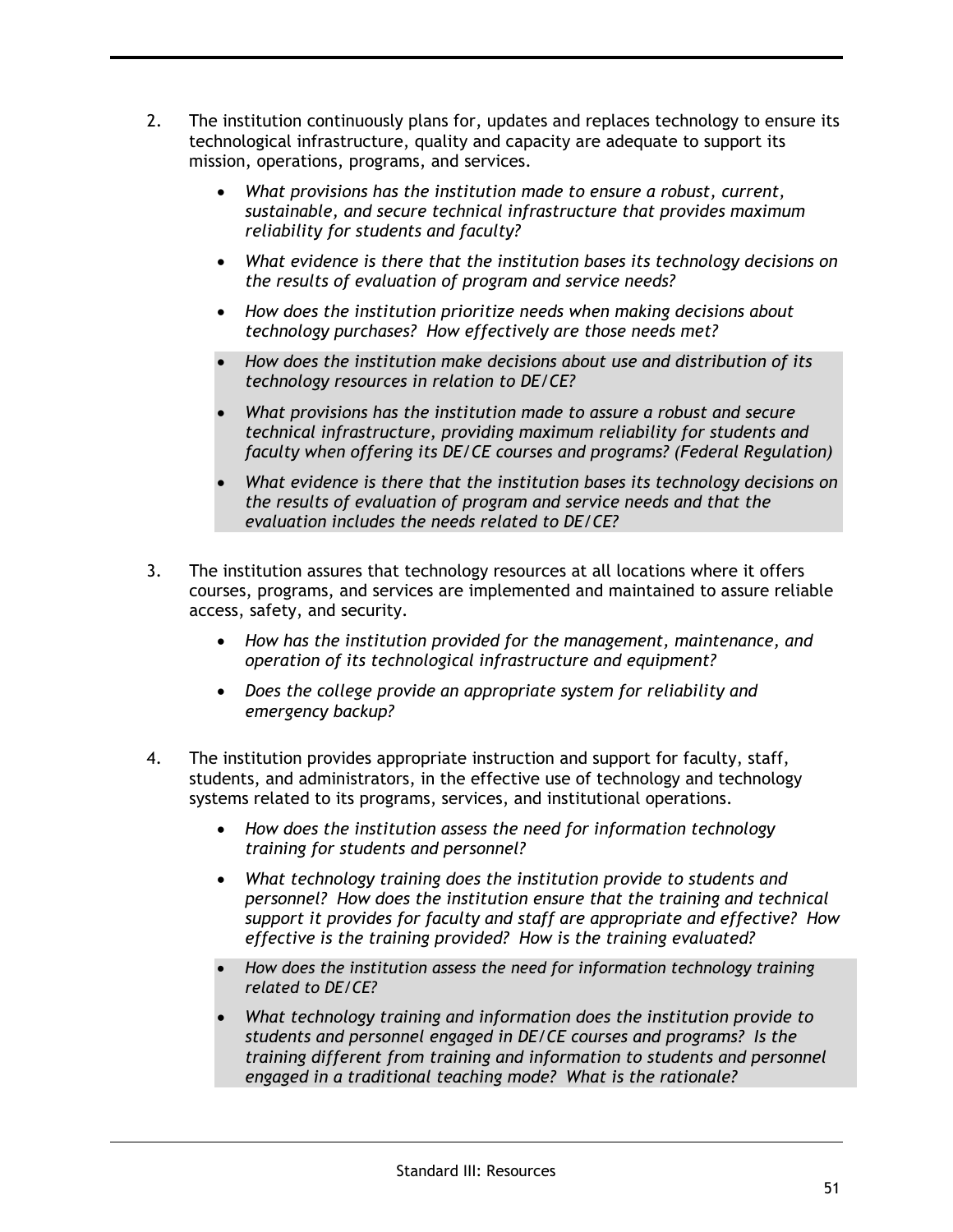- 5. The institution has policies and procedures that guide the appropriate use of technology in the teaching and learning processes.
	- *How does the institution make decisions about use and distribution of its technology resources?*
	- *What provisions has the institution made to assure a robust and secure technical infrastructure, providing maximum reliability for students and faculty when offering its DE/CE courses and programs?*

# **D. Financial Resources**

## **Planning**

- 1. Financial resources are sufficient to support and sustain student learning programs and services and improve institutional effectiveness. The distribution of resources supports the development, maintenance, allocation and reallocation, and enhancement of programs and services. The institution plans and manages its financial affairs with integrity and in a manner that ensures financial stability. (ER 18)
	- *Does it have sufficient revenues to support educational improvement and innovation?*
	- *Are the institution's finances managed with integrity in a manner that ensures financial stability?*
	- *Does the resource allocation process provide a means for setting priorities for funding institutional improvements?*
	- *Are institutional resources sufficient to ensure financial solvency?*
	- *Does the institution's budget provide sufficient resources for the effective planning, maintenance, implementation and enhancement of DE courses, programs and services as well as personnel development?*
- 2. The institution's mission and goals are the foundation for financial planning, and financial planning is integrated with and supports all institutional planning. The institution has policies and procedures to ensure sound financial practices and financial stability. Appropriate financial information is disseminated throughout the institution in a timely manner.
	- *Does the institution review its mission and goals as part of the annual fiscal planning process?*
	- *Does the institution identify goals for achievement in any given budget cycle?*
	- *Does the institution establish priorities among competing needs so that it can predict future funding? Do institutional plans exist, and are they linked clearly to financial plans, both short-term and long-range?*
	- *Does the financial planning process rely primarily on institutional plans for content and timelines?*
	- *Can the institution provide evidence that past fiscal expenditures have supported achievement of institutional plans?*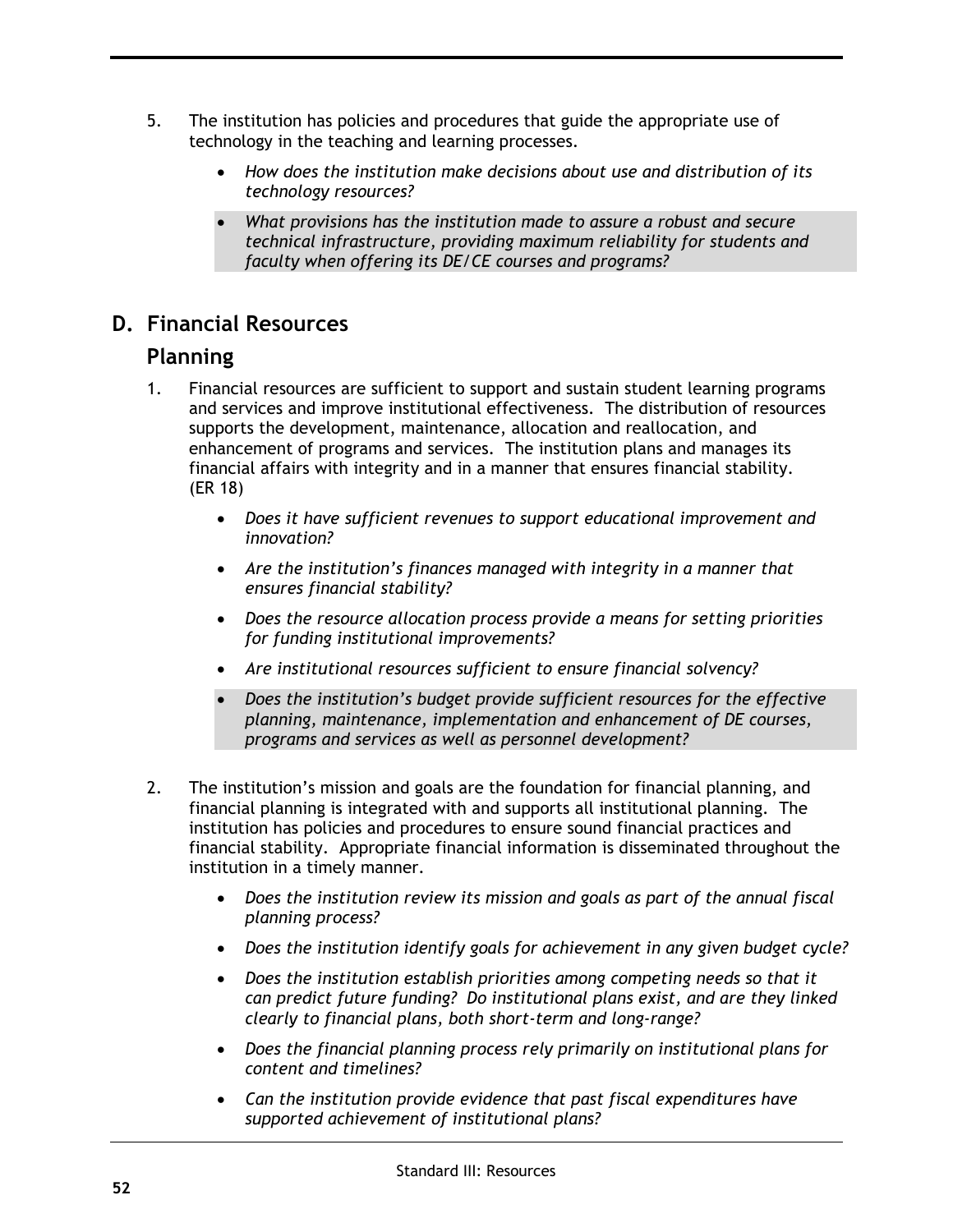- *Does the governing board and other institutional leadership receive information about fiscal planning that demonstrates its links to institutional planning?*
- *What is the ending balance of unrestricted funds for the institution's immediate past three years? Is this amount sufficient to maintain a reserve needed for emergencies?*
- *How does the institution receive its revenues? Does this receipt pose cashflow difficulties for the college? If so, how does the college address cashflow difficulties? (e.g., Certificates of Participation (COPS), loans)?*
- *Has the institution sufficient insurance to cover its needs? Is the institution self-funded in any insurance categories? If so, does it have sufficient reserves to handle financial emergencies?*
- 3. The institution clearly defines and follows its guidelines and processes for financial planning and budget development, with all constituencies having appropriate opportunities to participate in the development of institutional plans and budgets.
	- *Where or how are the processes for financial planning and budget recorded and made known to college constituents?*
	- *What mechanisms or processes are used to ensure constituent participation in financial planning and budget development?*

## **Fiscal Responsibility and Stability**

- 4. Institutional planning reflects a realistic assessment of financial resource availability, development of financial resources, partnerships, and expenditure requirements.
	- *Do individuals involved in institutional planning receive accurate information about available funds, including the annual budget showing ongoing and anticipated fiscal commitments?*
	- *Does the institution establish funding priorities in a manner that helps the institution achieve its mission and goals? Are items focused on student learning given appropriate priority? What other documents are used in institutional planning?*
- 5. To assure the financial integrity of the institution and responsible use of its financial resources, the internal control structure has appropriate control mechanisms and widely disseminates dependable and timely information for sound financial decision making. The institution regularly evaluates its financial management practices and uses the results to improve internal control systems.
	- *Are funds allocated, as shown in the budget, in a manner that will realistically achieve the institution's stated goals for student learning?*
	- *What do the audit statements say about financial management?*
	- *Is the institutional budget an accurate reflection of institutional spending and does it have credibility with constituents?*
	- *Are audit findings communicated to appropriate institutional leadership and constituents?*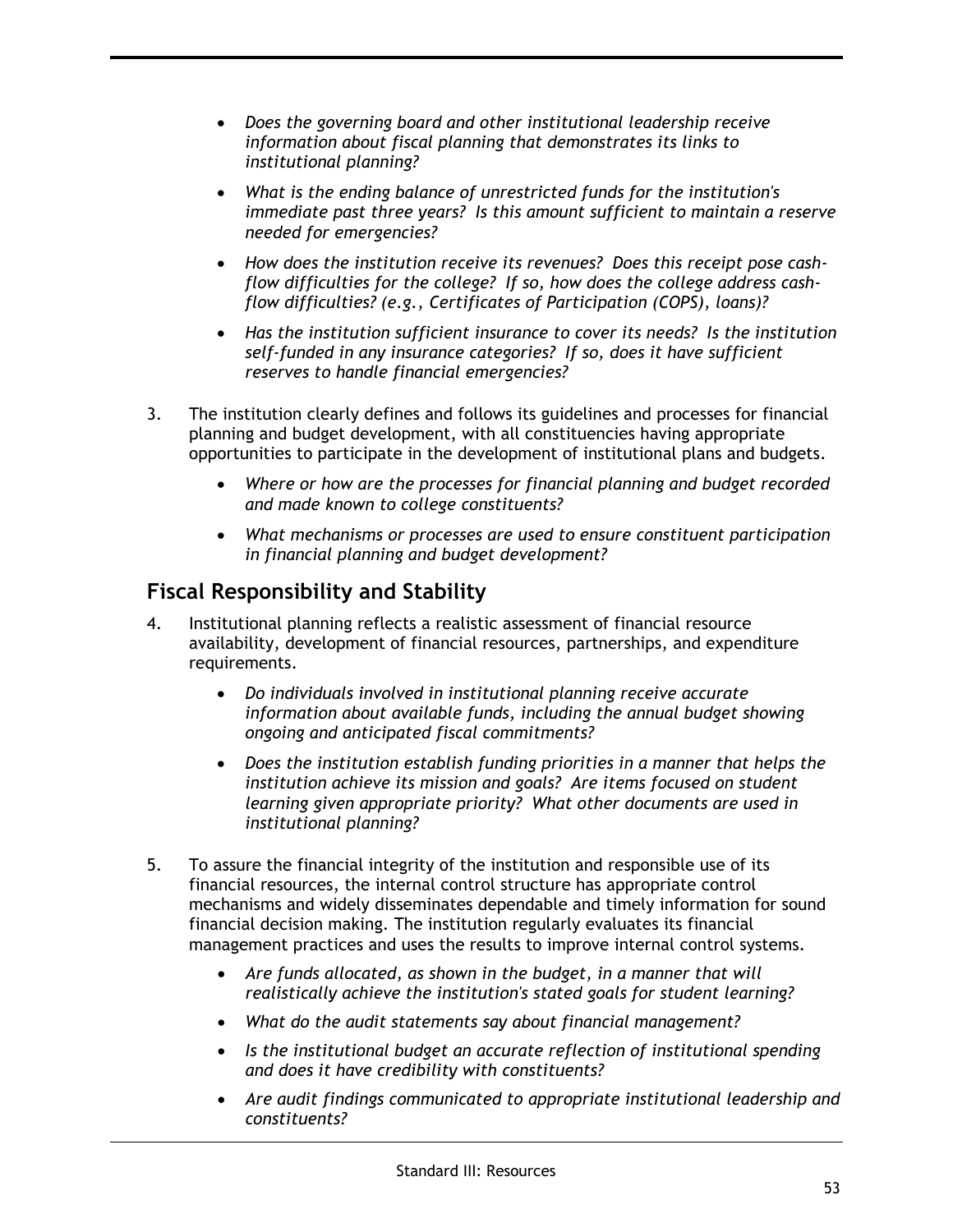- *Does the institution have an annual external audit to provide feedback on its processes?*
- *Does the institution review the effectiveness of its past fiscal planning as part of planning for current and future fiscal needs?*
- 6. Financial documents, including the budget, have a high degree of credibility and accuracy, and reflect appropriate allocation and use of financial resources to support student learning programs and services.
	- *Are funds allocated, as shown in the budget, in a manner that will realistically achieve the institution's stated goals for student learning?*
	- *What do the audit statements say about financial management?*
	- *Does the institution provide timely corrections to audit exceptions and management advice?*
	- *Is the institutional budget an accurate reflection of institutional spending and does it have credibility with constituents?*
	- *Are audit findings communicated to appropriate institutional leadership and constituents?*
- 7. Institutional responses to external audit findings are comprehensive, timely, and communicated appropriately.
	- *What information about budget, fiscal conditions, financial planning, and audit results is provided throughout the college? Is this information sufficient in content and timing to support institutional and financial planning and financial management?*
	- *Does the institution provide timely corrections to audit exceptions and management advice?*
	- *Has the institution received any audit findings or negative reviews during the last six years? Have these been addressed in a timely manner?*
- 8. The institution's financial and internal control systems are evaluated and assessed for validity and effectiveness, and the results of this assessment are used for improvement.
	- *Are the institution's special funds audited or reviewed by funding agencies regularly?*
	- *Do the audits demonstrate the integrity of financial management practices?*
	- *Are expenditures from special funds made in a manner consistent with the intent and requirements of the funding source? Are bond expenditures consistent with regulatory and legal restrictions?*
	- *Does the institution review its internal control systems on a regular basis? Does the institution respond to internal control deficiencies identified in the annual audit in a timely manner?*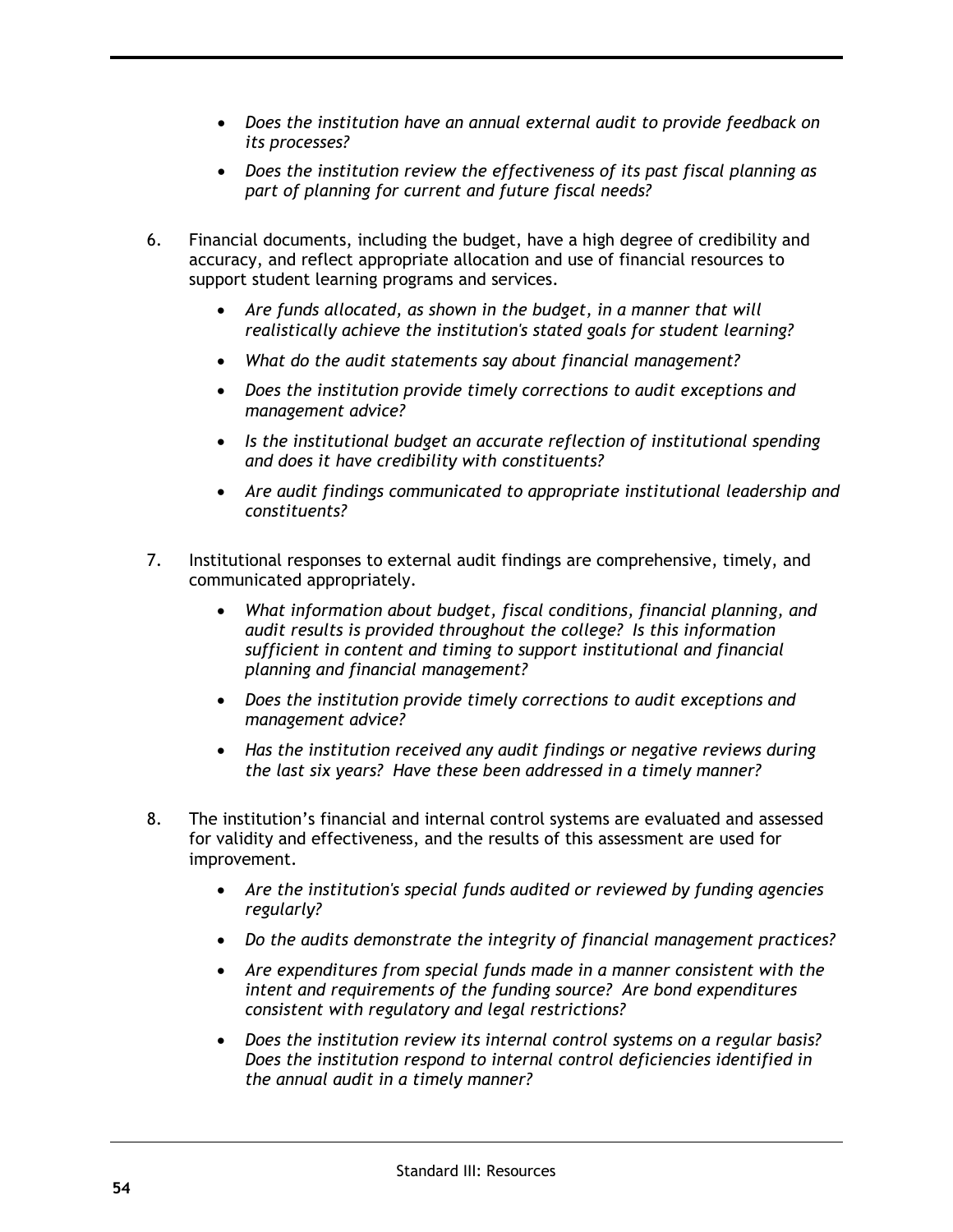- 9. The institution has sufficient cash flow and reserves to maintain stability, support strategies for appropriate risk management, and, when necessary, implement contingency plans to meet financial emergencies and unforeseen occurrences.
	- *What is the level of the institution's unrestricted fiscal reserve?*
- 10. The institution practices effective oversight of finances, including management of financial aid, grants, externally funded programs, contractual relationships, auxiliary organizations or foundations, and institutional investments and assets.
	- *What processes does the institution use to assess its use of financial resources?*
	- *How does the institution demonstrate compliance with Federal Title IV regulations and requirements? (Federal Regulation)*
	- *How does the institution ensure that it assesses its use of financial resources systematically and effectively?*
	- *How does the institution use results of the evaluation as the basis for improvement?*

# **Liabilities**

- 11. The level of financial resources provides a reasonable expectation of both shortterm and long-term financial solvency. When making short-range financial plans, the institution considers its long-range financial priorities to assure financial stability. The institution clearly identifies, plans, and allocates resources for payment of liabilities and future obligations.
	- *What evidence of long-term fiscal planning and priorities exits?*
	- *Does the institution have plans for payments of long-term liabilities and obligations, including debt, health benefits, insurance costs, building maintenance costs, etc.? Is this information used in short-term or annual budget and other fiscal planning?*
	- *Does the Institution allocate resources to the payment of its liabilities and funds/reserves to address long-term obligations? Are resources directed to actuarially developed plans for Other Post-Employment Benefit (OPEB) obligations?*
- 12. The institution plans for and allocates appropriate resources for the payment of liabilities and future obligations, including Other Post-Employment Benefits (OPEB), compensated absences, and other employee related obligations. The actuarial plan to determine Other Post-Employment Benefits (OPEB) is current and prepared as required by appropriate accounting standards.
	- *Is the institution fully funding its annual OPEB obligation (Annual required contribution [ARC])? At what level is the contribution being funded?*
- 13. On an annual basis, the institution assesses and allocates resources for the repayment of any locally incurred debt instruments that can affect the financial condition of the institution.
	- *What is the level of locally incurred debt?*
	- *What percentage of the budget is used to repay this debt?*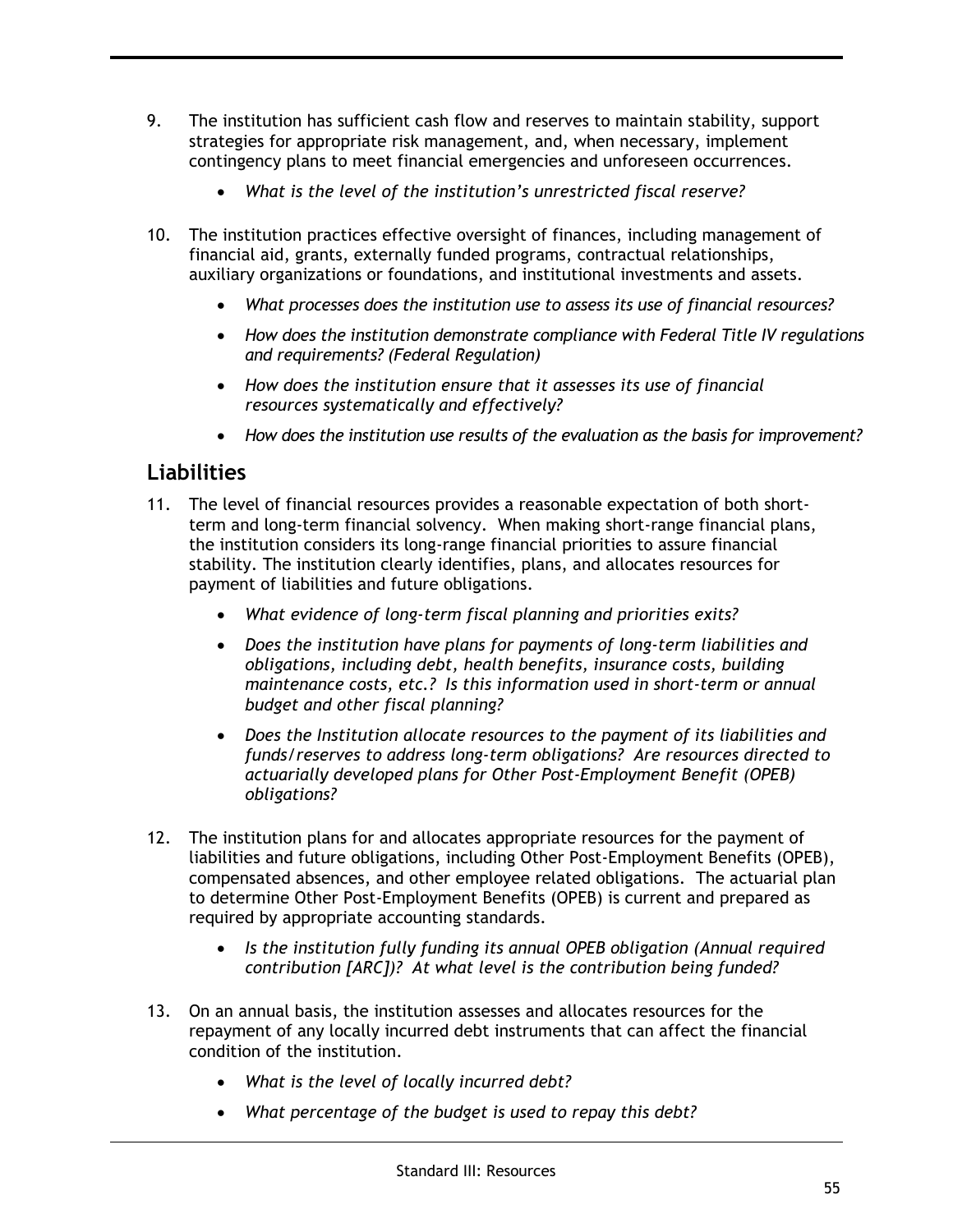- *Does the locally incurred debt repayment schedule have an adverse impact on meeting all current fiscal obligations?*
- 14. All financial resources, including short- and long-term debt instruments (such as bonds and Certificates of Participation), auxiliary activities, fund-raising efforts, and grants, are used with integrity in a manner consistent with the intended purpose of the funding source.
	- *Is there an annual assessment of debt repayment obligations, and are resources allocated in a manner that ensures stable finances?*
- 15. The institution monitors and manages student loan default rates, revenue streams, and assets to ensure compliance with federal requirements, including Title IV of the Higher Education Act, and comes into compliance when the federal government identifies deficiencies.
	- *What is the default rate for the past three years?*
	- *Is the default rate within federal guidelines?*
	- *Does the institution have a plan to reduce the default rate if it exceeds federal guidelines?*
	- *Are student loan default rates, revenues, and related matters monitored and assessed to ensure compliance with Federal Regulation?*

### **Contractual Agreements<sup>14</sup>**

- 16. Contractual agreements with external entities are consistent with the mission and goals of the institution, governed by institutional policies, and contain appropriate provisions to maintain the integrity of the institution and the quality of its programs, services, and operations.
	- *What contractual agreements exist, and are they consistent with institutional mission and goals?*
	- *Does the institution have appropriate control over these contracts? Can it change or terminate contracts that don't meet its required standards of quality?*
	- *Are external contracts managed in a manner to ensure that federal guidelines are met?*

 $\overline{a}$ <sup>14</sup> Glossary- Contractual Agreements: Arrangements for educational services that are either:  $(1)$ provided by the college/district/system for remuneration under contracts with business or other agencies, or (2) received by the college/district/system under contracts with businesses or other agencies. Contractual arrangements for delivery of educational services may include, but are not limited to, curriculum, learning support services, student support services, and instruction.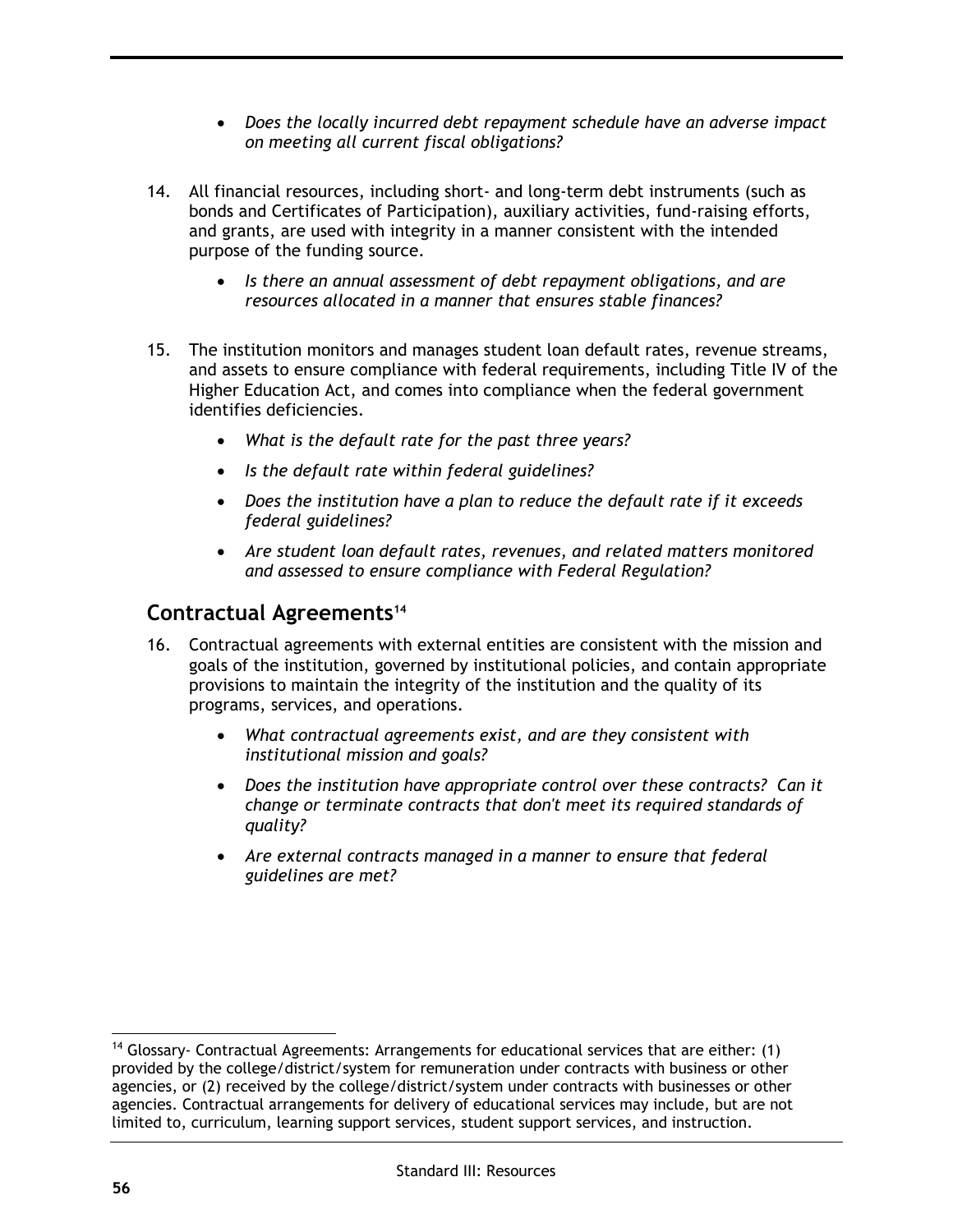### **Sources of Evidence: Examples for Standard III**

Listed below are examples of potential sources of evidence for Standard Ill. There may be many other sources relevant to each college's unique mission that institutions should provide and teams should consider.

### **Standard III: Resources**

#### **A. Human Resources**

- $\Box$  Evidence about how the institution determines human resource needs of programs and services
- $\Box$  Evidence the institution uses analyses in determining hiring priorities
- $\Box$  Evidence, such as planning meeting minutes, that the institution systematically considers and relies on needs of programs and services in determining hiring priorities
- $\Box$  Evidence the institution has a reasonable means for deciding what employee qualifications are needed for each position
- $\Box$  Evidence the institution uses a clear and reasonable process for determining personnel selection criteria
- $\Box$  Evidence that hiring procedures are written and consistently applied
- $\Box$  Evidence the institution verifies employee degrees, experience, and references of newly hired personnel
- $\Box$  Evidence of a systematic process for determining personnel evaluation criteria
- $\Box$  Evidence evaluation criteria are based on job responsibilities
- $\Box$  Evidence evaluation processes are written and followed
- $\Box$  Evidence evaluations are conducted regularly
- $\Box$  Evidence the institution uses the results of personnel evaluations for improvement
- $\Box$  Evidence the institution evaluates the effectiveness in producing student learning outcomes of faculty, tutors, and others involved in the teaching-learning process
- $\Box$  Evidence the institution applies an ethics document or documents for all personnel
- $\Box$  Evidence the institution employs a core of full-time faculty
- $\Box$  Evidence the institution employs qualified administrators and support staff in sufficient numbers
- $\Box$  Evidence the institution administers its personnel policies consistently and fairly
- $\Box$  Evidence the institution maintains personnel records appropriately
- $\Box$  Evidence about how the institution provides employees access to their records
- $\Box$  Evidence the institution has written policies on equity and diversity
- $\Box$  Evidence the institution is sensitive to issues of equity and diversity
- $\Box$  Evidence that programs and services are designed to provide for the range of personnel needs at the institution
- $\Box$  Evidence about how the institution tracks, analyzes, and uses its employment equity record
- $\Box$  Evidence about how the institution interacts with its personnel and students fairly
- $\Box$  Evidence about how the institution uses identified teaching and learning needs to determine professional development opportunities, including instruction via a mode of electronic delivery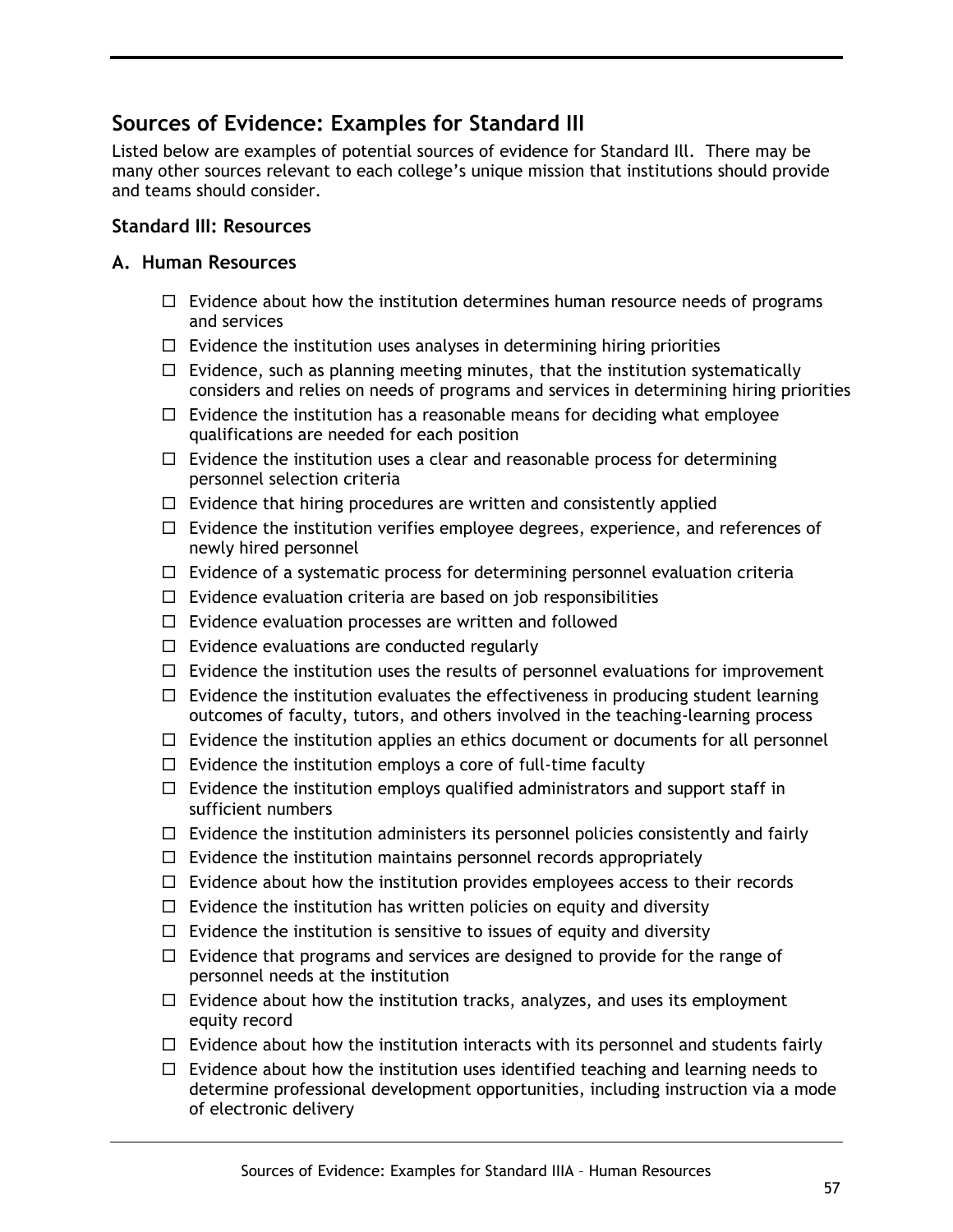- $\Box$  Evidence the institution evaluates professional development needs of its personnel
- $\Box$  Evidence the institution bases its programs on identified needs
- $\Box$  Evidence about how participants are involved in the programs' evaluation
- $\Box$  Evidence the institution assesses the use of its human resources
- $\Box$  Evidence the institutional plans determine human resource allocation priorities
- $\Box$  Evidence that human resource decisions are based on the results of program review and the evaluation of program and service needs, and are integrated with institutional planning
- $\Box$  Evidence about how the institution determines human resource needs of DE/CE programs and services
- $\Box$  Evidence the institution has a reasonable means for deciding what employee qualifications are needed for positions with teaching responsibility for DE/CE courses
- $\Box$  Evidence there are practices in place to determine that an applicant is well qualified to teach DE/CE courses
- $\Box$  Evidence that personnel evaluation includes issues related to online teaching and that the institution uses the results of personnel evaluation for improvement
- $\Box$  Evidence the institution evaluates the effectiveness developing student learning outcomes and assessment of teachers, tutors, and others involved in DE/CE teaching-learning process
- $\Box$  Evidence that professional development supports faculty performance in developing and assessing student learning outcomes in DE/CE mode
- $\Box$  Evidence the institution applies an ethics document or documents for all personnel that appropriately addresses aspects of teaching in DE/CE mode into consideration
- $\Box$  Evidence about how the institution uses identified teaching and learning needs to determine professional development opportunities for faculty involved in online DE/CE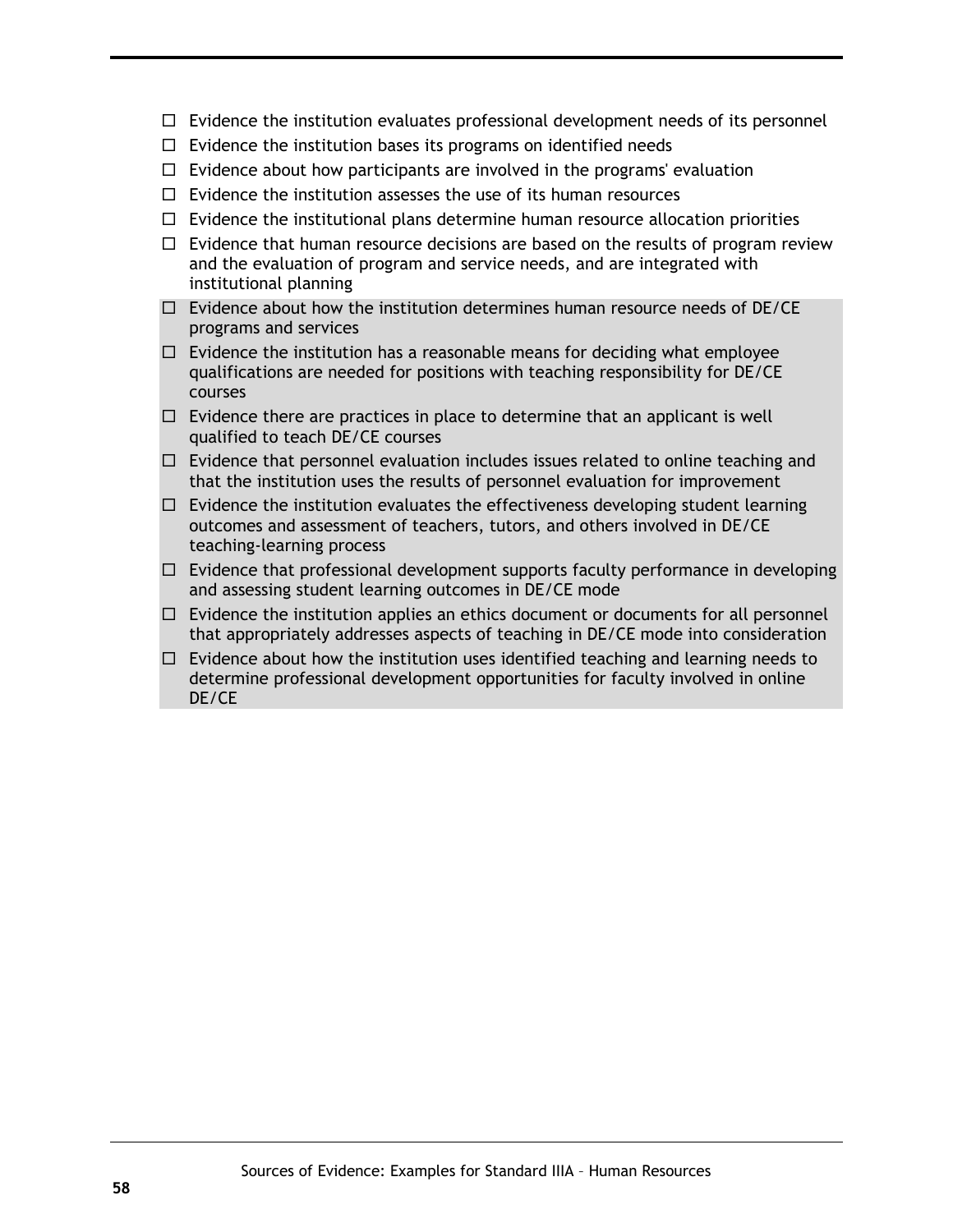### **B. Physical Resources**

 $\overline{a}$ 

- $\Box$  Evidence about how the institution evaluates the safety and sufficiency of its facilities
- $\Box$  Evidence the institution provides adequate facilities for its programs and services
- $\Box$  Evidence that off campus sites are adequate to support courses, programs and services provided at those sites
- $\Box$  Evidence that equipment supports the needs of its programs and services
- $\Box$  Evidence that equipment supports the needs of the distance modes of delivery the college offers
- $\Box$  Evidence demonstrating that the institution plans and maintains its facilities
- $\Box$  Evidence the institution has considered the total cost of ownership when making decisions about facilities and equipment
- $\Box$  Evidence the institution's bases its building plans on the needs of programs and services
- $\Box$  Evidence the institution has replacement and maintenance plans for equipment
- $\Box$  Evidence the institution uses its facilities and equipment effectively
- $\Box$  Evidence demonstrating that the institution constructs and maintains its facilities at all locations
- $\Box$  Evidence demonstrating that the institution evaluates its facilities
- $\Box$  Evidence demonstrating that the institution evaluates the physical resources needs of its programs and services
- $\Box$  Evidence demonstrating that the institution plans its facilities
- $\Box$  Evidence demonstrating that the institution makes decisions about equipment purchases
- $\Box$  Evidence that long range capital projects are based on institutional planning
- $\Box$  Evidence the institution assesses the use of its physical resources
- $\Box$  Evidence that institutional plans determine physical resource priorities
- $\Box$  Evidence that physical resource decisions are based on the results of program review and evaluation of program and service needs and are integrated with institutional planning
- $\Box$  List of sites where the institution offers 50% or more of a program degree or certificate by DE/CE
- $\Box$  Evidence a substantive change review request was submitted to ACCJC
- $\Box$  Evidence that the institution provides adequate facilities and equipment for its DE programs and services
- $\Box$  Evidence that equipment supports the needs of the DE/CE modes of delivery the college offers
- $\Box$  Evidence the institution has considered the cost related to the maintenance and sustainability of its DE/CE offerings when making decisions about facilities and equipment

These sites are considered additional learning sites and will be subject to a visit by the evaluation team according to USDE regulations.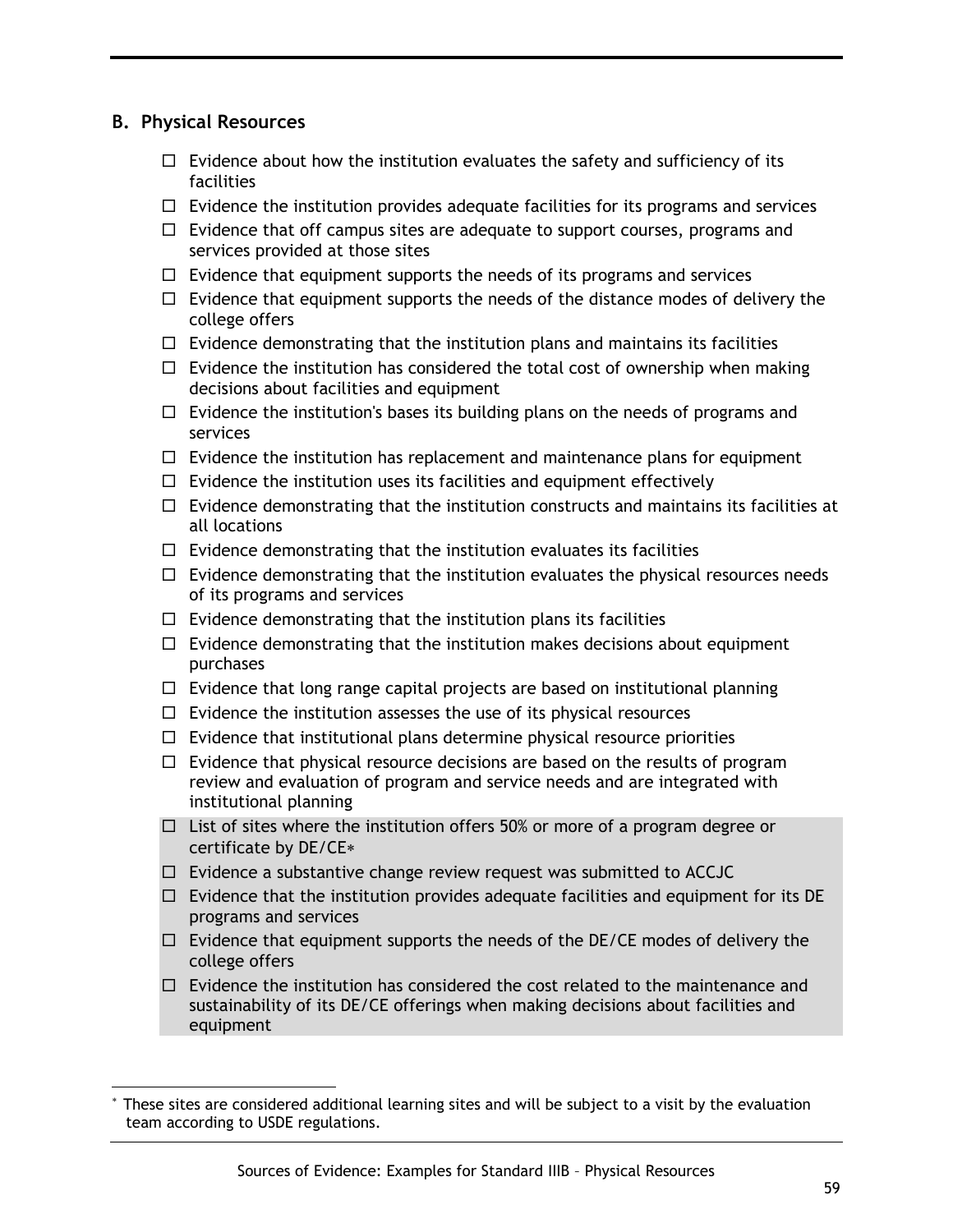- $\Box$  Evidence the institution has replacement and maintenance plans for online equipment, teaching and services.
- $\Box$  Evidence the institution uses its facilities and equipment, including those related to DE/CE, effectively
- $\Box$  Evidence of procedures for approving proctored sites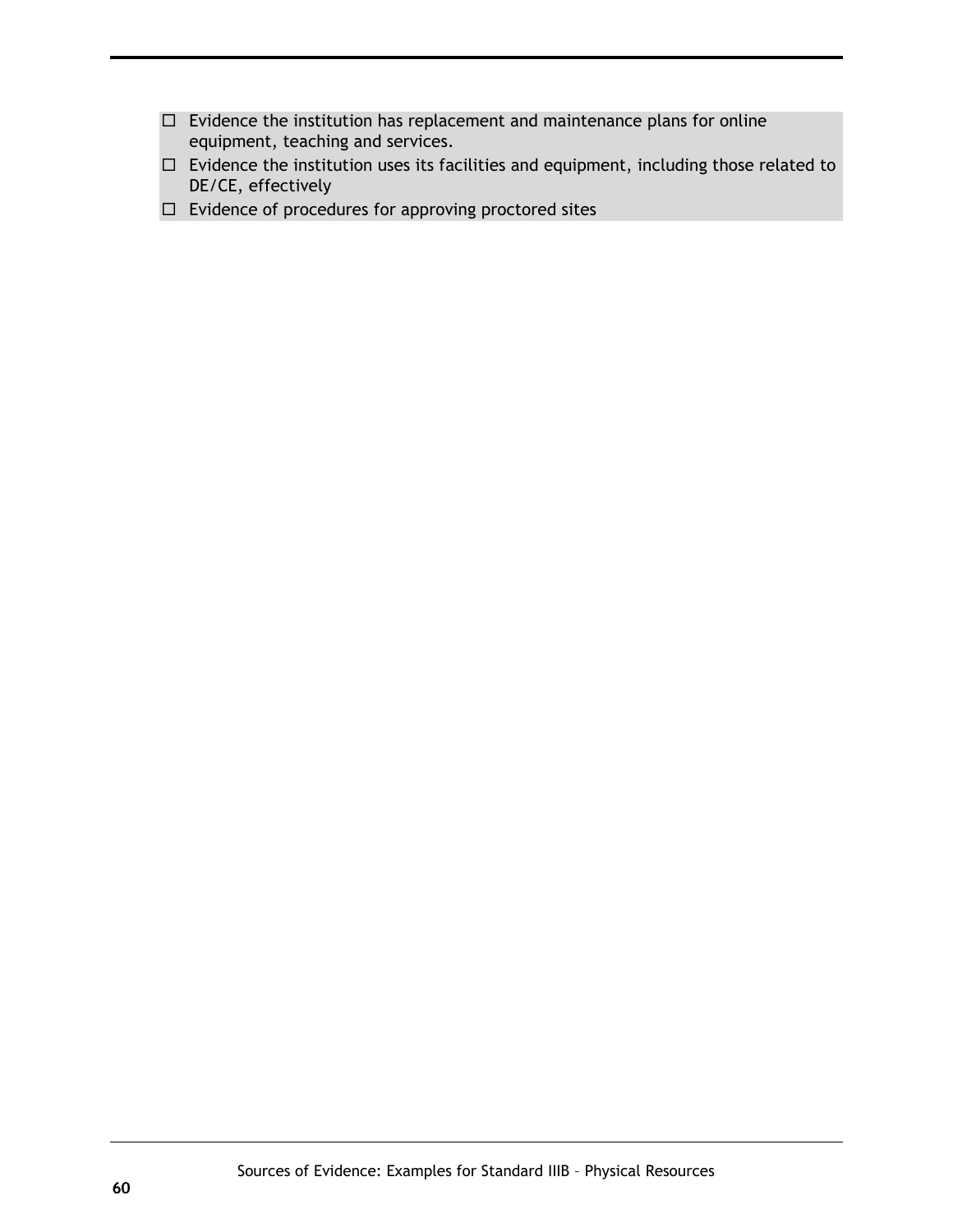### **C. Technology Resources**

- $\Box$  Evidence demonstrating that the institution evaluates how well its technology meets the needs of its programs and services
- $\Box$  Evidence demonstrating that the institution evaluates how well its technology meets the need for college-wide communications, research, and operational systems
- $\Box$  Evidence demonstrating that the institution makes decisions about technology services, facilities, hardware, and software
- $\Box$  Evidence about how the institution evaluates the effectiveness of its technology
- $\Box$  Evidence the institution assesses the need for information technology training for students and personnel
- $\Box$  Evidence that training is designed to meet the needs of students and personnel
- $\Box$  Evidence about how the institution plans and maintains its technology, infrastructure, and equipment
- $\Box$  Evidence the institution bases its technology plans on the needs of programs and services
- $\Box$  Evidence the institution has replacement and maintenance plans for its technology
- $\Box$  Evidence demonstrating how the institution uses and distributes its technology resources
- $\Box$  Evidence the institution assesses the technology needs of its programs and services
- $\Box$  Evidence the institution assesses the use of its technology resources
- $\Box$  Evidence that institutional program reviews and plans determine technology resource priorities
- $\Box$  Evidence that technology resource decisions are based on program review results and evaluation of program and service needs and are integrated with institutional planning
- $\Box$  Evidence about how the institution evaluates how well its technology meeting the needs of its DE/CE programs and services
- $\Box$  Evidence about how the institution makes decisions for the needs of technology services, facilities, hardware, and software related to DE/CE programs
- $\Box$  Evidence about how the institution evaluates the effectiveness of its technology and ensures that the technology used for its DE/CE offerings is current
- $\Box$  Evidence the institution assesses the need for information technology training for students and personnel involved in distance education
- $\Box$  Evidence that training is designed to meet the needs of students and personnel involved in DE/CE
- $\Box$  Evidence that the training is provided in a format that best suits the needs of students and personnel involved in DE/CE
- $\Box$  Evidence that sufficient and timely support is provided to personnel and students
- $\Box$  Data on the use of the technology support provided by the institution
- $\Box$  Evidence the institution bases its technology plans on the needs of DE/CE programs and services
- $\Box$  Evidence about how the institution includes the needs related to online teaching and learning in the assessment of the technology needs of its programs and services
- $\Box$  Evidence that technology resource decisions related to online teaching are based on the results of evaluation of program and service needs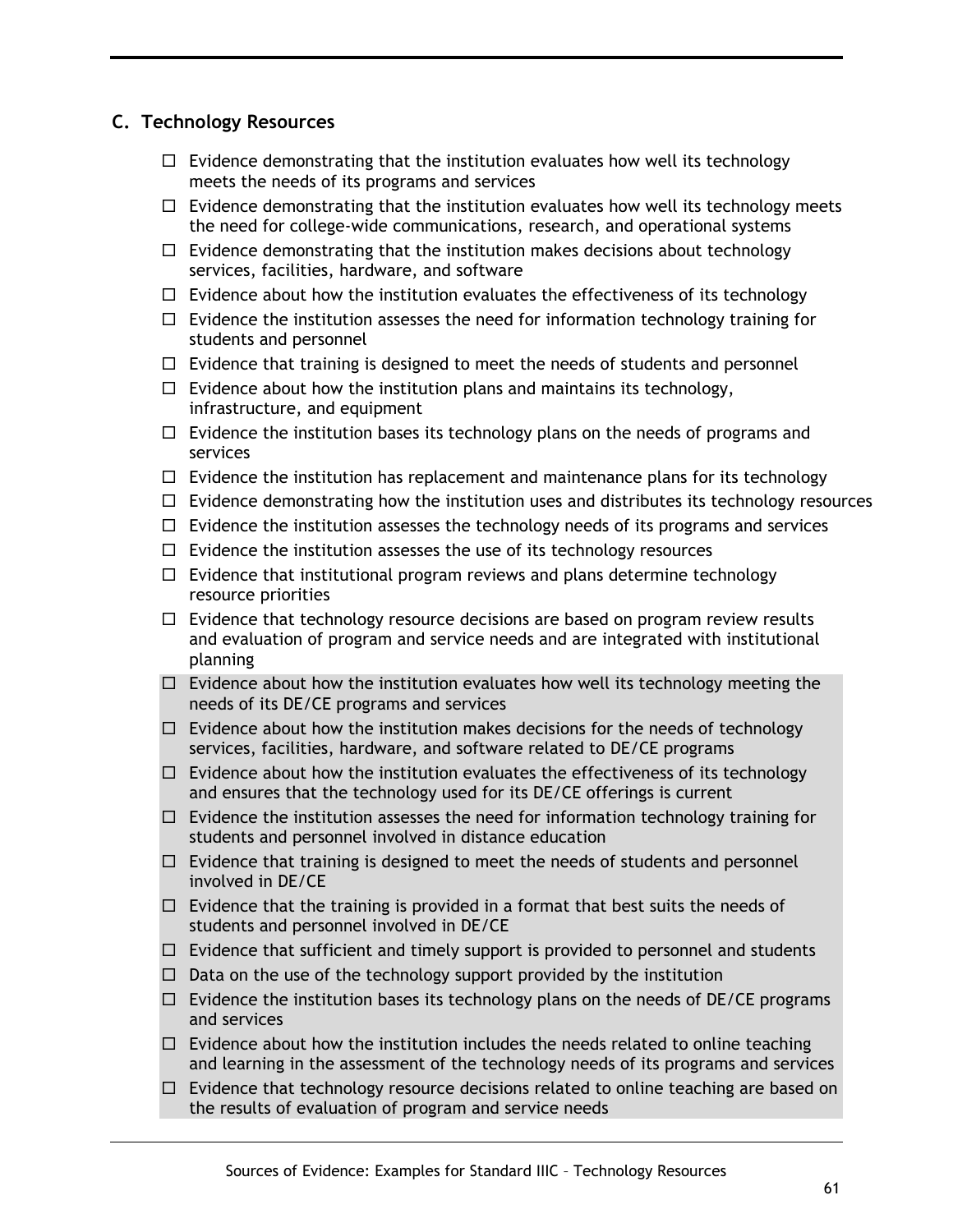### **D. Financial Resources**

- $\Box$  Evidence that includes copies of the annual budget, audits for past three years, financial plans associated with institutional plans, budget documents prepared for grant and other external funding, data showing financial planning is regularly evaluated and the results of that evaluation, documents showing institutional fiscal commitments for foreseeable future, including contracts for services, employee agreements, loans and other debt
- $\Box$  Other debt evidence includes actuarial plans for the repayment of Other Post Employment Benefits (OPEB) and funding plans to address the obligation
- $\Box$  Evidence that the mission and goals are used in short and long-range financial planning, such as a list of financial goals, a grid showing financial contributions to meeting goals, or an introductory text to fiscal documents such as annual budgets, long-range capital plans, long-range financial plans, etc., that show the relationship to educational goals as identified through institutional assessment and planning
- $\Box$  Evidence showing that fiscal planning follows institutional planning (in time sequence), and funds are used to achieve institutional plans and goals
- $\Box$  Evidence that fiscal planning is evaluated on the basis of its contribution to achievement of institutional goals, not solely on the basis of accounting principles of good practice. Evidence that the financial plans, including annual budgets, capital plans, and long-term fiscal plans undergo periodic review and evaluation
- $\Box$  Evidence of a fiscal planning process, documents describing the financial planning, and budgeting processes, and minutes or other records showing the institution has followed those processes
- $\Box$  Evidence the institution monitors student financial aid obligations such as student loan default rates and compliance with all Federal Regulation that impact the institution
- $\Box$  Evidence the institution ensures that financial decisions are developed from program review results, institutional needs, and plans for improvement
- $\Box$  Evidence the institution bases its financial decisions on the results of evaluation of program and service needs
- $\Box$  Evidence the institution determines that financial needs in program and service areas are met effectively
- $\Box$  Evidence the institution prioritizes needs when making financial decisions
- $\Box$  Copies of the institution's costs or a separate budget for DE/CE
- $\Box$  Evidence that fiscal planning takes into consideration the short-term as well as long-term investment needs related to the teaching through electronic means
- $\Box$  Evidence of appropriate control and quality mechanisms for external contracts for the provision of technology and/or support needed for DE/CE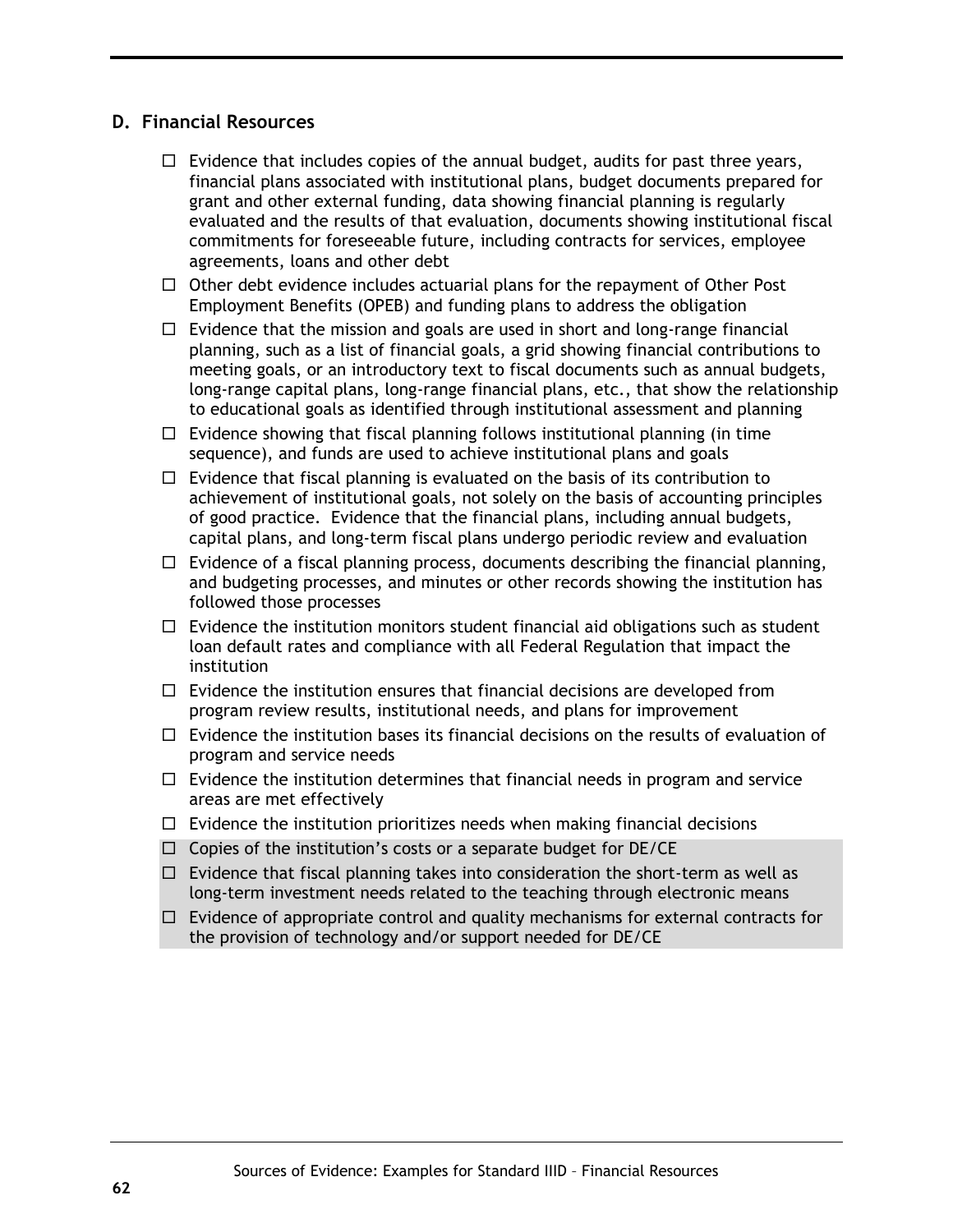# **Standard IV: Leadership and Governance**

The institution recognizes and uses the contributions of leadership throughout the organization for promoting student success, sustaining academic quality, integrity, fiscal stability, and continuous improvement of the institution. Governance roles are defined in policy and are designed to facilitate decisions that support student learning programs and services and improve institutional effectiveness, while acknowledging the designated responsibilities of the governing board and the chief executive officer. Through established governance structures, processes, and practices, the governing board, administrators, faculty, staff, and students work together for the good of the institution. In multi-college districts or systems, the roles within the district/system are clearly delineated. The multi-college district or system has policies for allocation of resources to adequately support and sustain the colleges.

## **A. Decision-Making Roles and Processes**

- 1. Institutional leaders create and encourage innovation leading to institutional excellence. They support administrators, faculty, staff, and students, no matter what their official titles, in taking initiative for improving the practices, programs, and services in which they are involved. When ideas for improvement have policy or significant institution-wide implications, systematic participative processes are used to assure effective planning and implementation.
	- *What do the statements about institutional mission and goals reveal about the institution's commitment to student success and educational excellence?*
	- *Are the institution's goals and values clearly articulated and understood by all? Can college staff list what those goals and values are?*
	- *What information about institutional performance is available to staff and students? How is the information kept current? Is it easily accessed, is it understandable? Is it regularly used in institutional dialog and decisionmaking sessions?*
	- *Do the institution's processes for institutional evaluation and review, and planning for improvements, provide venues where the evaluations of the institution's performance are made available to all staff?*
	- *Do institutional planning efforts provide opportunity for appropriate staff participation?*
	- *How do individuals bring forward ideas for institutional improvement?*
- 2. The institution establishes and implements policy and procedures authorizing administrator, faculty, and staff participation in decision-making processes. The policy makes provisions for student participation and consideration of student views in those matters in which students have a direct and reasonable interest. Policy specifies the manner in which individuals bring forward ideas and work together on appropriate policy, planning, and special-purpose committees.
	- *What do institutional policies and procedures describe as the roles for each group in governance, including planning and budget development?*
	- *What evidence demonstrates that these policies and procedures are functioning effectively?*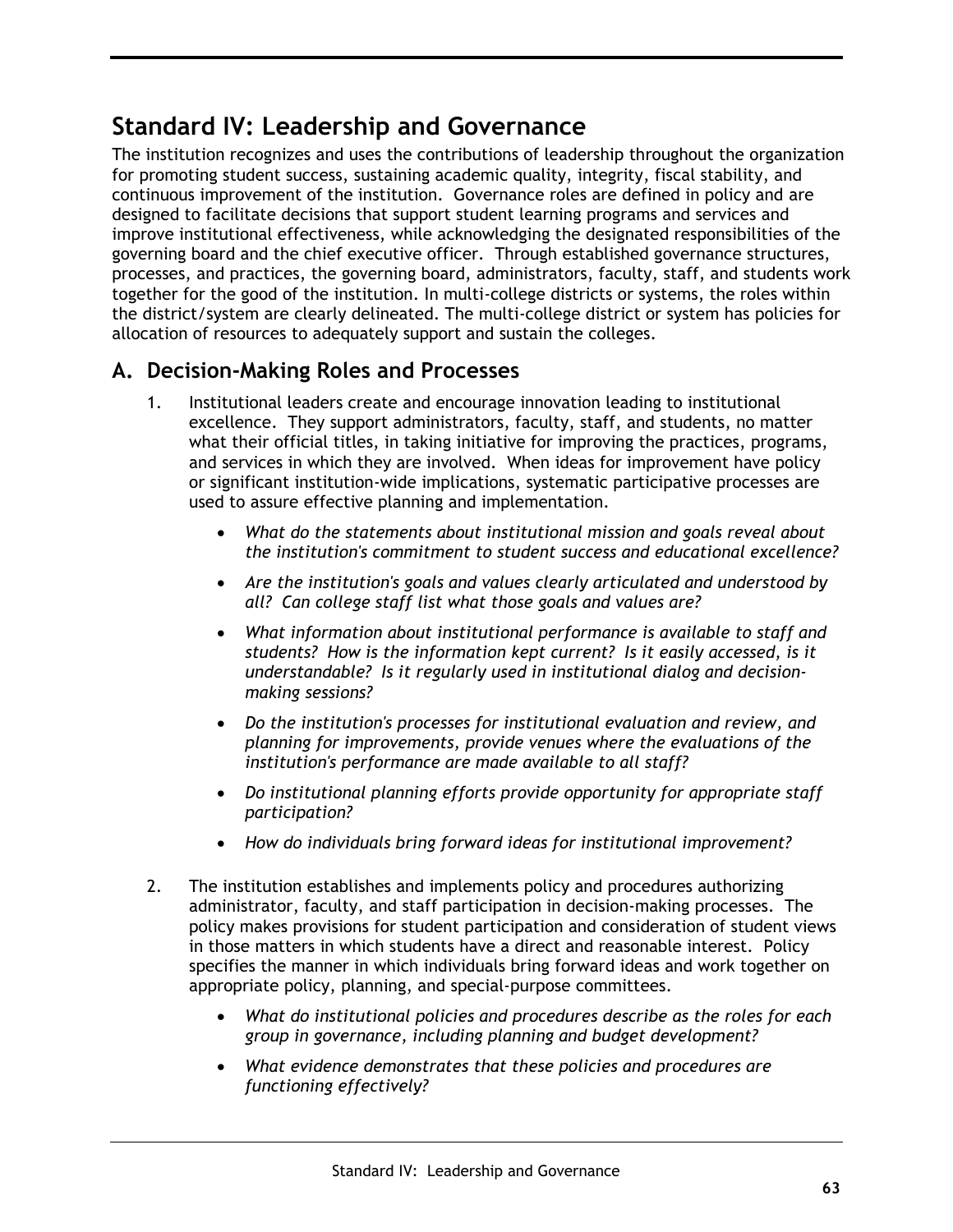- *What documents describe the official responsibilities and authority of the faculty and of academic administrators in curricular and other educational matters?*
- *What provisions are made for student involvement in the decision-making processes?*
- 3. Administrators and faculty, through policy and procedures, have a substantive and clearly defined role in institutional governance and exercise a substantial voice in institutional policies, planning, and budget that relate to their areas of responsibility and expertise.
	- *What do institutional policies and procedures describe as the roles for each group in governance, including planning and budget development?*
- 4. Faculty and academic administrators, through policy and procedures, and through well-defined structures, have responsibility for recommendations about curriculum and student learning programs and services.
	- *What institutional policies and procedures describe as the official responsibilities and authority of the faculty and of academic administrators in curricular and other educational matters?*
	- *What evidence demonstrates that these policies and procedures are functioning effectively?*
	- *Have programs, degrees, and certificates available 50% or more via DE/CE been reviewed through the ACCJC Substantive Change process?*
- 5. Through its system of board and institutional governance, the institution ensures the appropriate consideration of relevant perspectives; decision-making aligned with expertise and responsibility; and timely action on institutional plans, policies, curricular change, and other key considerations.
	- *Do the written policies on governance procedures specify appropriate roles for all staff and students? Do these policies specify the academic roles of faculty in areas of student educational programs and services planning?*
	- *Are staff and students well informed of their respective roles? Do staff participate as encouraged by these policies? Do the various groups work in collaborative effort on behalf of institutional improvements? Is the result of this effort actual institutional improvement?*
	- *Is there effective communication at the college - clear, understood, widely available, current?*
	- *Do staff at the college know essential information about institutional efforts to achieve goals and improve learning?*
- 6. The processes for decision-making and the resulting decisions are documented and widely communicated across the institution.
	- *What process does the institution use to document and communicate these decisions?*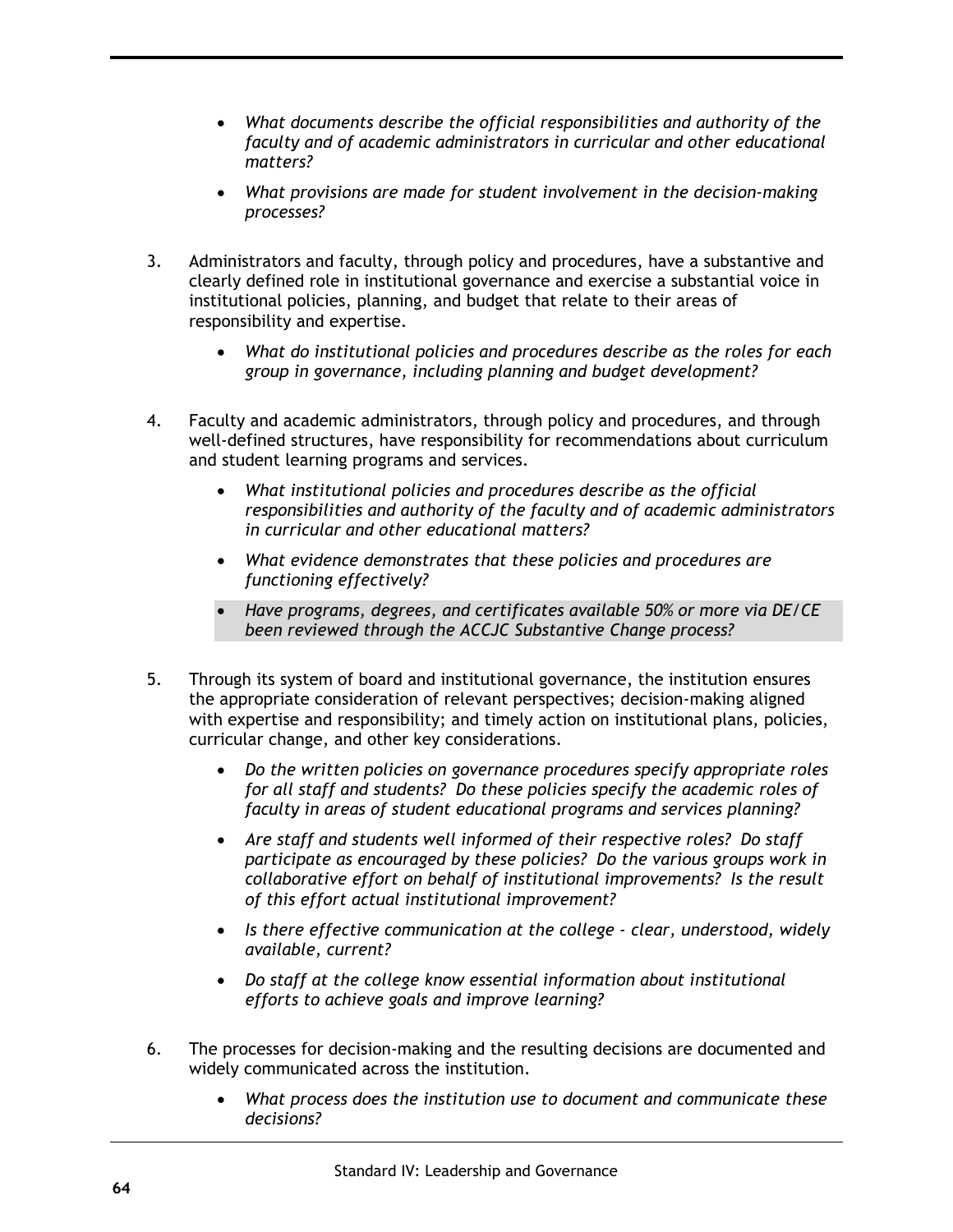- 7. Leadership roles and the institution's governance and decision-making policies, procedures, and processes are regularly evaluated to assure their integrity and effectiveness. The institution widely communicates the results of these evaluations and uses them as the basis for improvement.
	- *What process does the institution use to evaluate its governance and decision-making structures? Are the results communicated within the campus community?*
	- *How does the institution use identified weaknesses to make needed improvements?*

### **B. Chief Executive Officer**

- 1. The institutional chief executive officer (CEO) has primary responsibility for the quality of the institution. The CEO provides effective leadership in planning, organizing, budgeting, selecting and developing personnel, and assessing institutional effectiveness.
	- *What does the CEO do to communicate institutional values, goals (institution-set standards) and direction?*
	- *How familiar is the CEO with data and analyses of institutional performance?*
	- *How does the CEO communicate the importance of a culture of evidence and a focus on student learning?*
	- *Where does the research office report in the institution; does it have easy access to the CEO's office?*
	- *What mechanisms has the CEO put in place to link institutional research, particularly research on student learning, to institutional planning processes, and resource allocation processes?*
	- *How does the district chief executive officer follow the component parts of this Standard in the role of providing effective district leadership?*
- 2. The CEO plans, oversees, and evaluates an administrative structure organized and staffed to reflect the institution's purposes, size, and complexity. The CEO delegates authority to administrators and others consistent with their responsibilities, as appropriate.
- 3. Through established policies and procedures, the CEO guides institutional improvement of the teaching and learning environment by:
	- *establishing a collegial process that sets values, goals, and priorities;*
	- *ensuring the college sets institutional performance standards for student achievement;*
	- *ensuring that evaluation and planning rely on high quality research and analysis of external and internal conditions;*
	- *ensuring that educational planning is integrated with resource planning and allocation to support student achievement and learning;*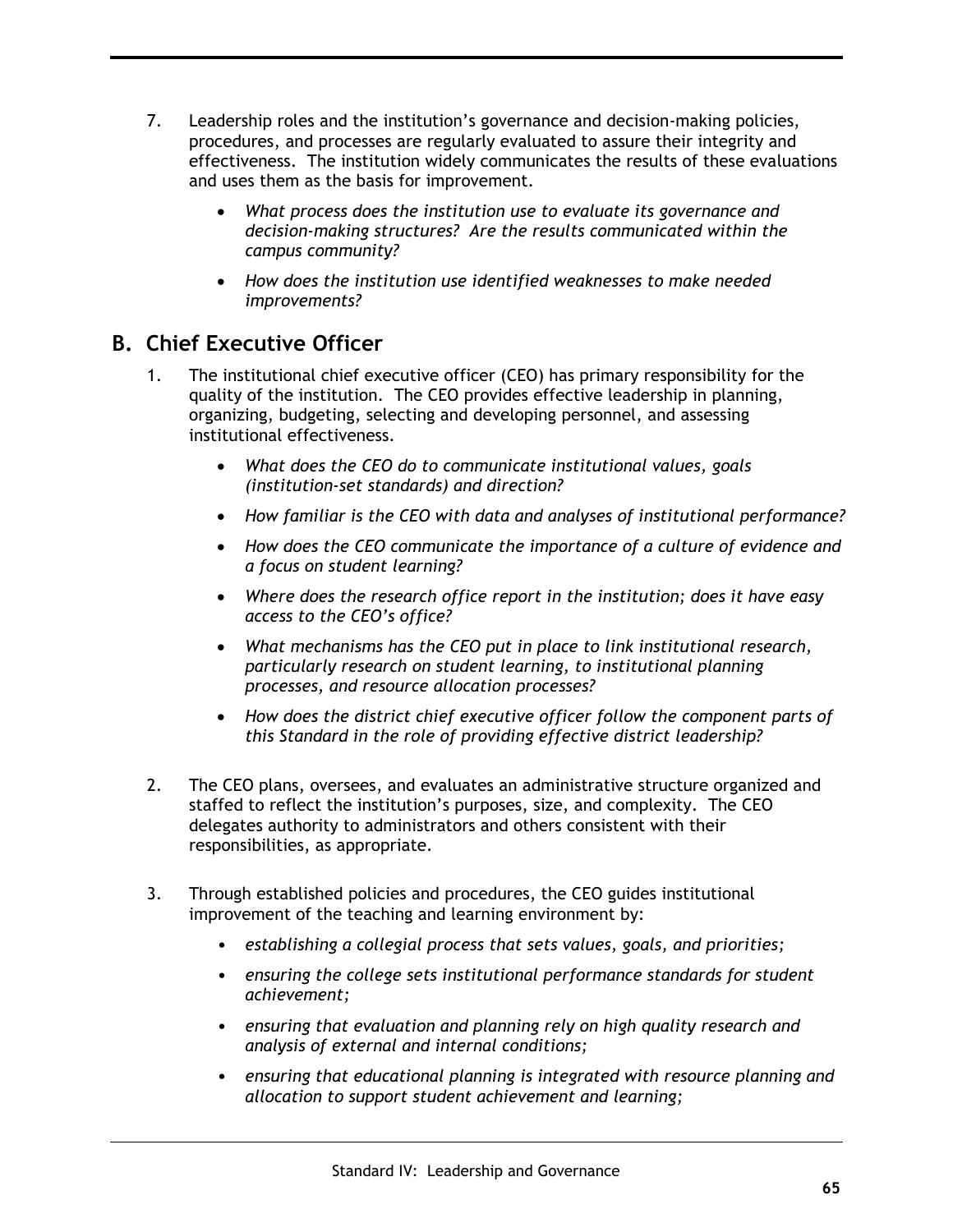- *ensuring that the allocation of resources supports and improves achievement and learning; and*
- *establishing procedures to evaluate overall institutional planning and implementation efforts to achieve the mission of the institution.*
- *What does the CEO do to communicate institutional values, goals (institution-set standards) and direction?*
- *How familiar is the CEO with data and analyses of institutional performance?*
- *How does the CEO communicate the importance of a culture of evidence and a focus on student learning?*
- *What mechanisms has the CEO put in place to link institutional research, particularly research on student learning, to institutional planning processes, and resource allocation processes?*
- *How does the district chief executive officer follow the component parts of this Standard in the role of providing effective district leadership?*

The CEO uses data in decision making, identifying priorities, and measuring progress in building a culture of evidence and inquiry.

The CEO directs the hiring of faculty, administrators, and staff who are committed to student learning and achievement.

- 4. The CEO has the primary leadership role for accreditation, ensuring that the institution meets or exceeds Eligibility Requirements, Accreditation Standards, and Commission policies at all times. Faculty, staff, and administrative leaders of the institution also have responsibility for assuring compliance with accreditation requirements.
	- *How does the CEO take a lead role in accreditation processes?*
	- *How does the CEO ensure others on campus also understand accreditation?*
- 5. The CEO assures the implementation of statutes, regulations, and governing board policies and assures that institutional practices are consistent with institutional mission and policies, including effective control of budget and expenditures.
- 6. The CEO works and communicates effectively with the communities served by the institution.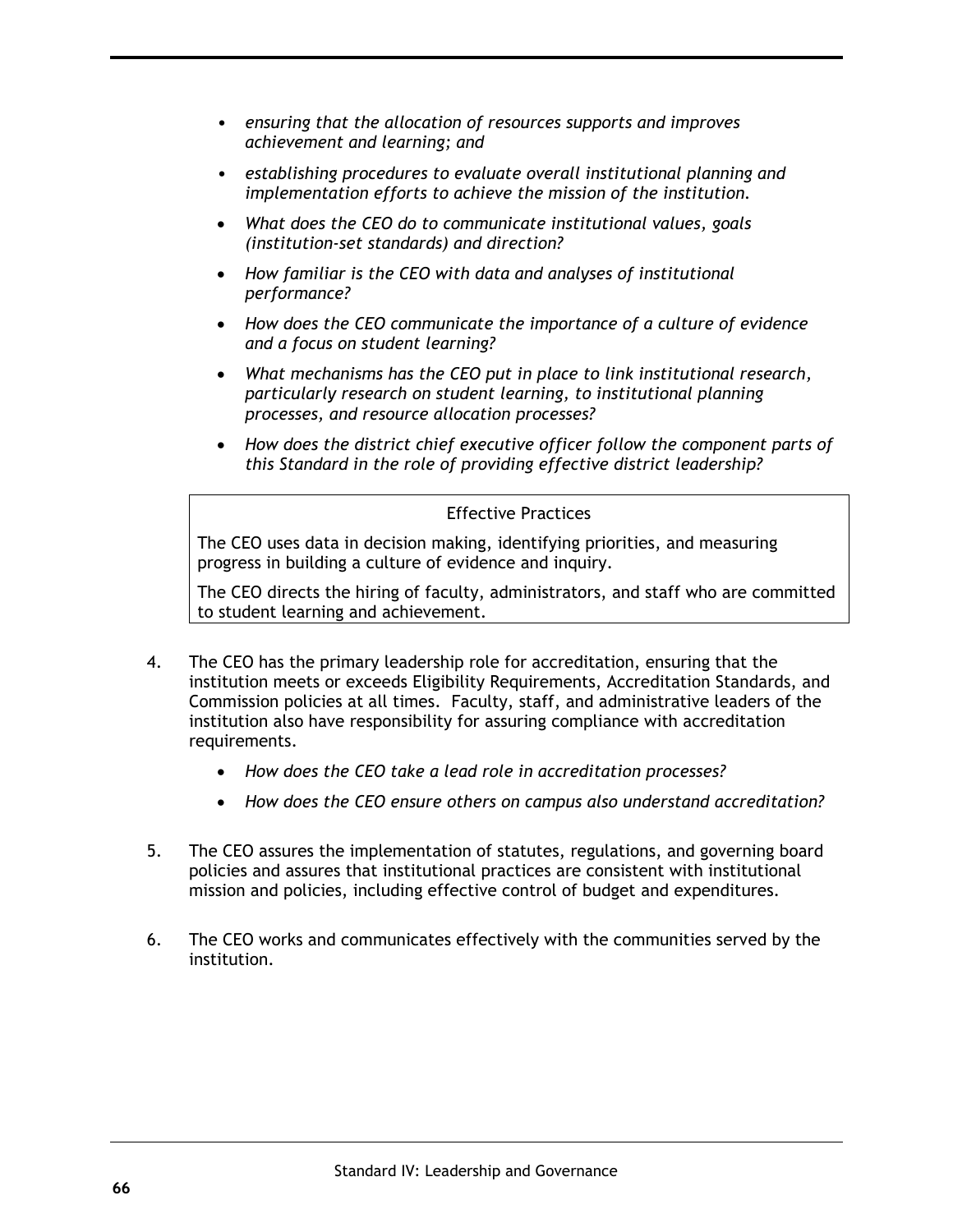## **C. Governing Board**

- The institution has a governing board that has authority over and responsibility for policies to assure the academic quality, integrity, and effectiveness of the student learning programs and services and the financial stability of the institution. (ER 7)
	- *Does the institution have a policy manual or other compilation of policy documents that demonstrate that the governing board's role in academic quality, integrity, and effectiveness of learning programs and services, and financial stability? Are these policies reviewed on a regular basis?*
	- *What statements about quality of programs, integrity of institutional actions, and about effectiveness of student learning programs and services are to be found in the institution's board-established policies, mission statement, vision or philosophy statement, planning documents, or other statements of direction?*
- 2. The governing board acts as a collective entity. Once the board reaches a decision, all board members act in support of the decision.
	- *How does the Board demonstrate its support for its own policies and decisions?*
- 3. The governing board adheres to a clearly defined policy for selecting and evaluating the CEO of the college and/or the district/system.
	- *What is the established board process for conducting search and selection processes for the chief administrator? Are those processes documented?*
	- *Has the board used these processes in its most recent chief administrator searches?*
	- *What mechanisms does the board use in its evaluation of the chief administrator's performance on implementation of board policies and achievement of institutional goals?*
	- *How does the board set clear expectations for regular reports on institutional performance from the chief administrator?*
	- *What is the written policy describing selection and evaluation of the chief administrator? Has the board followed it?*
- 4. The governing board is an independent, policy-making body that reflects the public interest in the institution's educational quality. It advocates for and defends the institution and protects it from undue influence or political pressure. (ER 7)
	- *Is the governing board appropriately representative of the public interest and lacking conflict of interest? Does the composition of the governing board reflect public interest in the institution?*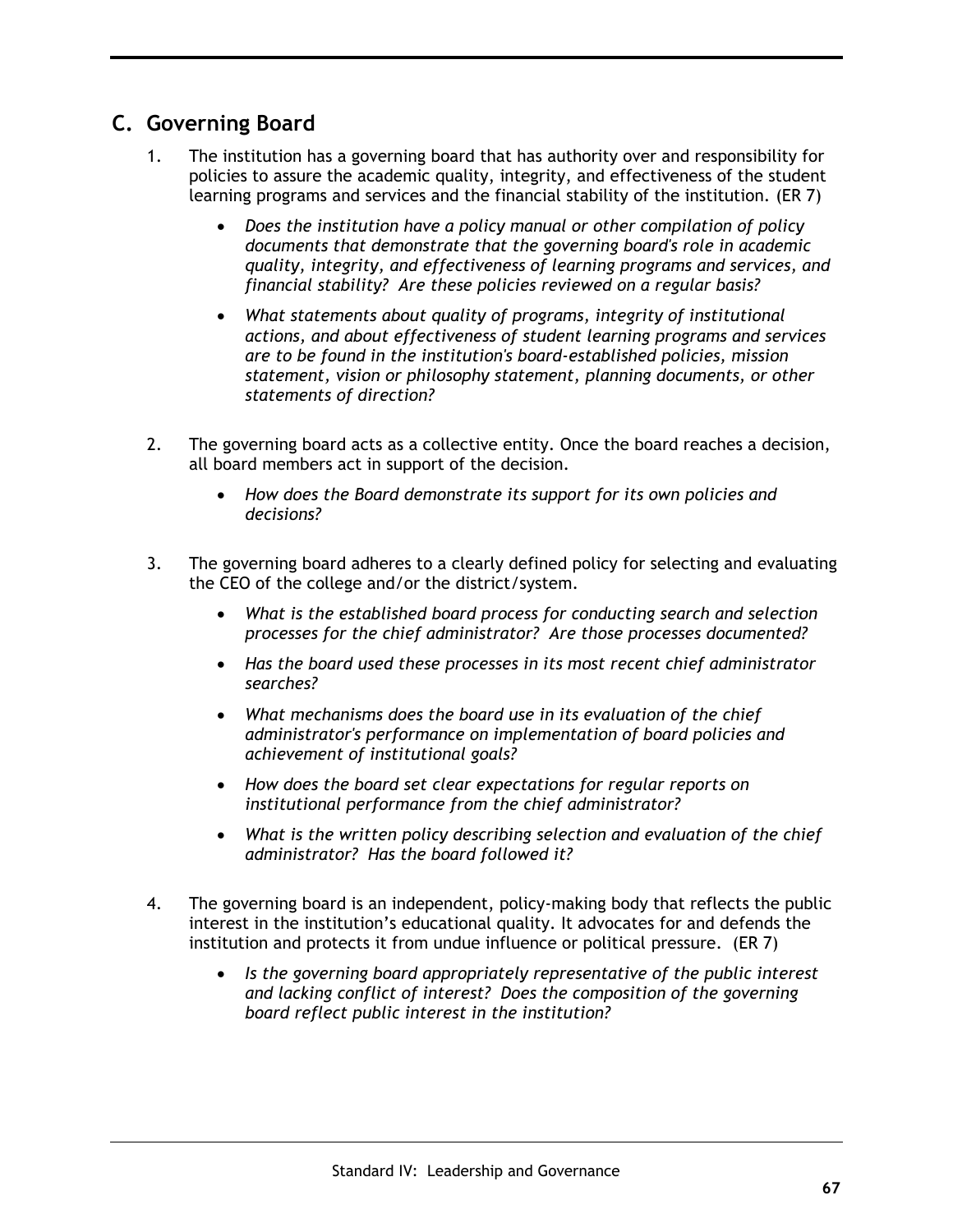- 5. The governing board establishes policies consistent with the college/district/system mission to ensure the quality, integrity, and improvement of student learning programs and services and the resources necessary to support them. The governing board has ultimate responsibility for educational quality, legal matters, and financial integrity and stability.
	- *What policies, institutional goals or other formal statements exist that describe governing board expectations for quality, integrity and improvement of student learning programs and services?*
	- *Is the governing board aware of the institution-set standards and analysis of results for improvement of student achievement and learning?*
	- *Is the governing board independen? Are its actions final and not subject to the actions of any other entity?*
	- *Is the governing board aware of the institution-set standards and the analysis of results for improvement of student achievement and learning?*

The governing board supports resource allocation (and re-allocation) for capacity building within the institution to promote and sustain student learning, equity, success, and achievement.

- 6. The institution or the governing board publishes the board bylaws and policies specifying the board's size, duties, responsibilities, structure, and operating procedures.
- 7. The governing board acts in a manner consistent with its policies and bylaws. The board regularly assesses its policies and bylaws for their effectiveness in fulfilling the college/district/system mission and revises them as necessary.
	- *Do the records of governing board actions (minutes, resolutions) indicate that its actions are consistent with its policies and bylaws?*
	- *Does the governing board have a system for evaluating and revising its policies on a regular basis? Is this system implemented?*
- 8. To ensure the institution is accomplishing its goals for student success, the governing board regularly reviews key indicators of student learning and achievement and institutional plans for improving academic quality.
	- *What data on student performance does the Board regularly evaluate?*

#### Effective Practices

Include an item on each board agenda relevant to improving academic quality and student learning and achievement, closing the achievement gaps, and increasing success and completion of educational goals.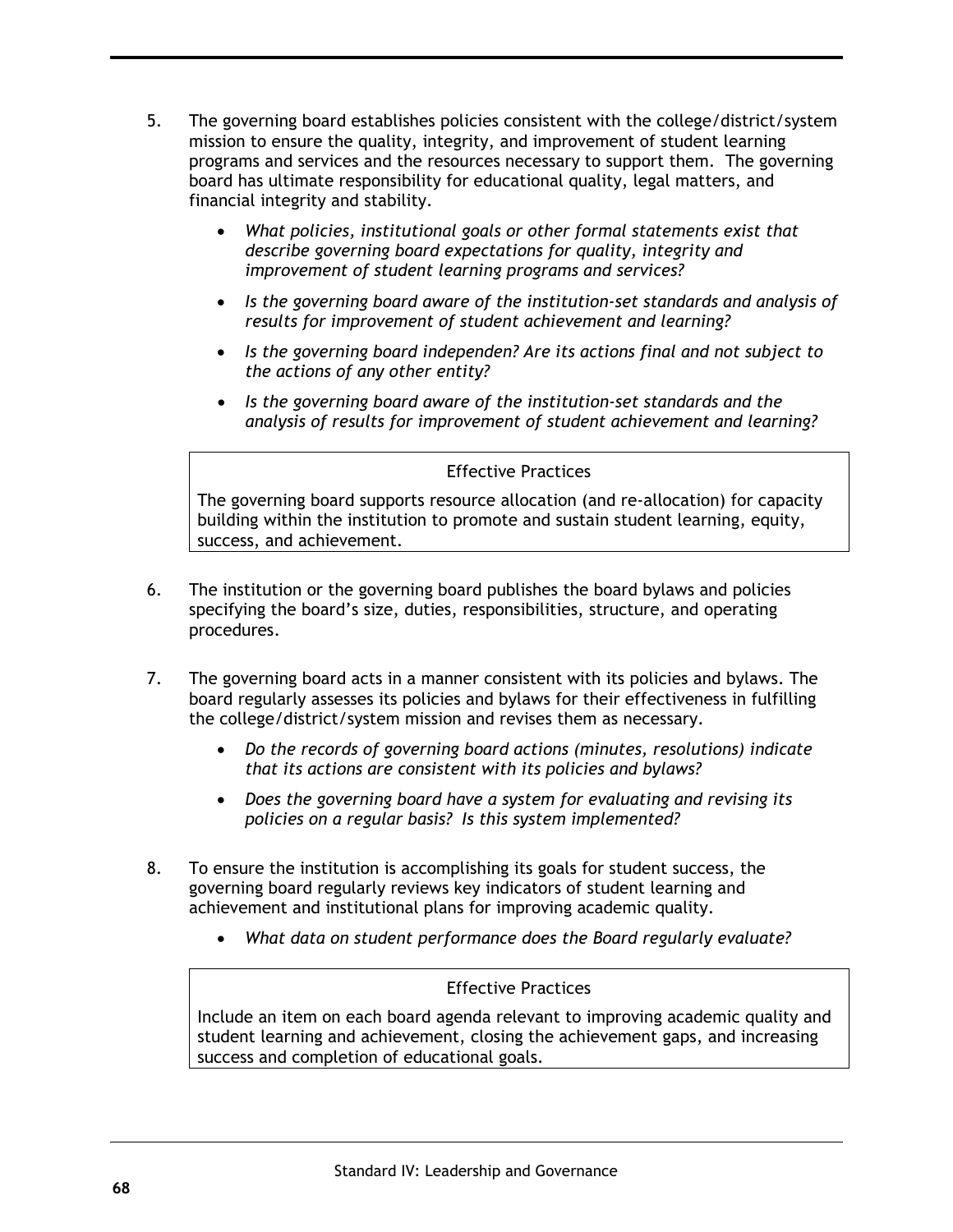- 9. The governing board has an ongoing training program for board development, including new member orientation. It has a mechanism for providing for continuity of board membership and staggered terms of office.
	- *What is the governing board's program for development and orientation?*
	- *Does the board have a formal, written method of providing for continuing membership and staggered terms of office?*
- 10. Board policies and/or bylaws clearly establish a process for board evaluation. The evaluation assesses the board's effectiveness in promoting and sustaining academic quality and institutional effectiveness. The governing board regularly evaluates its practices and performance, including full participation in board training, and makes public the results. The results are used to improve board performance, academic quality, and institutional effectiveness.
	- *What is the board self evaluation process as defined in its policies? Does the process as described present as an effective review?*
	- *Does the governing board policy call for regular self evaluation? Does the institution's board regularly evaluate its own performance?*
- 11. The governing board upholds a code of ethics and conflict of interest policy, and individual board members adhere to the code. The board has a clearly defined policy for dealing with behavior that violates its code and implements it when necessary. A majority of the board members have no employment, family, ownership, or other personal financial interest in the institution. Board member interests are disclosed and do not interfere with the impartiality of governing body members or outweigh the greater duty to secure and ensure the academic and fiscal integrity of the institution. (ER 7)
	- *What is the board's stated process for dealing with board behavior that is unethical? Does the governing board implement this process? Is there evidence of results?*
	- *Are less than half of the board members owners of the institution? Are a majority of governing board members non-owners of the institution*
- 12. The governing board delegates full responsibility and authority to the CEO to implement and administer board policies without board interference and holds the CEO accountable for the operation of the district/system or college, respectively.
	- *How is the board delegation of administrative authority to the chief administrator defined? (In policy documents? In a contract with the chief administrator?)*
	- *Is this delegation clear to all parties?*
	- *How effective is the governing board in focusing at the policy level?*
	- *What mechanisms does the board use in its evaluation of the chief administrator's performance on implementation of board policies and achievement of institutional goals?*
	- *How does the board set clear expectations for regular reports on institutional performance from the chief administrator?*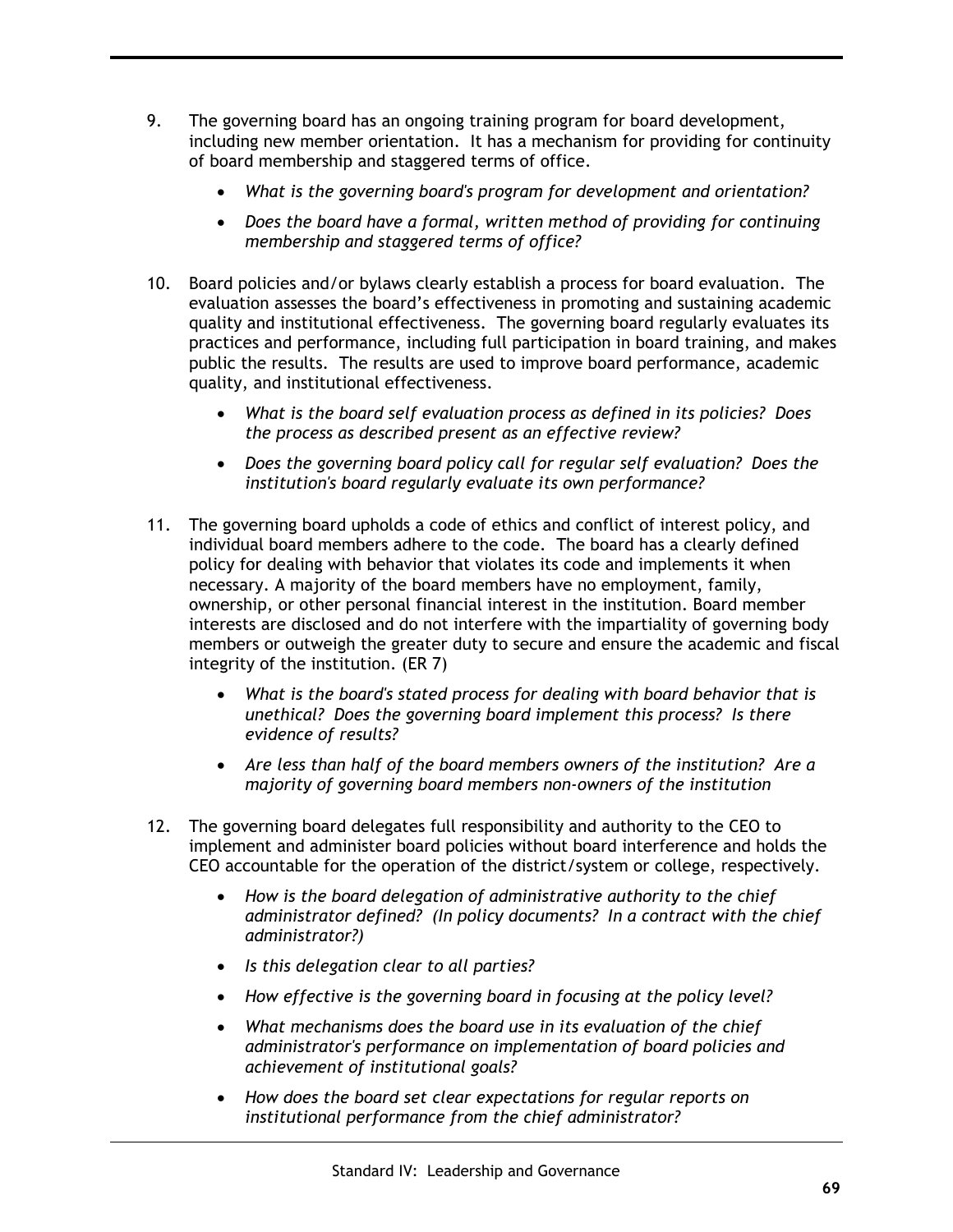- *How does the board set expectations for sufficient information on institutional performance to ensure that it can fulfill its responsibility for educational quality, legal matters, and financial integrity?*
- 13. The governing board is informed about the Eligibility Requirements, the Accreditation Standards, Commission policies, accreditation processes, and the college's accredited status, and supports through policy the college's efforts to improve and excel. The board participates in evaluation of governing board roles and functions in the accreditation process.
	- *What training is provided to the board about the accreditation process and Accreditation Standards?*
	- *How does the board participate appropriately in institutional selfevaluation and planning efforts?*
	- *How do board actions indicate a commitment to improvements planned as part of institutional self evaluation and accreditation processes?*
	- *How do board actions reflect the commitment to supporting and improving student learning outcomes as reflected in the Accreditation Standards and expectations for institutional improvement?*
	- *Is the board informed of institutional reports due to the Commission, and of Commission recommendations to the institution?*
	- *Is the board knowledgeable about Accreditation Standards, including those that apply to the board?*
	- *Does the board assess its own performance using Accreditation Standards?*
	- *Does the governing board development program address the need to learn about Accreditation Standards and expectations?*

# **D. Multi-College Districts or Systems**

- 1. In multi-college districts or systems, the district/system CEO provides leadership in setting and communicating expectations of educational excellence and integrity throughout the district/system and assures support for the effective operation of the colleges. Working with the colleges, the district/system CEO establishes clearly defined roles, authority and responsibility between the colleges and the district/system.
	- *What policies and practices demonstrate the delineation of roles and responsibilities for the district/system and the colleges?*
- 2. The district/system CEO clearly delineates, documents, and communicates the operational responsibilities and functions of the district/system from those of the colleges and consistently adheres to this delineation in practice. The district/system CEO ensures that the colleges receive effective and adequate district/system provided services to support the colleges in achieving their missions. Where a district/system has responsibility for resources, allocation of resources, and planning, it is evaluated against the Standards, and its performance is reflected in the accredited status of the institution.
	- *Does the district/system have a written delineation of responsibilities? Are institutional and district/system staff knowledgeable of this delineation?*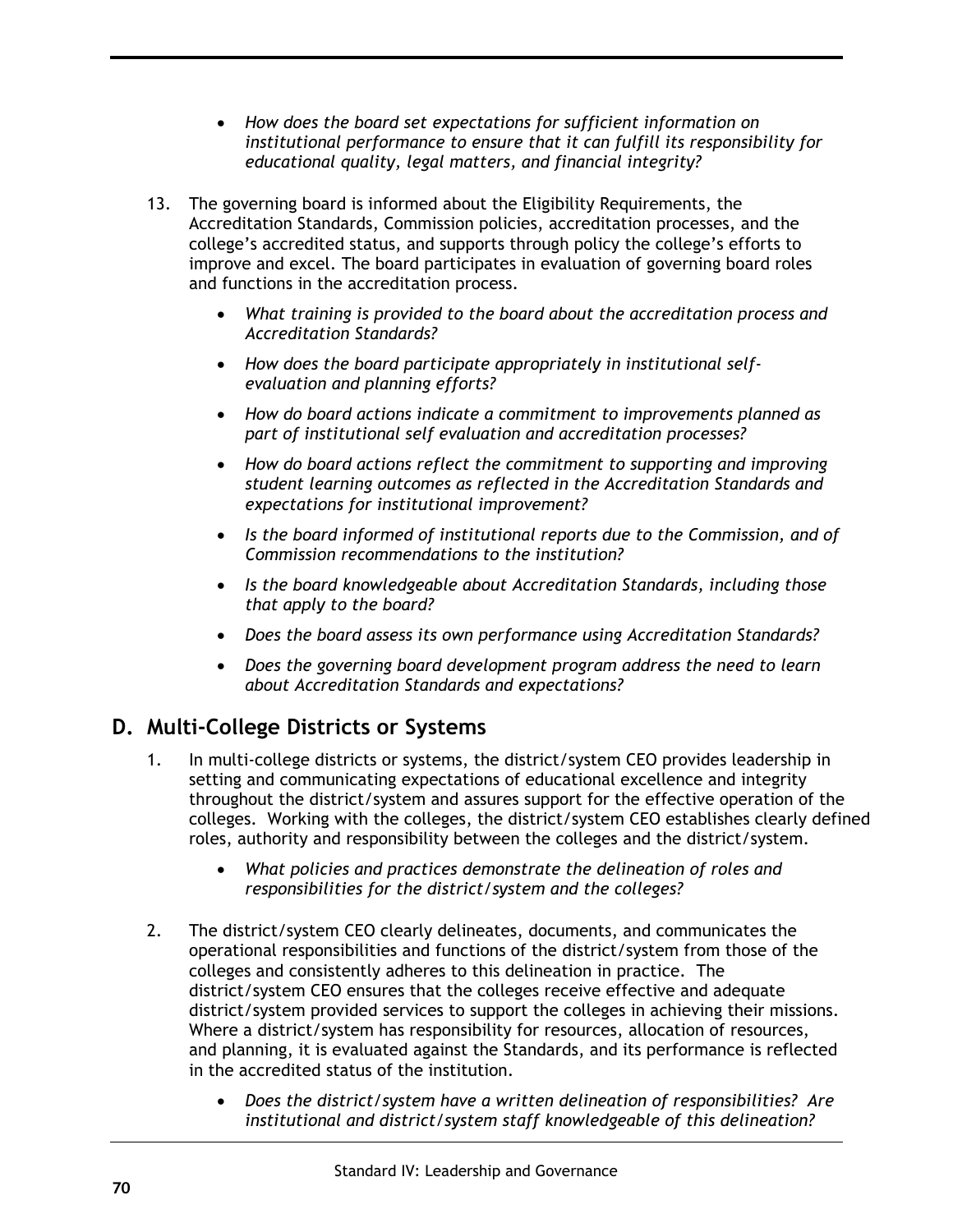- *Is the delineation of responsibilities evaluated for effectiveness?*
- *What feedback mechanisms does the district/system have in place to provide assessment of the effectiveness of district/system services?*
- *Is the assessment of district/system services data driven? Does it reflect the needs and priorities of the institutions?*
- *Are district/system services regularly evaluated with regard to their support for institutional missions and functions?*
- 3. The district/system has a policy for allocation and reallocation of resources that are adequate to support the effective operations and sustainability of the colleges and district/system. The district/system CEO ensures effective control of expenditures.
	- *What is the district/system's method of distributing resources to its institutions? Is the district/system based in a realistic assessment of needs of each institution? Is it a fair process? Is it well-understood across the district/system?*
	- *Is the district/system's resource distribution method data-driven? Does it reflect the needs and priorities of the institutions?*
	- *What do the institution's most recent annual independent audit reports and audited financial statements reveal about control of expenditures?*
- 4. The CEO of the district or system delegates full responsibility and authority to the CEOs of the colleges to implement and administer delegated district/system policies without interference and holds college CEO's accountable for the operation of the colleges.
	- *What policies and practices demonstrate delegation of authority to college CEO's that meets the criteria of the Standard?*
- 5. District/system planning and evaluation are integrated with college planning and evaluation to improve student learning and achievement and institutional effectiveness.
	- *How are planning and evaluation integrated between district/system and the colleges?*
	- *How do the district/system and the colleges determine the effectiveness of the integrated planning?*
- 6. Communication between colleges and districts/systems ensures effective operations of the colleges and should be timely, accurate, and complete in order for the colleges to make decisions effectively.
	- *What methods of working jointly do the district/system and institutions use?*
	- *Do these methods result in clear and timely communications in all directions?*
	- *Are the institutions well informed about district/system issues, governing board actions and interests that have an impact on operations, educational quality, stability or ability to provide high quality education?*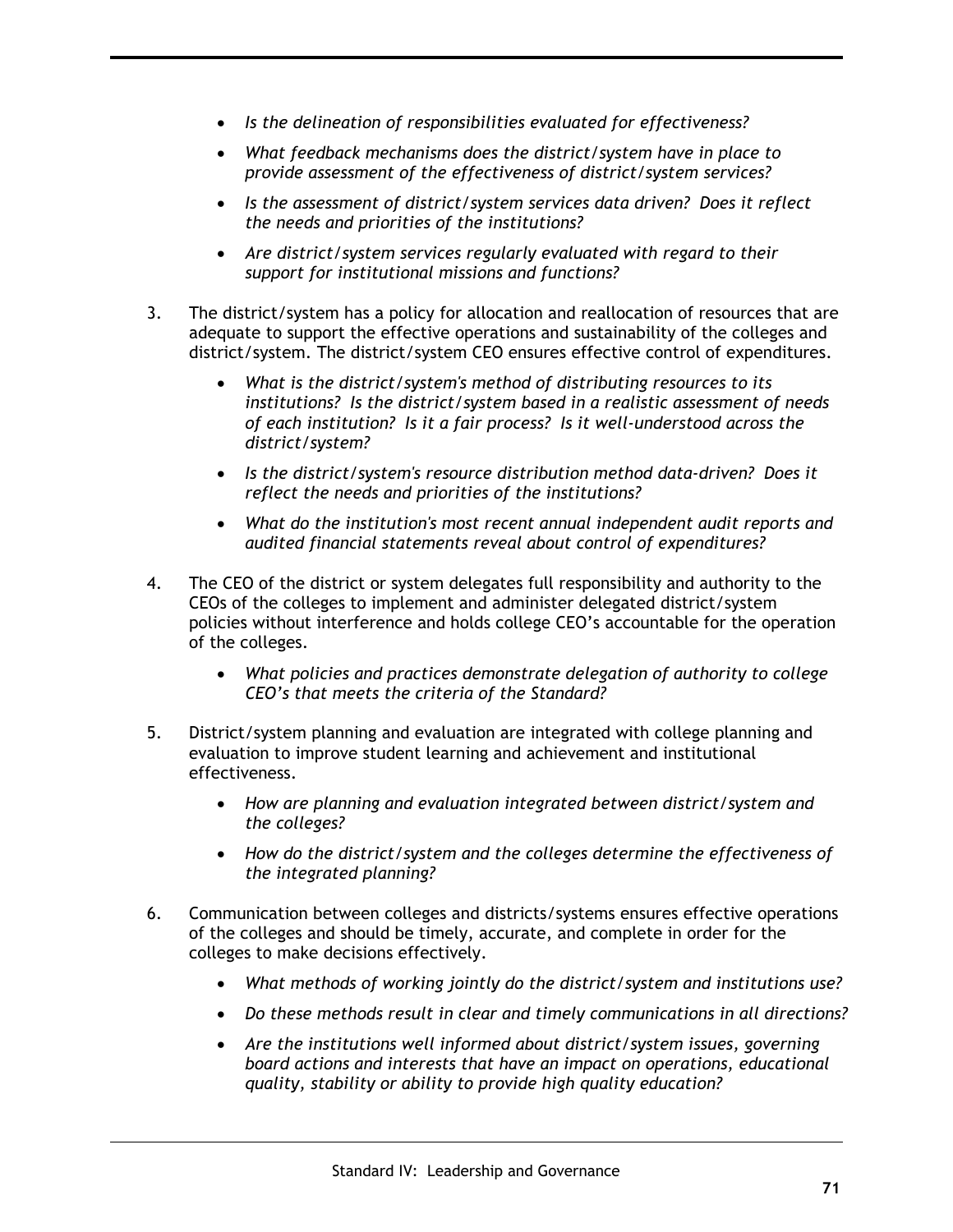- 7. The district/system CEO regularly evaluates district/system and college role delineations, governance and decision-making processes to assure their integrity and effectiveness in assisting the colleges in meeting educational goals for student achievement and learning. The district/system widely communicates the results of these evaluations and uses them as the basis for improvement.
	- *What are the district/system's methods for evaluating its effectiveness?*
	- *Does it conduct regular assessments? How does it communicate the results?*
	- *What changes/improvements have been made as a result of these evaluations?*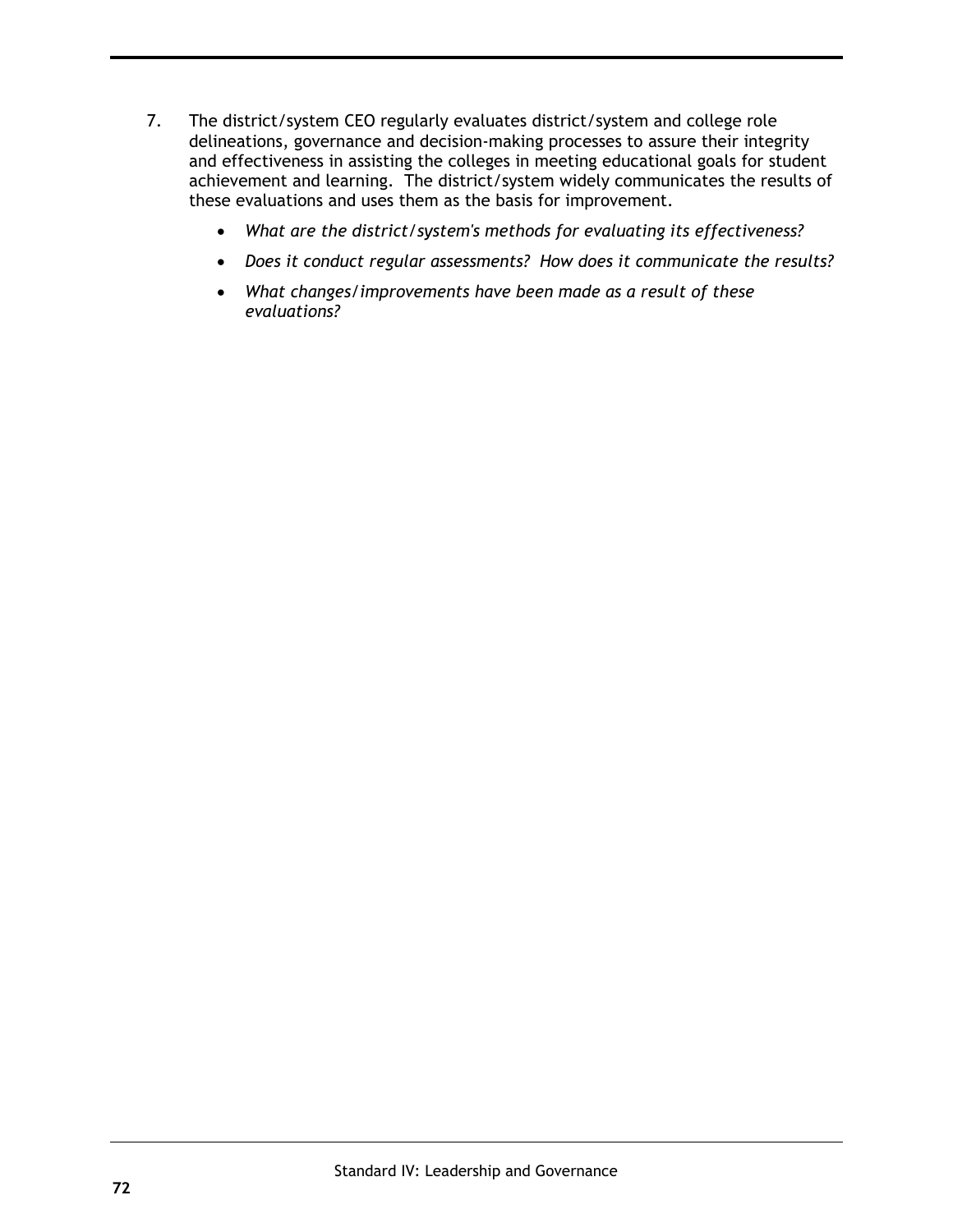## **Sources of Evidence: Examples for Standard IV**

Listed below are examples of potential sources of evidence for Standard IV. There may be many other sources relevant to each college's unique mission that institutions should provide and teams should consider.

## **Standard IV: Leadership and Governance**

### **A. Decision-Making Roles and Processes**

- $\Box$  Evidence that demonstrates board and other governance policies and descriptions of the participation of constituencies in decision-making bodies
- $\Box$  Evidence that includes documents showing the transmission of recommendations from faculty and academic administrators to decision-making bodies, and descriptions of the institution's information and decision-making process
- $\Box$  Evidence that includes copies of governance policies and procedures, the composition of governance bodies, minutes of meetings, and documents showing the roles academic staff play in reviewing and planning student learning programs and services
- $\Box$  Evidence that includes evaluations and analyses the institution conducts of its governing and decision-making processes, and the form of communication of same to the college community
- $\Box$  Evidence that includes the policy manual, institutional statement of mission, vision or philosophy, and institutional planning documents
- $\Box$  Evidence that includes copies of governance policies and procedures, the composition of governance bodies, minutes of meetings, and documents showing the roles relevant faculty play in reviewing and planning student learning including in DE/CE programs and services
- $\Box$  Evidence that the governance structures, processes and practices include opportunities for staff, faculty and students involved in DE/CE to provide input to the development of the institution
- $\Box$  Evidence that a Substantive Change Proposal was submitted to the Commission when 50% or more of a program, degree, or certificate is offered through DE/CE

### **B. Chief Executive Officer**

- $\Box$  Evidence that includes budget documents and independent audit reports and audited financial statements showing ending year balances, and audit exceptions (if any)
- $\Box$  Evidence that includes the results of surveys, other evaluations of the president's activities directed toward the communities served by the institutions
- $\Box$  Evidence that includes surveys and other evaluative instruments, and the results of evaluation. Evidence that includes descriptions of funding rules or formulas, committee minutes or other documents demonstrating that the system has assessed the needs of each institution
- $\Box$  Evidence that includes financial policies and manuals, the content of internal audits and reviews, annual independent external audits, fiscal program reviews conducted by other agencies, and the annual budget documents